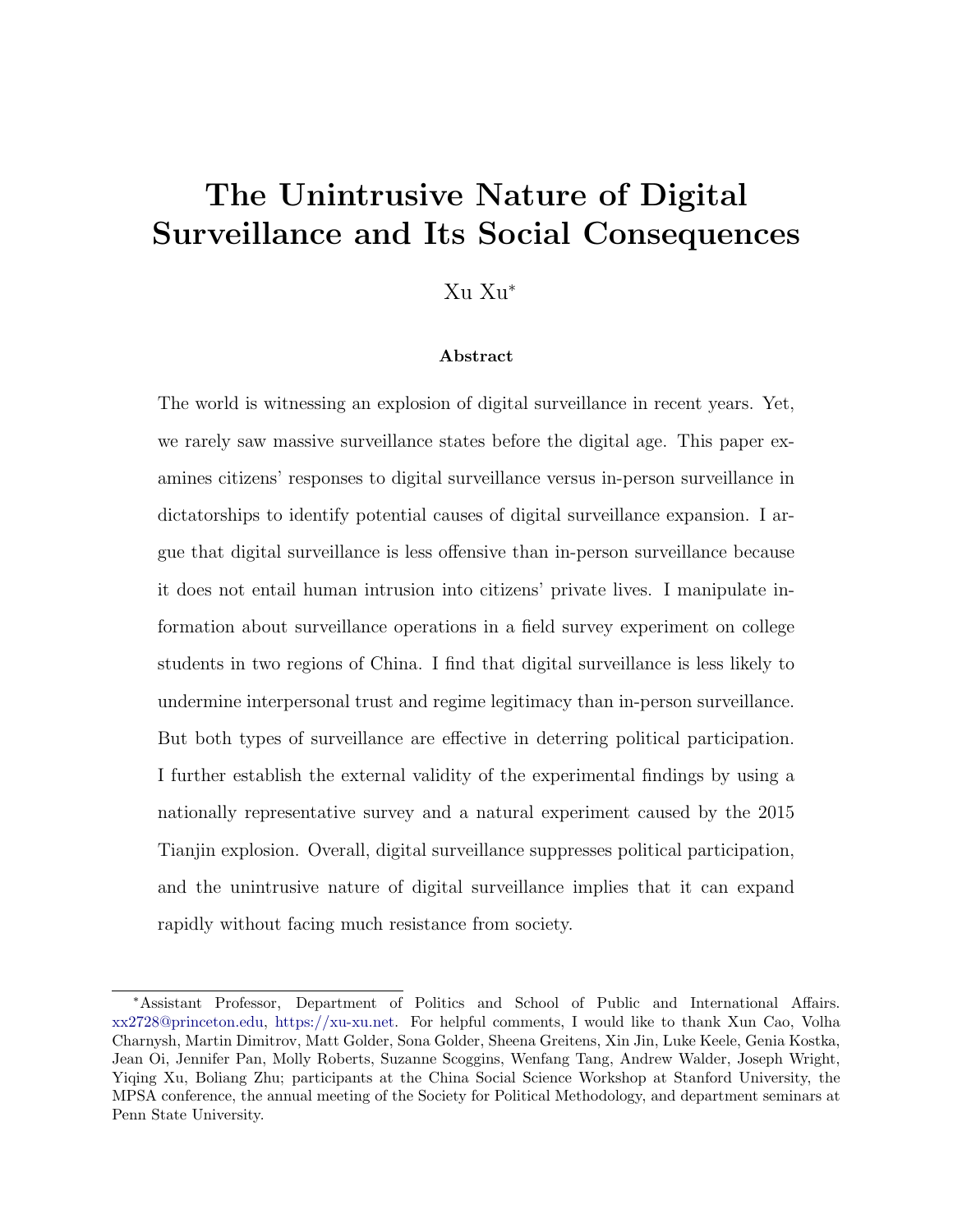# 1 Introduction

Rarely in history could any autocratic regimes surveil citizens at a scale as large as those achieved by today's digital surveillance states. For instance, China has used cutting-edge surveillance technology to monitor hundreds of millions of netizens. It has also built the world's largest video surveillance networks, some are AI-powered, to monitor citizens' everyday activities [\(Liu and Wang](#page-40-0) [2017\)](#page-40-0). The Iranian and Syrian governments have developed sophisticated digital surveillance systems to identify and track opposition members [\(Gu](#page-38-0)[nitsky](#page-38-0) [2015\)](#page-38-0). By 2015, at least 30 countries have employed digital surveillance to spy on citizens, and more than half of them are autocracies [\(Valentino-DeVries, Vo and Yadron](#page-41-0) [2015\)](#page-41-0). This trend is rapidly evolving through the export of surveillance technology from China, Israel, the US, and the UK to less developed countries such as Uganda, Zimbabwe, Angola, Bahrain, Kazakhstan, Mozambique, Nicaragua, and Saudi Arabia, among others [\(Feldstein](#page-38-1) [2019\)](#page-38-1). Further, the COVID-19 pandemic ushered in a new era of digital surveillance as numerous countries have imposed surveillance tools to track individuals' health status. The omnipresence of digital surveillance in today's dictatorships and even in democracies raises an interesting question: why did we see massive surveillance expansion in the digital age but rarely in history?

All regimes need information in order to identify potential threats to their rule. Traditionally, autocratic regimes rely on secret police and informers to spy on citizens. The scales of traditional surveillance states were usually small. The only exception was East Germany's Stasi (short for Staatssicherheitsdienst, or State Security Service). The Stasi at its peak employed over 90 thousand employees and nearly 170 thousand informers who collected vast amounts of information to intimidate citizens and eliminate regime opposition. Counting part-time informers, the Stasi had 1 collaborator per 80 to 160 inhabitants depending on the region [\(Gieseke](#page-38-2) [2014\)](#page-38-2). In the digital age, states do not rely on human agents to collect information directly from citizens. Instead, citizens transmit information in an electronic form on the internet and social media that can be accessed and analyzed by automatic algorithms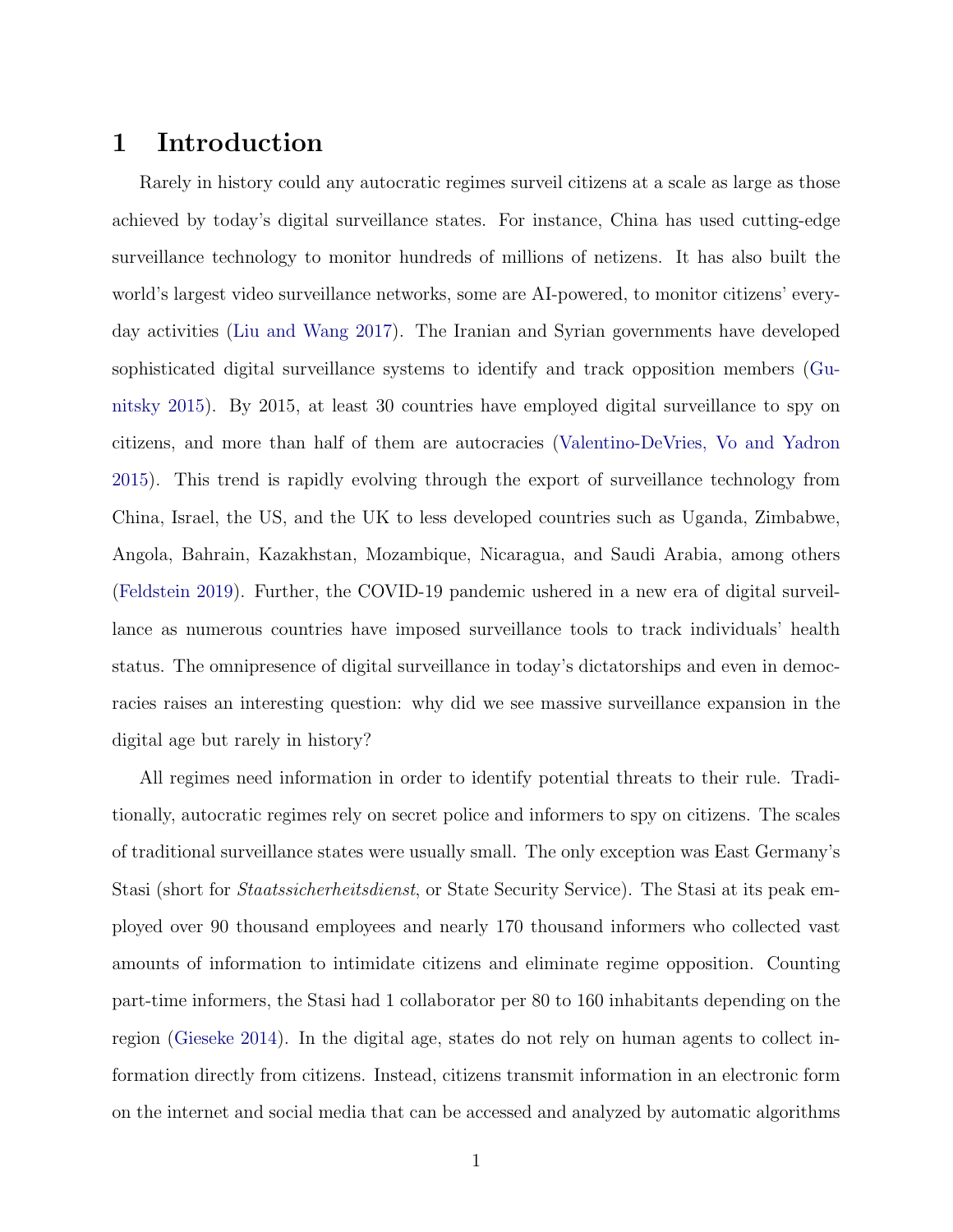and machines with minimal human assistance. Video surveillance powered by artificial intelligence is also widely employed in many countries. For example, in 2018, China had 350 million surveillance cameras installed or one camera for every 4.1 citizens. The number of installed cameras is expected to rise to over 560 million cameras by 2021, which means one camera for every 2.5 citizens. The different techniques in information collection suggest that digital surveillance may receive different responses from citizens compared with in-person surveillance.

In this paper, I argue that digital surveillance by nature is less intrusive than in-person surveillance. For traditional, in-person surveillance to work, surveillance agents must penetrate citizens' close social networks to collect information and identify dissidents. This has important implications for interpersonal trust and regime legitimacy. Humans' privacy concerns have evolutionary roots: privacy is the selective, self-interested opening and closing of the self to other individuals [\(Acquisti, Brandimarte and Hancock](#page-37-0) [2022\)](#page-37-0). In other words, humans react to sensorial cues that suggest the presence of others. In societies penetrated by human agents who gather information directly from observing and interacting with their targets, citizens sense the invasion of privacy and are atomized from each other. They hide their true anti-regime sentiments and exhibit low levels of interpersonal trust [\(Blaydes](#page-37-1) [2018\)](#page-37-1). In-person surveillance also undermines regime legitimacy. Legitimacy is the belief on the part of citizens that the dictates of the state are right and proper [\(Hechter](#page-39-0) [2009\)](#page-39-0). Citizens may consider a regime less legitimate when in-person surveillance conducted by the regime intrudes privacy and fosters betrayal, sabotage, and unethical exchanges of information for personal gains. On the contrary, digital surveillance does not entail human-agent intrusion into citizens' private lives. Although some of its data layers still rely on human inputs, digital surveillance avoids sensorial cues of human presence and the intervention of subjective, self-interested human informers. Thus, digital surveillance is less likely to decrease trust and regime legitimacy than in-person surveillance.

The unintrusive nature of digital surveillance does not mean it is ineffective in deterring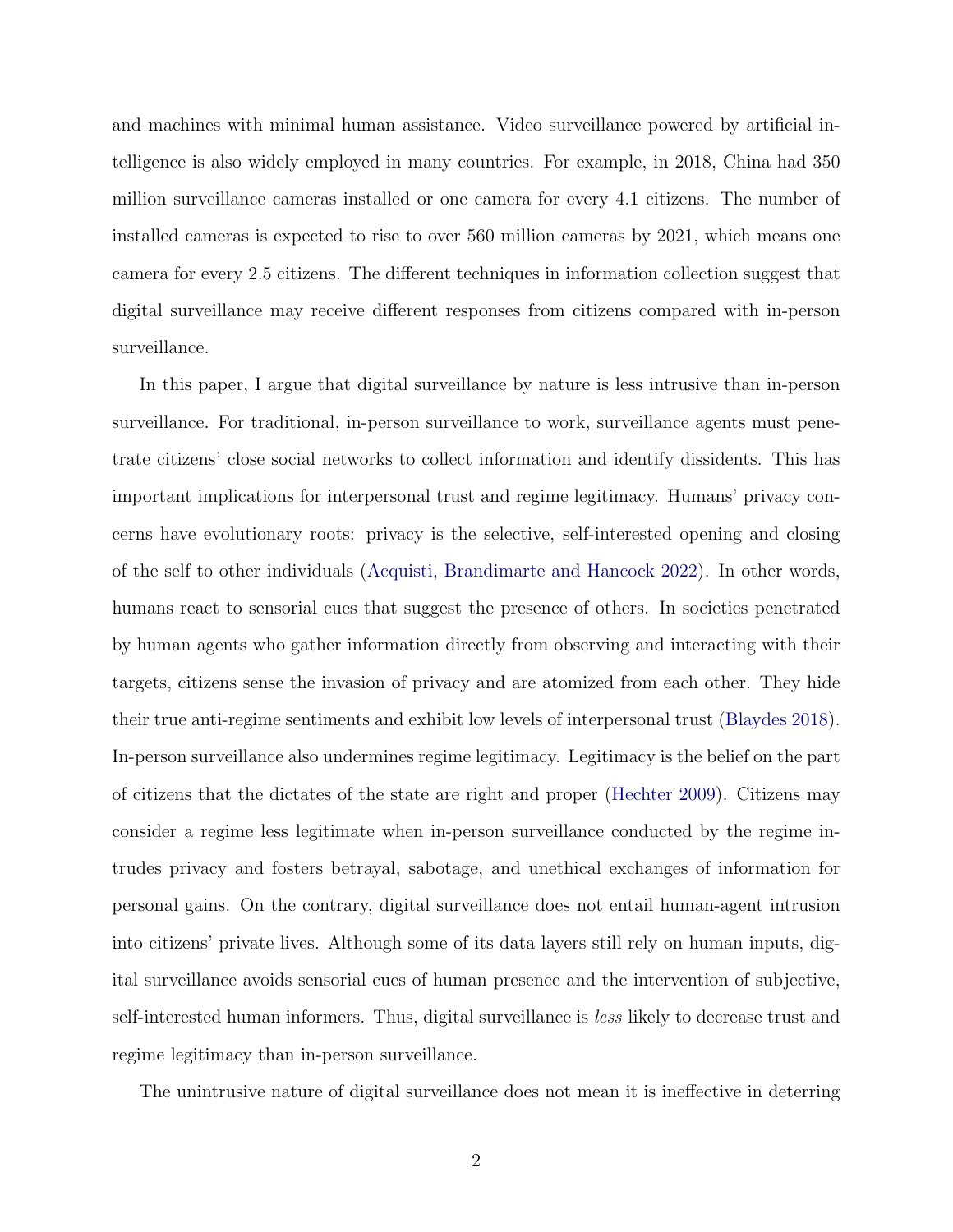anti-regime mobilization. Regardless of its types, surveillance helps dictators selectively repress citizens who are most likely to pursue anti-regime activities. When faced with the prospect of repression, citizens under surveillance have an incentive to refrain from expression [\(Kuran](#page-39-1) [1991\)](#page-39-1). Surveillance also deters protest coordination because, under repression threat, individuals expect a higher cost of political participation – for themselves and others – and therefore anticipate fewer people to participate. Thus, both digital surveillance and in-person surveillance deter free speech and political participation.

To test the above hypotheses, I use a field survey experiment with a sample of over 500 students in two universities in North and West China to examine people's responses to digital surveillance and in-person surveillance. As students are the most active social group concerning protests and political movements, finding a deterrence effect of surveillance on a student sample implies an even stronger effect on the general population. In the experiment, respondents are randomly assigned to read information about a digital surveillance scenario, an in-person surveillance scenario, and a no-surveillance control scenario regarding an issue that is very pertinent to their campus life.

I find that digital surveillance is indeed less intrusive to citizens than in-person surveillance. In-person surveillance significantly reduces interpersonal trust and regime legitimacy, but digital surveillance only has a small, negative effect on trust and a negative but statistically insignificant effect on legitimacy. These differences suggest that digital surveillance may not arouse the same level of negative sentiment among citizens that in-person surveillance inflames – reflected by decreased interpersonal trust and regime legitimacy. The practice of in-person surveillance in traditional surveillance states usually encounters strong resistance from the public [\(Gieseke](#page-38-2) [2014\)](#page-38-2). Sometimes, it even stirs up hatred and sparks anti-regime protests [\(Hager and Krakowski](#page-38-3) [2021\)](#page-38-3). The unintrusive nature of digital surveillance implies that it may expand rapidly without facing much resistance from society.

Moreover, I find that both types of surveillance negatively influence respondents' political expression and intent to protest. In addition, both types of surveillance reduce respondents'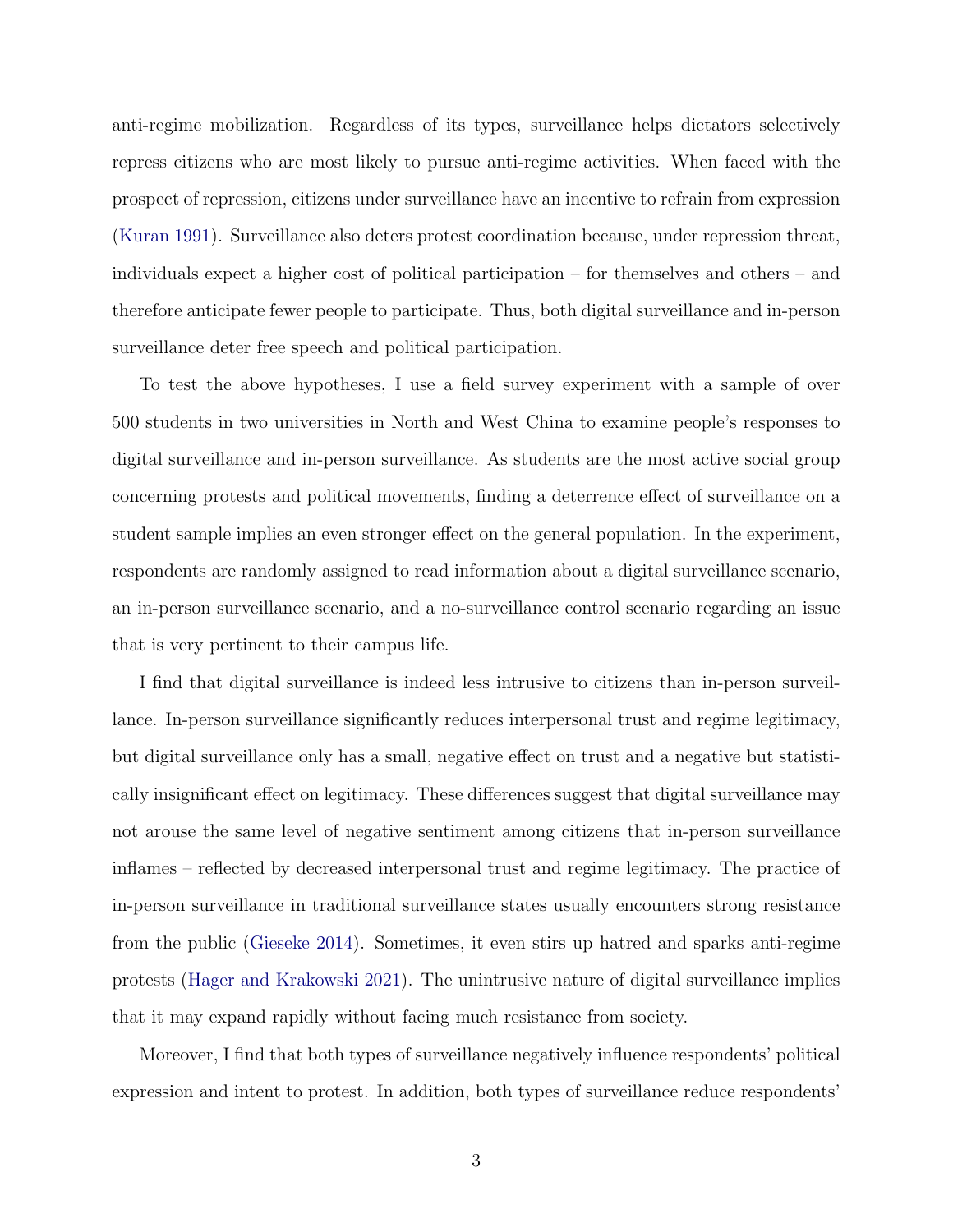beliefs about how many other individuals would participate in "anti-regime" collective action. Causal mediation analysis indicates that both types of surveillance reduce individuals' protest intention through influencing their beliefs about others' participation in protest rather than through influencing interpersonal trust. These findings suggest that digital surveillance is as effective as in-person in deterring anti-regime coordination and aiding authoritarian survival.

To establish the external validity of the experimental findings on *digital surveillance*, I use the 2015 Chinese General Social Survey with a nationally representative sample of nearly 11 thousand respondents and an interrupted time series design that exploits an exogenous shock to digital surveillance caused by the 2015 Tianjin Explosions in China. At the midnight of August 12, 2015, a series of massive explosions in the port of Tianjin killed 173 people and injured nearly a thousand [\(Merchant](#page-40-1) [2017\)](#page-40-1). Online surveillance and censorship increased tenfold in China immediately afterward [\(Dou](#page-38-4) [2015\)](#page-38-4). By comparing respondents surveyed just before the explosions with those surveyed just afterward, I show that the intensified digital surveillance after the explosions decreases citizens' confidence in free speech and petitioning the government but has no effect on interpersonal trust. There is also a decrease in regime legitimacy, but this is likely due to the accident itself rather than the aftermath surveillance. To further show that digital surveillance is the mechanism underpinning these results, I explore provincial-level differences in surveillance capacity, using the number of pilot counties for China's digital surveillance system (the Golden Shield Project, developed by the Ministry of Public Security). I show that citizens feel less secure about free speech and petitioning the government in provinces with greater surveillance capacity.

This paper highlights the unintrusive nature of digital surveillance that might have contributed to the global expansion of surveillance states in the digital age. Exiting literature attributes the expansion to public support for state surveillance and coercion. A classic argument is that people are willing to sacrifice privacy and liberties for public safety [\(Davis](#page-37-2) [and Silver](#page-37-2) [2004\)](#page-37-2). Citizens support state surveillance if surveillance measures target potential criminals instead of all citizens and if safety threats are salient [\(Ziller and Helbling](#page-42-0)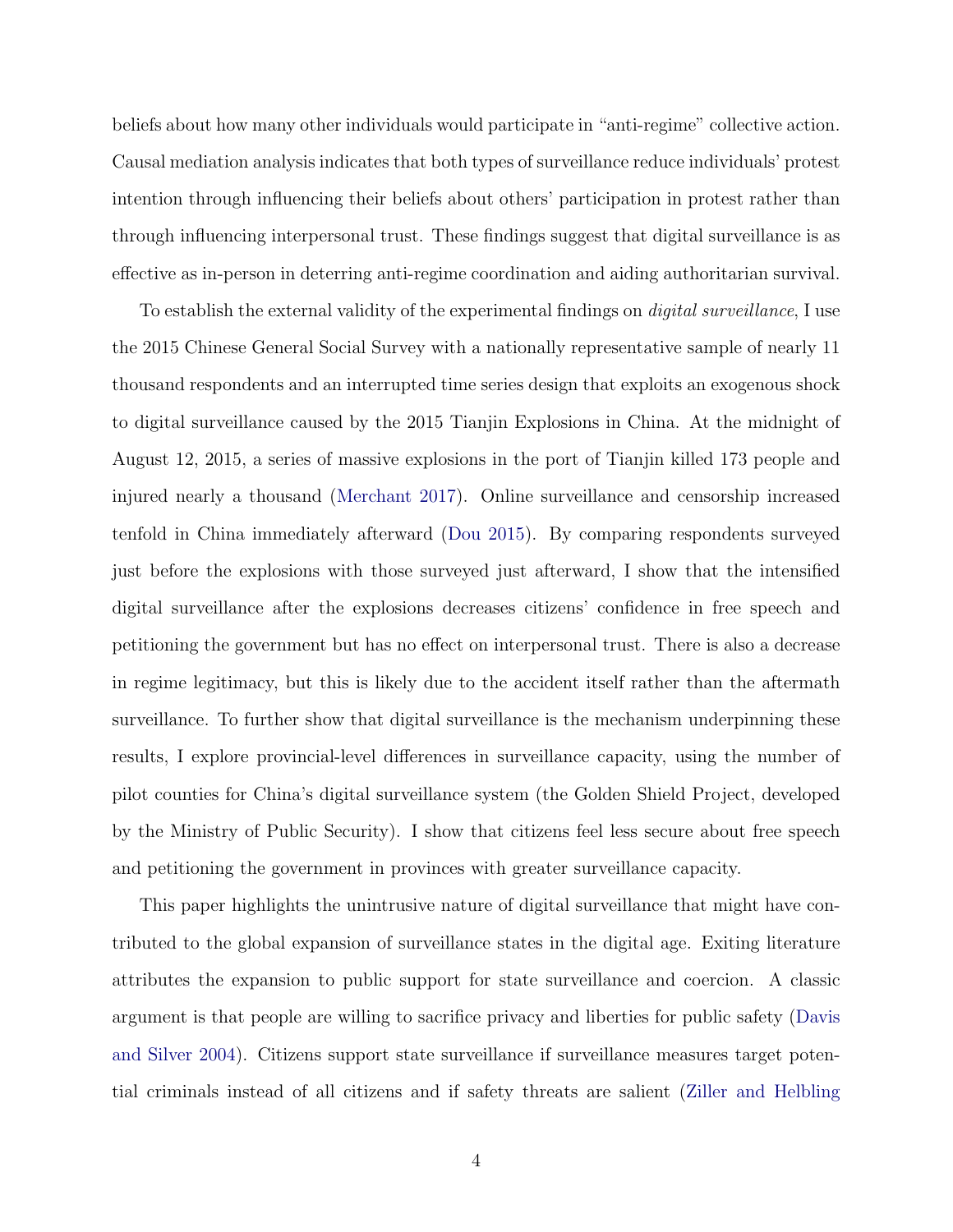[2021\)](#page-42-0). Amid the COVID pandemic, people all around the world have been willing to tolerate surveillance measures for better health conditions [\(Alsan et al.](#page-37-3) [2020\)](#page-37-3). Unlike previous studies, this paper argues that citizens may not view digital surveillance as a particular threat to privacy because digital surveillance lacks sensorial cues that suggest the presence of other humans (as in-person surveillance does). The findings that digital surveillance has little impact on interpersonal trust and regime legitimacy highlight the unintrusive nature of digital surveillance, which provides a new explanation for the rapid expansion of digital surveillance around the globe.

This paper also identifies the deterrence effect of digital surveillance on citizens' political participation. It contributes to a growing body of literature on information technology and authoritarian survival. Many early proponents of Internet development believed that information technologies would spread freedom and spur democratization. Yet, two decades after the advent of the digital era, we have not observed widespread authoritarian collapse. Existing studies explore how authoritarian governments use the Internet and ICT to censor and repress online expressions [\(King, Pan and Roberts](#page-39-2) [2013\)](#page-39-2), collect information about cit-izen preferences [\(Gunitsky](#page-38-0) [2015\)](#page-38-0), monitor local politicians (Qin, Strömberg and Wu [2017\)](#page-41-1), distract or guide public opinion [\(King, Pan and Roberts](#page-39-3) [2017;](#page-39-3) [Roberts](#page-41-2) [2018\)](#page-41-2), and identify political opponents for targeted repression [\(Xu](#page-41-3) [2020\)](#page-41-3). This paper contributes to the literature by emphasizing the role of digital surveillance in deterring mass mobilization. Indeed, truthful communication and beliefs in others' participation may be necessary for citizens to coordinate a successful protest [\(Chwe](#page-37-4) [2013;](#page-37-4) [Edmond](#page-38-5) [2013\)](#page-38-5). For this reason, this paper explores how digital surveillance prevents mobilization in authoritarian countries by discouraging expression, reducing willingness to protest, and decreasing beliefs about others' willingness to participate in anti-regime collective action.

This paper also examines how surveillance influences interpersonal trust and political participation – two cornerstones of free societies and the building blocks of open markets. Interpersonal trust is essential for facilitating trade and a well-functioning market econ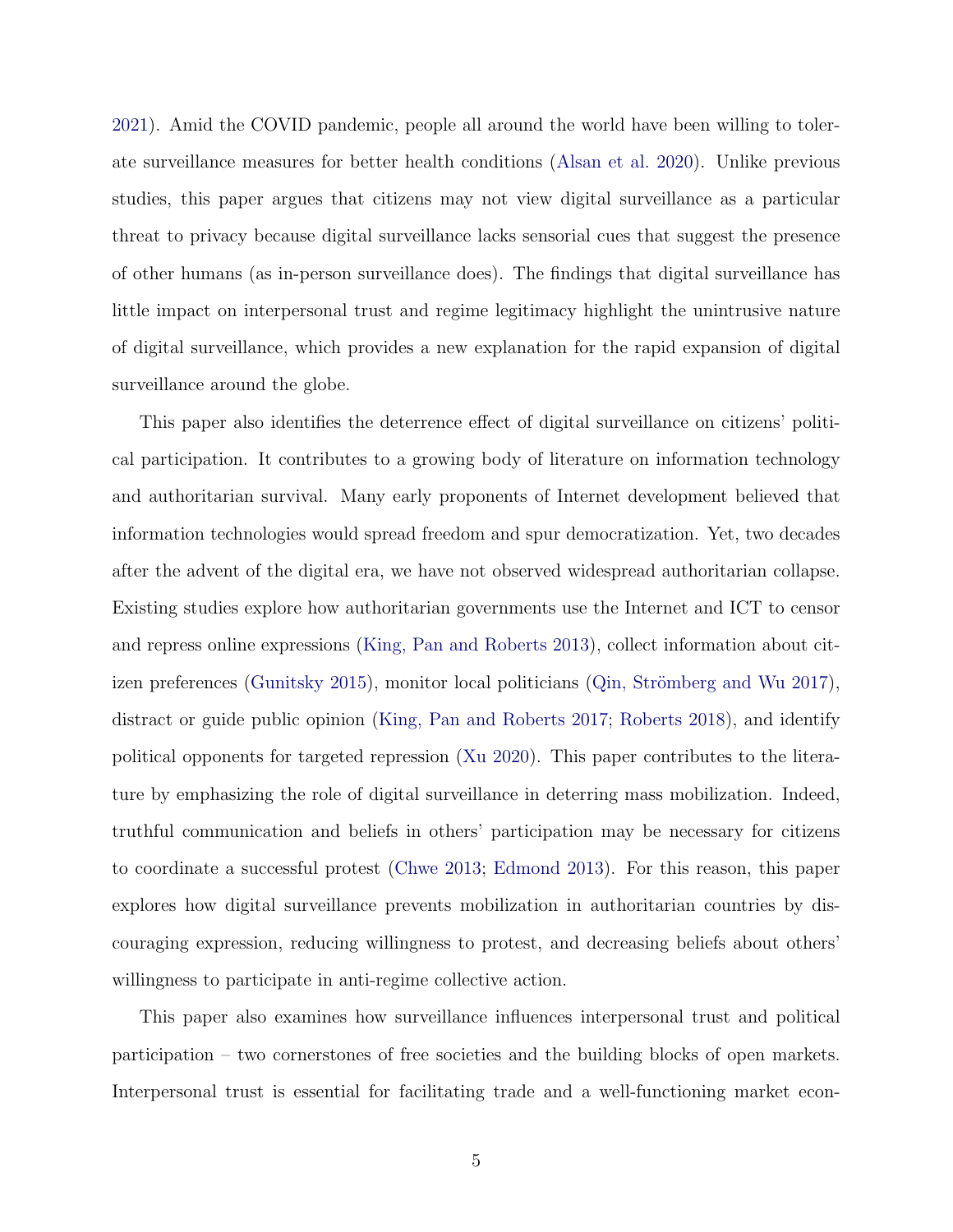omy [\(Greif](#page-38-6) [1989;](#page-38-6) [Algan and Cahuc](#page-37-5) [2010\)](#page-37-5). Political participation, particularly as the basis for coordinating citizens' anti-government behavior, is a central part of toppling dictatorships peacefully and establishing free and democratic societies [\(Kendall-Taylor and Frantz](#page-39-4) [2014\)](#page-39-4). Though studies of both topics are numerous (e.g., [Almond and Verba](#page-37-6) [1963;](#page-37-6) [Putnam,](#page-41-4) [Leonardi and Nanetti](#page-41-4) [1994\)](#page-41-4), few have considered surveillance, especially digital surveillance, as a determinant of trust and political participation. In addition, recent studies find that autocratic rule decreases interpersonal trust and civic engagement generations after individuals migrate to democratic countries [\(Xu and Jin](#page-42-1) [2018\)](#page-42-1), but the exact sources of social distrust and isolation in autocracies are not well understood. This paper contributes to this literature by identifying one channel through which autocratic rule damages the fabric of society: state surveillance.

Finally, this paper complements historical research on traditional, informer-based surveillance (e.g., [Bruce](#page-37-7) [2010;](#page-37-7) [Gieseke](#page-38-2) [2014;](#page-38-2) [Blaydes](#page-37-1) [2018\)](#page-37-1). While the pernicious social consequences of in-person surveillance are well-documented, quantitative research on state surveillance is rare. This paper adds to the thin literature on the causal analysis of the consequences of in-person surveillance (e.g., [Lichter, Loeffler and Siegloch](#page-40-2) [2019;](#page-40-2) [Hager and Krakowski](#page-38-3) [2021\)](#page-38-3). More importantly, it compares the social costs of digital surveillance to those of inperson surveillance. My findings, therefore, have important implications for understanding authoritarian control in the digital age. In particular, digital surveillance yields many of the same benefits as in-person surveillance (decreasing citizen coordination) without some of the costly byproducts of in-person surveillance, namely decreased interpersonal trust and regime legitimacy.

# 2 In-Person Surveillance vs. Digital Surveillance

Surveillance is a common tool for information collection and political control in dictatorships [\(Greitens](#page-38-7) [2016\)](#page-38-7). Unlike democratic leaders, dictators are inherently uninformed because citizens in dictatorships often hide their true anti-regime sentiments when faced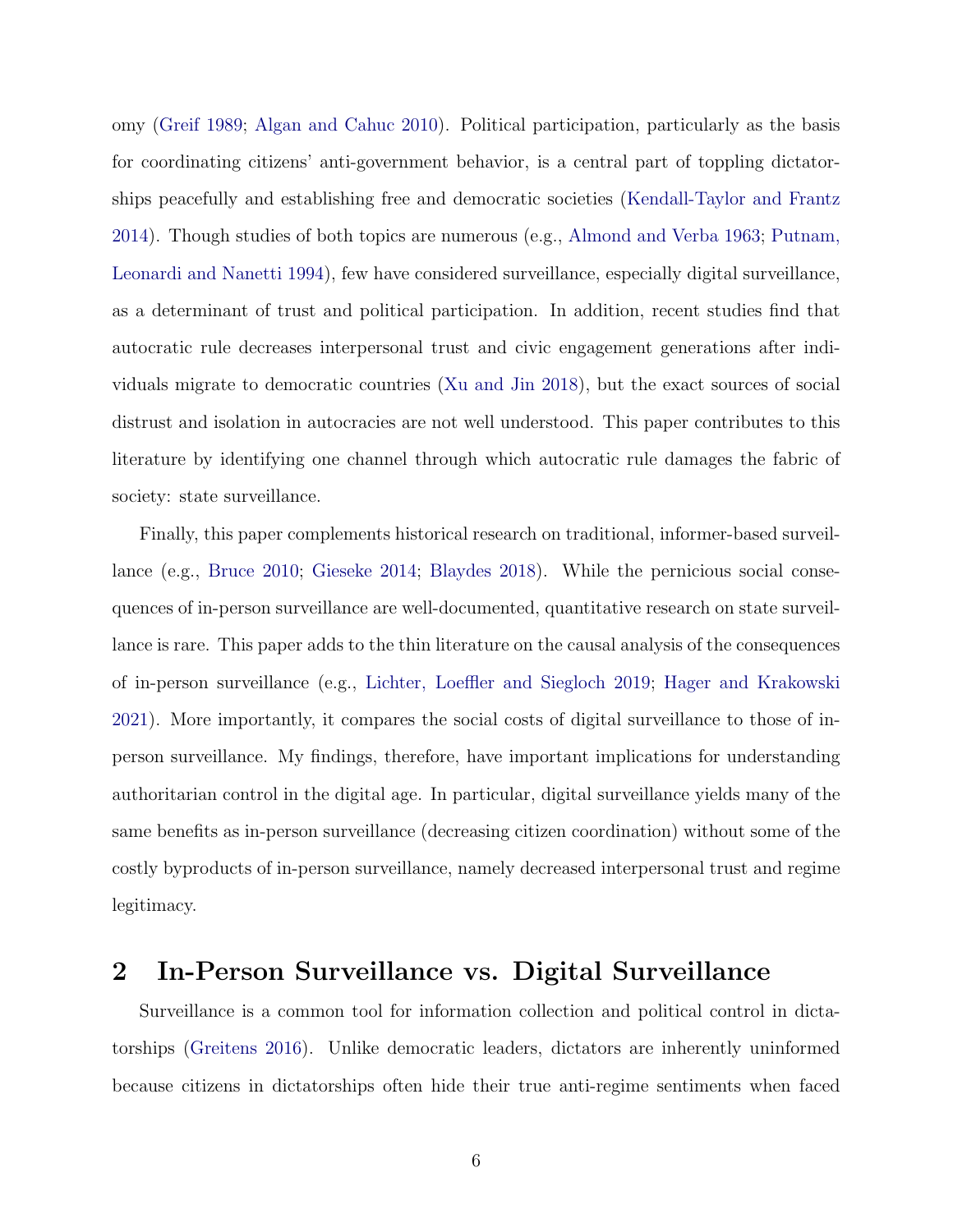with the prospect of state repression [\(Kuran](#page-39-1) [1991\)](#page-39-1). To gauge public opinion for policymaking and to contain threats before they spread, dictators historically rely on human security agents and/or informers to collect information from citizens. In the digital age, information technology expands dictators' information-collection toolkit. As citizens move to online media for socializing, networking, communicating, shopping, and expressing opinions, computers and algorithms replace human agents as tools for governments to collect information from citizens. This shift from human to digital surveillance has important implications for interpersonal trust and political participation in modern dictatorships.

## 2.1 In-person Surveillance

Human societies have a long tradition of in-person surveillance. In BC 839, King Li of Zhou Empire in China asked his wizards to spy on the people and kill those who criticized his tyranny [\(Zuo](#page-42-2) [1998\)](#page-42-2). The infamous Jinyiwei (Embroidered Uniform Guard) was founded in the 1360s by the Hongwu Emperor of the Ming Dynasty and served as the dynasty's secret police until the collapse of Ming in 1644. In Europe, secret police organizations emerged after the French Revolution in the 18th-century. Hitler's regime in Germany (1933– 1945) utilized the Gestapo to eliminate opponents. East Germany (1945–1990) created the Stasi with unparalleled social penetration. Other dictatorships such as Iraq under Saddam Hussein, Chile under Pinochet, Peru under Fujimori, Philippine under Marcos, and North Korea under the Kims also used secret police organizations to control society [\(Greitens](#page-38-7) [2016;](#page-38-7) [McMillan and Zoido](#page-40-3) [2004\)](#page-40-3).

In-person surveillance is innately intrusive to citizens. To obtain precise information about opposition groups, a traditional surveillance apparatus needs security agents and, particularly, informers to penetrate citizens' social networks and private lives. Informers are ordinary citizens but use their professional and social networks to gather information about their targets. Research from history, anthropology, and ethnography suggests that humans are sensitive to the presence of others because privacy evolved from physical needs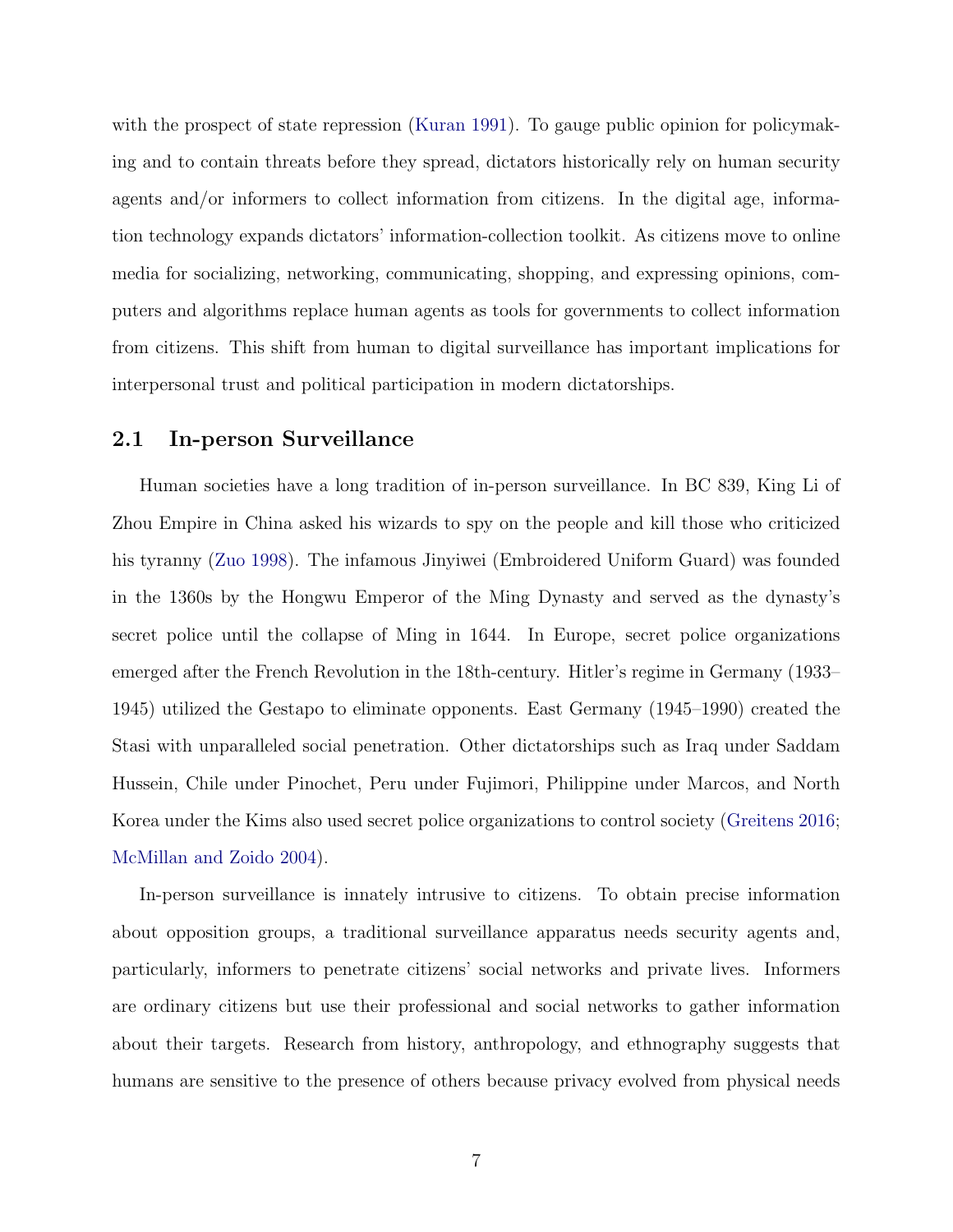for security and self-interest [\(Westin](#page-41-5) [1968;](#page-41-5) [Klopfer and Rubenstein](#page-39-5) [1977\)](#page-39-5). By distinguishing kin from strangers and adapting behavior from openness to protection, humans (and other species) enhance their survival and evolutionary success [\(Acquisti, Brandimarte and Han](#page-37-0)[cock](#page-37-0) [2022\)](#page-37-0). The evolutionary roots of private suggest that citizens' reaction to surveillance depends, in part, on sensorial cues to detect others. Knowing that some of their colleagues, neighbors, friends, and even family members might be watching them in an in-person surveillance regime, citizens develop negative sentiment against the surveillance apparatus and the regime.

In-person surveillance also encourages betrayal, sabotage, and unethical exchanges of information for personal gains. Informers betray the trust of friends, neighbors, colleagues, relatives, and even family members to collect information [\(Ash](#page-37-8) [1998\)](#page-37-8). Societal penetration and betrayal thus generate widespread suspicion and a deep sense of mistrust within society [\(Blaydes](#page-37-1) [2018\)](#page-37-1). In addition, In-person surveillance relies on self-interested human agents and informers who use subjective assessment of other citizens' loyalty to the regime. To provide information, these self-interested informers may demand benefits from the regime, such as government jobs, opportunities to travel abroad, or monetary compensation. They may also maliciously target "innocent" people to resolve personal disputes [\(Kalyvas](#page-39-6) [2006\)](#page-39-6). Potential informers may be "tricked" by the government to provide others' information to clear up their own "blemishes" [\(Ash](#page-37-8) [1998\)](#page-37-8). To gain rewards or prove their innocence, self-interested agents may misreport or sabotage their fellow citizens. The potential power abuse by agents and informers associated with in-person surveillance further foments distrust and anti-regime sentiments in society. Moreover, in-person surveillance often involves unethical exchanges as informers trade others' secrets to the regime in exchange for material or non-material gains. These unethical exchanges could further upset people, thereby reducing trust and regime legitimacy.

Based on the above discussion, I derive the following testable implications. Trust hypothesis (human): In-person surveillance reduces interpersonal trust.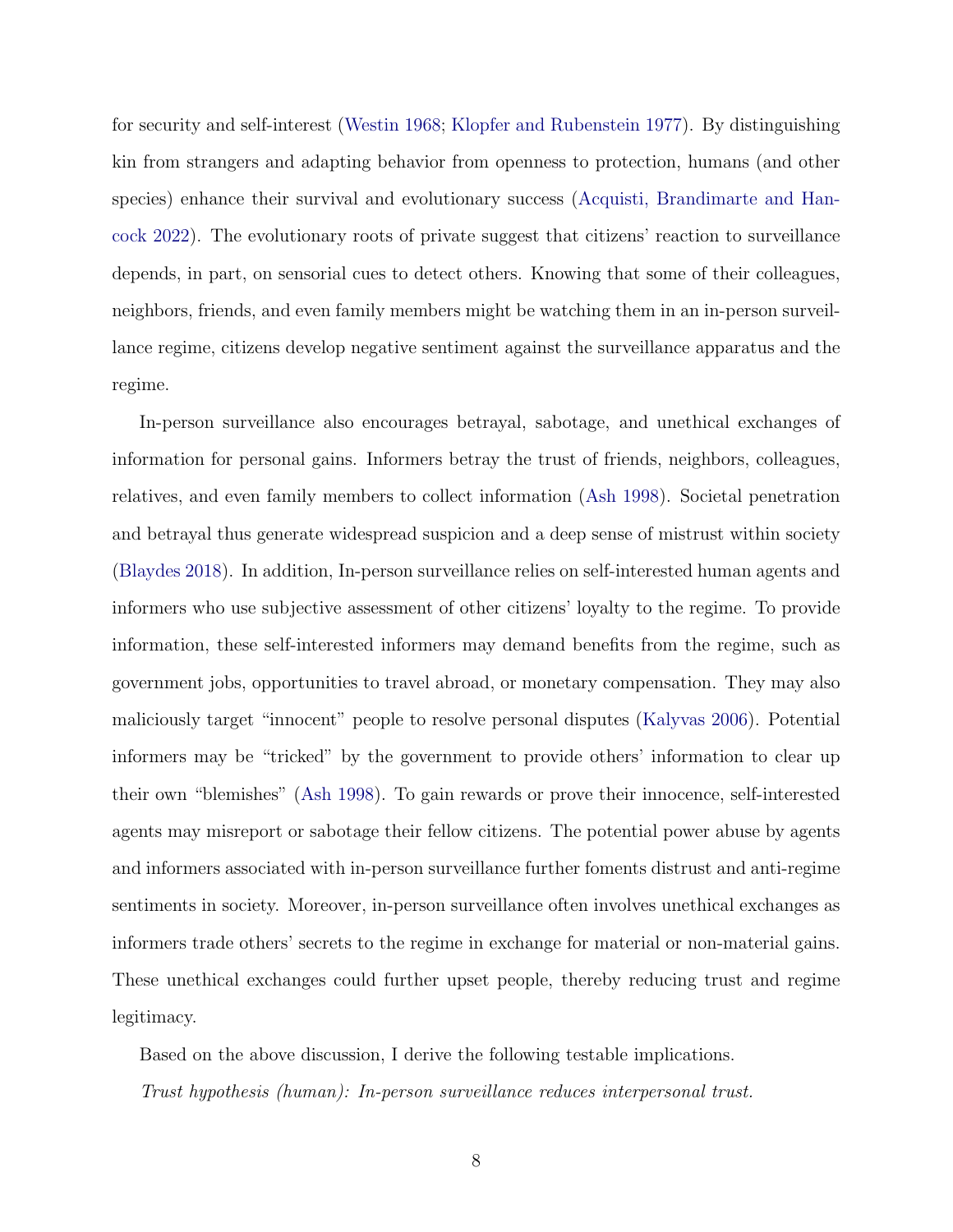Legitimacy hypothesis (human): In-person surveillance reduces regime legitimacy.

## 2.2 Digital Surveillance

Since the advent of the information era, authoritarian governments have increasingly adopted digital surveillance for social control. They use malware to spy on opposition leaders and journalists [\(Deibert](#page-38-8) [2017\)](#page-38-8), collect metadata from social media to keep tabs on political opponents (Qin, Strömberg and Wu [2017\)](#page-41-1), and employ high-resolution digital cameras and facial recognition technologies to identify dissidents [\(Liu and Wang](#page-40-0) [2017\)](#page-40-0). Recent advances in artificial intelligence detect suspicious movements in crowds, identify thousands of people at once, and recognize citizens who attempt to conceal their identities by wearing hats, sunglasses, or scarves to cover their faces [\(Intel](#page-39-7) [2017;](#page-39-7) [Singh et al.](#page-41-6) [2017\)](#page-41-6).

Unlike in-person surveillance, digital surveillance does not entail human intrusion into citizens' private lives. In the digital age, citizens communicate and spend a substantial amount of time online, leaving personal digital information for governments and tech companies to access and analyze. Digital surveillance relies on digital infrastructures such as computers, software, algorithms, cameras, cables, routers, servers, and data storage centers rather than human informers. Offline sensorial cues that humans depend upon for private protection may be absent. The lack of sensorial cues in the digital world may explain seemingly careless online behaviors by individuals who claim to care about their privacy [\(Acquisti, Brandimarte](#page-37-0) [and Hancock](#page-37-0) [2022\)](#page-37-0). Further, digital surveillance allows governments to monitor a large pop-ulation and reach the most private part of people's lives with minimal human assistance.<sup>[1](#page-9-0)</sup> Computers and algorithms also yield more accurate and objective data than human agents who often misreport or intentionally sabotage "loyal" citizens for personal gains. Thus, the lack of sensorial cues and the absence of human betrayal and sabotage in the operation of

<span id="page-9-0"></span><sup>1</sup>For example, digital cameras allow governments to analyze population who do not use the Internet; Data from search engines reveal people's private preferences such as pornography that they would not even tell their most close friends.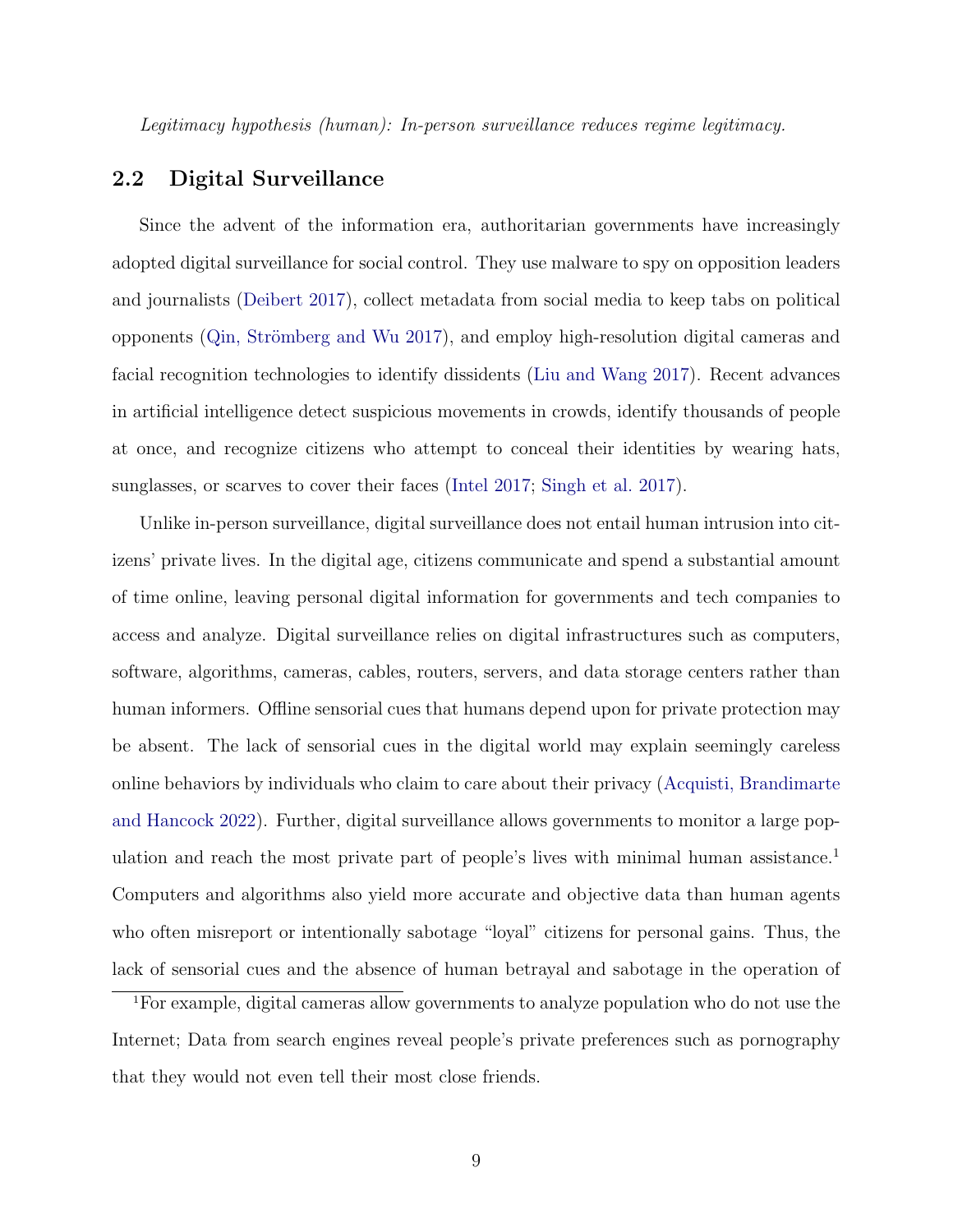digital surveillance suggests that it is less likely to reduce interpersonal trust than in-person surveillance.

To sum up, we expect the following testable implications.

Trust hypothesis (digital): Digital surveillance is less likely to reduce interpersonal trust than in-person surveillance.

Legitimacy hypothesis (digital): Digital surveillance is less likely to reduce regime legitimacy than in-person surveillance.

## 2.3 Surveillance and Political Participation

Surveillance, no matter digital or in-person, discourages political participation because it entails preemptive, targeted repression against regime opponents [\(Dimitrov and Sassoon](#page-38-9) [2014;](#page-38-9) [Xu](#page-41-3) [2020\)](#page-41-3). In dictatorships where meaningful elections and other representative channels of political expression are often unavailable, political participation takes the forms of petitions, protests, and even violent revolts. These actions disrupt social order and may threaten autocratic survival. Dictators thus use repression as a strategy to ensure political stability and avoid revolution [\(Wintrobe](#page-41-7) [2000\)](#page-41-7). Surveillance enables dictators to find dissidents for targeted repression, thereby discouraging citizens' anti-regime political expression and protest participation.This suggests that both types of surveillance discourage political expression and protest participation.

Expression hypothesis: Both in-person and digital surveillance deter political expression. Protest hypothesis: Both in-person and digital surveillance deter protest participation.

To mount a protest, participants must coordinate their actions [\(Chwe](#page-37-4) [2013\)](#page-37-4). Surveillance may deter protest coordination via two channels. First, interpersonal trust may help induce protest participation by increasing individuals' belief that protest participation will be safe and worthwhile [\(Benson and Rochon](#page-37-9) [2004\)](#page-37-9). Surveillance lowers interpersonal trust, thereby reducing individuals' willingness to participate. Second, strategic considerations are another important determinant of protest participation: an individual's behavior is shaped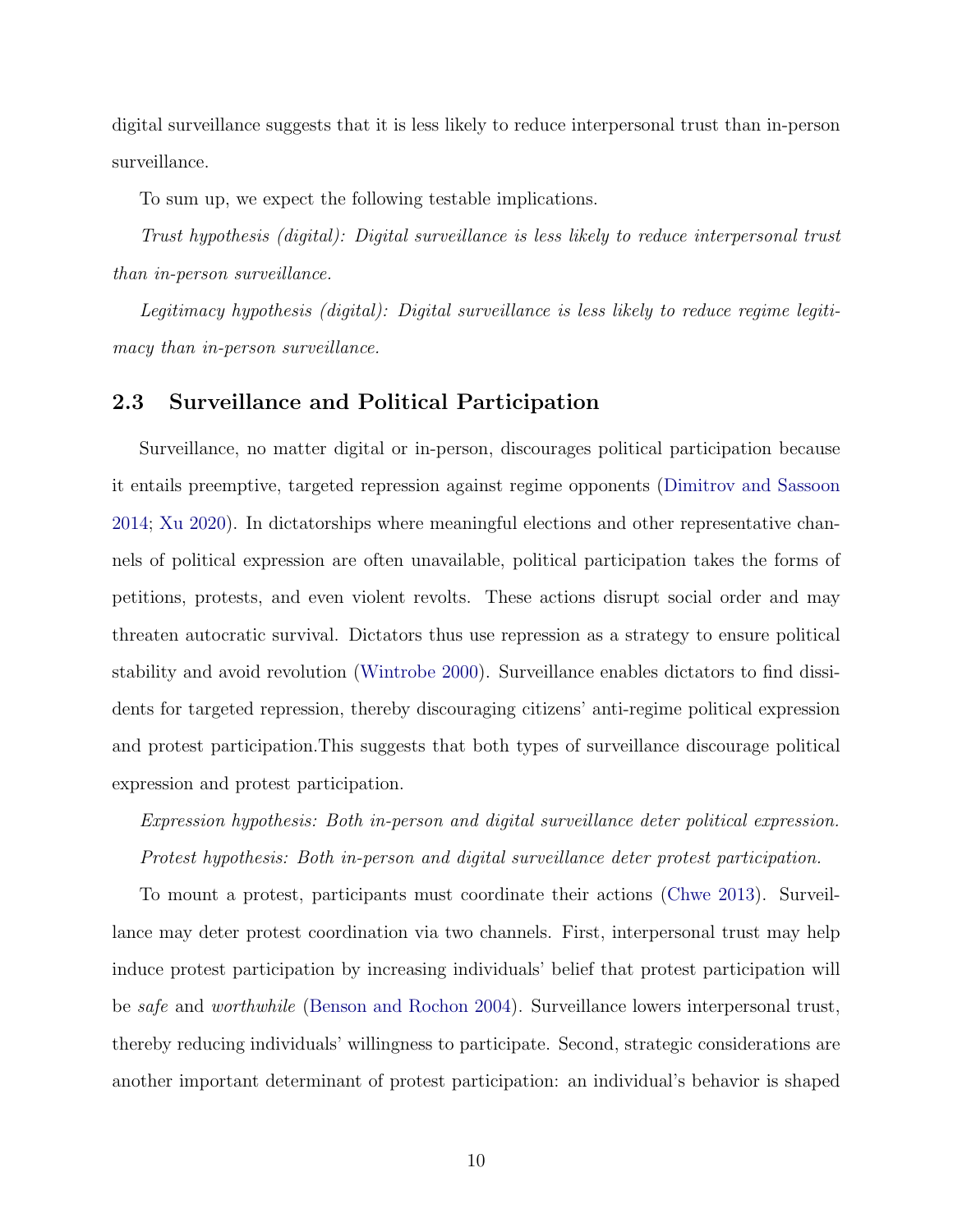by beliefs about the participation of others [\(Edmond](#page-38-5) [2013\)](#page-38-5). Thus, surveillance may also deter participation by influencing individuals' beliefs about how many others will participate. The following hypotheses examines these two potential channels through which surveillance deters protest participation.

Trust-protest hypothesis: Surveillance deters protest participation by lowering inter-personal trust among citizens.

Coordination-protest hypothesis: Surveillance deters protest participation by influencing individuals' belief about others' participation.

# 3 Experimental Design

To test the hypotheses, I pursue two strategies. First, I use an in-the-field survey experiment to compare the social consequences of in-person surveillance with those of digital surveillance. Second, I address the external validity of the experimental findings on digital surveillance by analyzing a nationally representative survey in an interrupted time-series (ITS) setting. This section explains the details of the experimental design. The ITS design comprises Section 5.

## 3.1 Design, Randomization, and Implementation

I conducted an in-the-field survey experiment with a sample of 539 Chinese university students in March 2019. Surveying respondents on a potentially sensitive topic in the field circumvents state censorship that may be present in China-based online survey platforms. It also helps create trust and cooperation between enumerators and respondents. More importantly, the digital-surveillance treatment in this study may induce respondents' selfcensorship in online surveys. An in-the-field survey experiment avoids this problem because respondents answer questions on paper questionnaires. Students were recruited in dining halls and on main roads in universities. Online Appendix A1 discusses survey implementation and ethics in more detail.

I recruited students in two universities in North and West China to broaden sample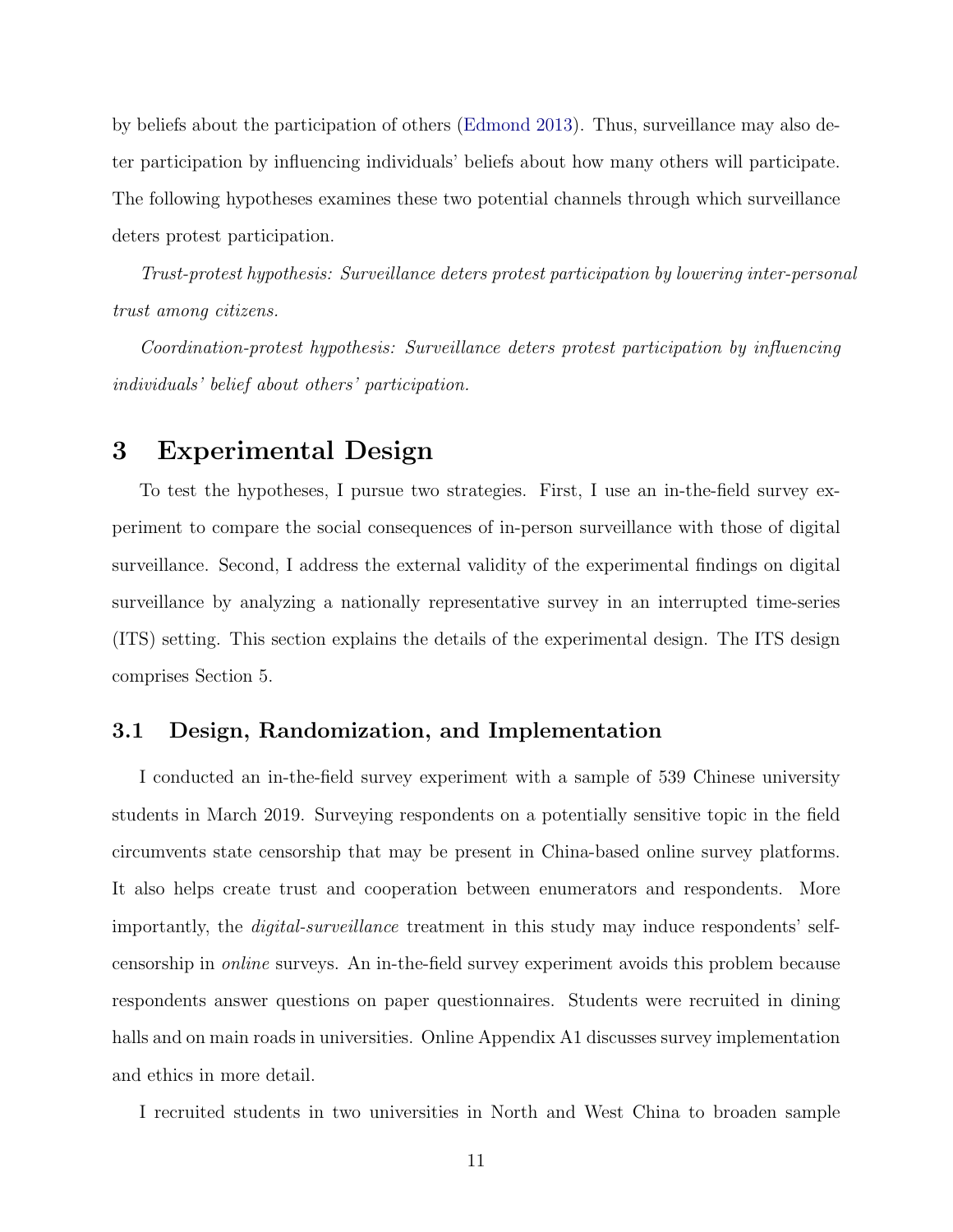representativeness. As Figure 1 shows, the home provinces of the student sample cover most regions in China. I choose university students because they are the most active social group in political participation. For example, in the 1960s, students initiated the anti-war movement and actively participated in the Vietnam War protests in the U.S. [\(Moore](#page-40-4) [1999\)](#page-40-4). In 1989, hundreds of thousands of student protesters occupied the Tiananmen square to demand democracy in China, sparking large-scale student protests throughout the country [\(Zhao](#page-42-3) [2004\)](#page-42-3). During the 2014 Hong Kong protests, students were also at the heart of the "Umbrella Revolution" protests [\(Cantoni et al.](#page-37-10) [2019\)](#page-37-10). If we can find a deterrence effect of surveillance on political participation in the demographic group most likely to protest, we are likely to observe a stronger effect in less active demographics. Thus, examining a student sample can shed light on a much larger population.



Figure 1: Distribution of Respondents by Home Province

I use a within-subject design to compare interpersonal trust, political participation, and regime support among three groups: a treated group with in-person surveillance, a treated group with digital surveillance, and a control group without surveillance.[2](#page-12-0) To assess possible

<span id="page-12-0"></span><sup>2</sup>A pilot study on a sample of 214 college students revealed large standard deviations in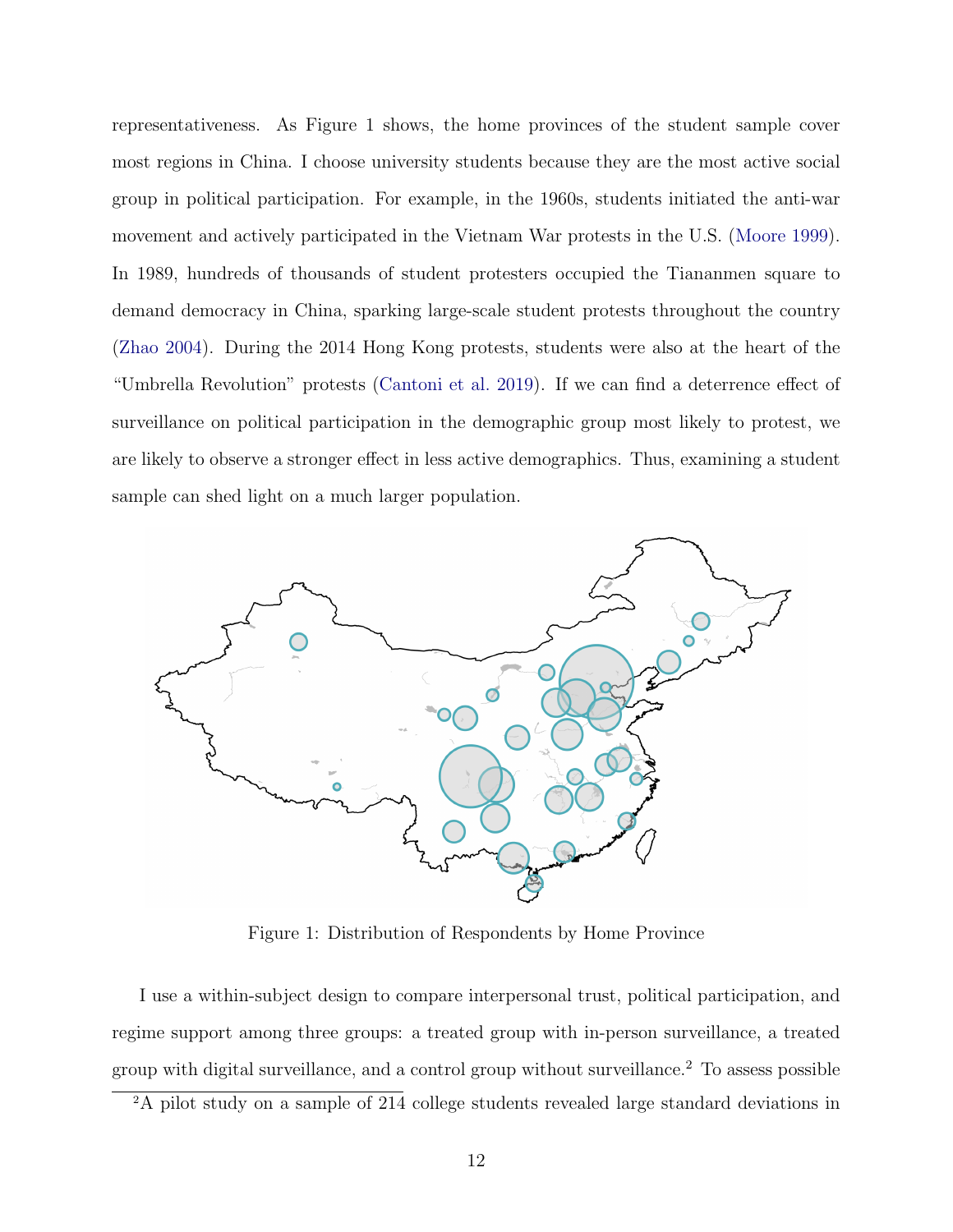experimenter demand effects of the within-subject design, I also embed a between-subject design for comparison. This two-by-three design yields six experimental groups. Each student has a 2/3 chance to be assigned to the within-subject design group and a 1/3 chance to be assigned to the between-subject design group.[3](#page-13-0) Within each of the two design groups, students have an equal chance to be assigned to the control condition or one of the two treatment conditions. In total, 353 students were randomly assigned to the three experimental groups in the within-subject design, and 186 students were randomly assigned to the three experimental groups in the between-subject design.

During the survey, all respondents first answer background questions about age, gender, income, party affiliation, social distrust, general civil participation, and media usage. They then read a descriptive vignette about an issue concerning their campus life. Respondents in the within-subject design group first answer questions about willingness to make public political expressions and protest, trust toward fellow students, as well as approval of the university authority over this issue. After receiving information about the school authority's in-person surveillance, digital surveillance, or no surveillance operation, the respondents answer the same set of questions for the second time. This within-subject design allows me to differentiate out respondents' intrinsic attitudes that are difficult to manipulate in a short experiment. Alternatively, respondents in the between-subject design group directly receive information about surveillance without the pretest questions. Table 1 shows the structure of the design. Table A.3 in the Online Appendix shows that covariates are balanced across control and treatment groups.

trust and participation variables. As trust and political participation are intrinsic values, it would require a very large sample to observe significant effects of manipulations from a between-subject design. On a relatively small sample, I thus implement a within-subject design that differentiates respondents' intrinsic values, following [Wiswall and Zafar](#page-41-8) [\(2014\)](#page-41-8).

<span id="page-13-0"></span>3To balance students' gender, I use a block random assignment procedure whereby complete random assignment occurs within the male block and the female block.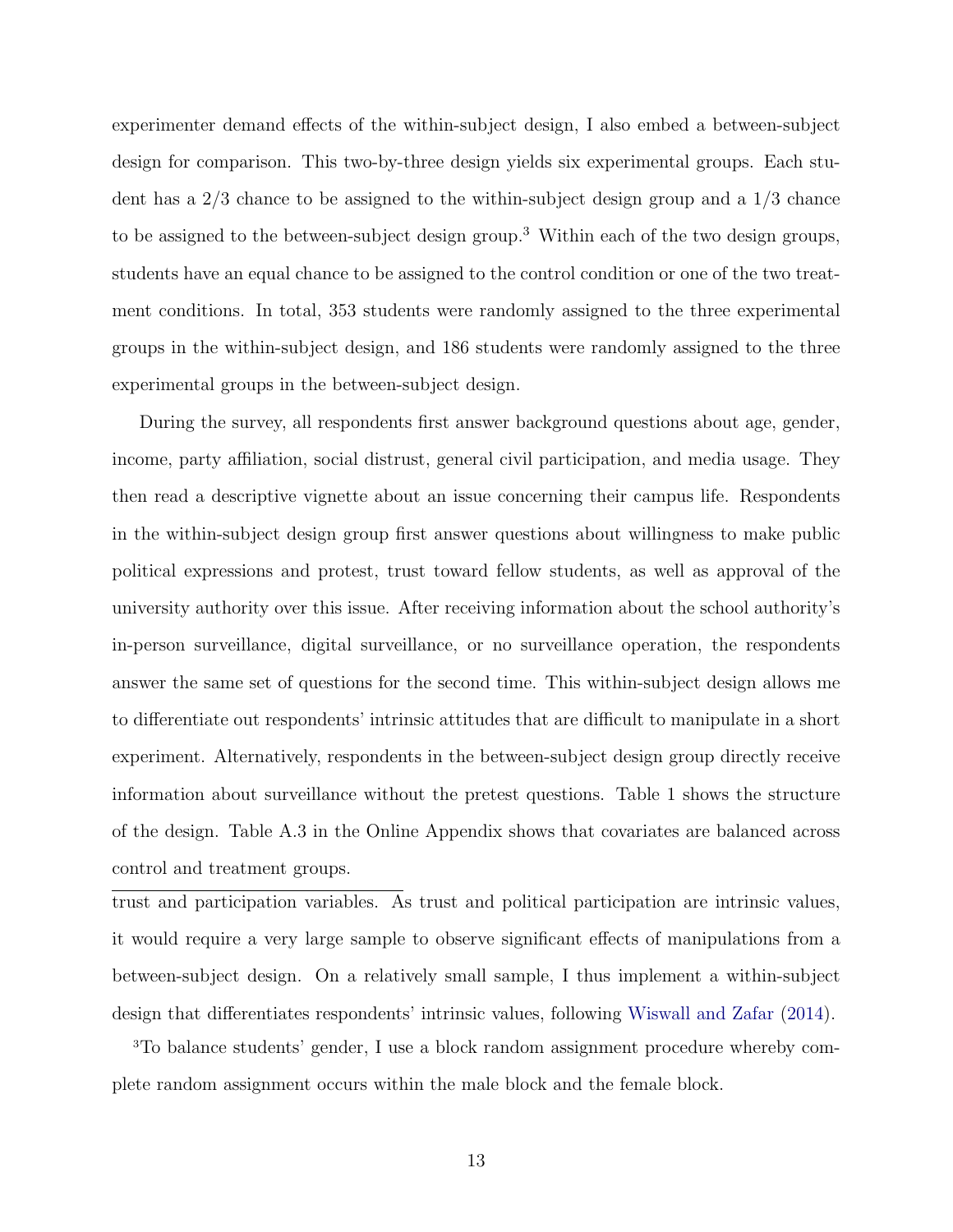<span id="page-14-0"></span>

|                |                      | Within-Subjects Design     |         | Between-Subjects Design |             |                      |  |
|----------------|----------------------|----------------------------|---------|-------------------------|-------------|----------------------|--|
|                | Group 2<br>Group 1   |                            | Group 3 | Group 4                 | Group 5     | Group 6              |  |
| Groups:        | Control              | Treatment 2<br>Treatment 1 |         | Control                 | Treatment 1 | Treatment 2          |  |
| Background Qs: | Yes                  | Yes                        | Yes     | Yes                     | Yes         | Yes                  |  |
| Scenario:      | $\operatorname{Yes}$ | $\operatorname{Yes}$       | Yes     | Yes                     | Yes         | Yes                  |  |
| Pre-test:      | Yes                  | $\operatorname{Yes}$       | Yes     | No                      | No          | No                   |  |
| Treatment:     | No Surveil.          | In-person                  | Digital | No Surveil.             | In-person   | Digital              |  |
| Post-test:     | Yes                  | $\operatorname{Yes}$       | Yes     | Yes                     | Yes         | $\operatorname{Yes}$ |  |
| N of Obs.:     | 124                  | 103                        | 126     | 61                      | 64          | 61                   |  |

Table 1: Experimental Design for In-person vs. Digital Surveillance

## 3.2 Treatments and Measures

#### Protest Scenario and Surveillance Treatments

To reduce sensitivity and protect respondents, I design a hypothetical scenario under which students confront the university authority for an unfair housing policy. In this scenario, students were forced to move from a new dormitory to an old one with bad living conditions, and the university refused to refund the price differentials. Students were discussing the means to fight for their rights, including filing a petition to the Ministry of Education. This scenario corresponds to a typical real-world confrontation between citizens and the government but with less political risk. Students' appeals to the Ministry of Education also mimic citizens' petitions to upper-level administrations for justice – a common phenomenon in authoritarian countries [\(Lorentzen](#page-40-5) [2013\)](#page-40-5). To simulate real-world protest coordination, I remind the respondents that more participants lead to a higher chance of petition success. In addition, I made punishment upfront by reminding the respondents of the costly consequences of protest participation. This punishment reminder also helps respondents relate the surveillance scenarios to repression.

One may argue that protesting against a university authority is different from confronting a political authority. But the fact is that most universities in China are state entities, and they often directly engage in political repression. For example, during the 2018 Jasic labor rights conflict in Shenzhen, several universities including Peking University and Renmin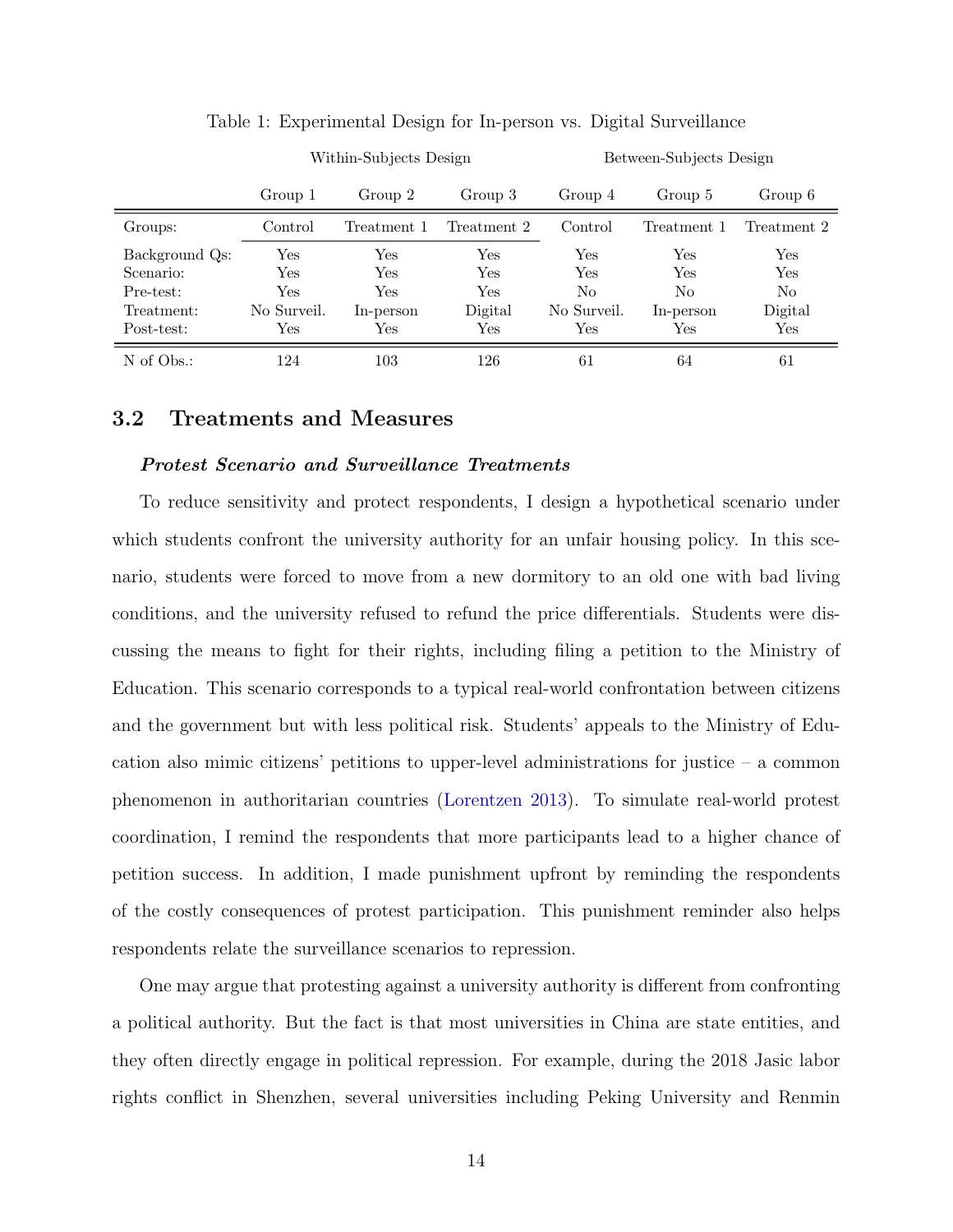University were involved in cracking down on student activists who supported the movement [\(Yang](#page-42-4) [2019\)](#page-42-4). In addition, the hypothetical scenario mentions interrogation and recording of a demerit as punishment for protest participation, which are very serious to college students. This level of threat to a student is very close to the level of a typical repression threat to a citizen. More importantly, even if protesting a university authority is less risky than protesting a political authority, the survey results concerning campus protests have general implications for political protests. This is because if surveillance can deter less risky protests, it will have even stronger deterrence effects on riskier political participation. In short, this experimental scenario is very relevant to campus life to elicit students' truthful responses, while representing a common situation of contentious politics in authoritarian countries.

In the experiment, I carefully differentiate the scenarios for in-person surveillance, digital surveillance, and no surveillance. The in-person surveillance scenario mimics the traditional, Stasi-style surveillance that relies on human informers to spy on fellow citizens. It reminds correspondents of the key features of in-person surveillance: societal penetration, betrayal, and the unethical exchanges of information for personal gains. The digital surveillance scenario is similar to real-world online surveillance conducted by authoritarian governments with no human informers involved. Because respondents' prior experience of surveillance may influence their responses even if they do not receive any new information about surveillance, I specify in the control condition that "the university does not know who participate in the protest" to "reset" respondents' prior beliefs about surveillance operations.

### Measurement

In the survey, I ask respondents' willingness to express their discontent both in front of their fellow students and online. For protest participation, I elicit respondents' willingness to file an online complaint to the Ministry of Education and their beliefs regarding other students' participation (percentage points). The responses for willingness to express and protest are recorded on a scale from 1 to 4, with 4 indicating the most affirmative answer. Interpersonal trust is measured by respondents' trust toward other students in the same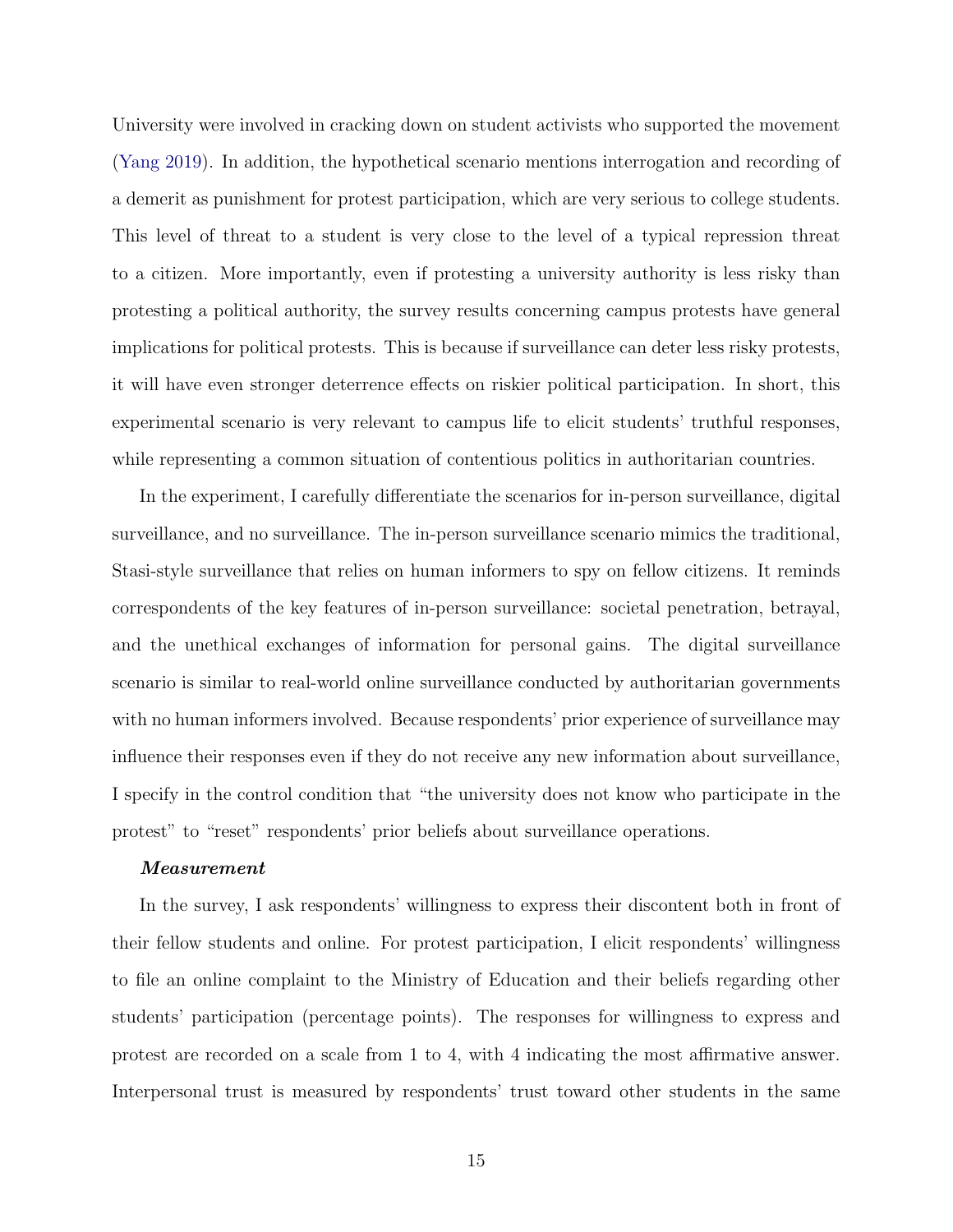residential hall on a scale from 0 to 10, with 10 indicating the highest level of trust.<sup>[4](#page-16-0)</sup> Regime legitimacy is citizens' belief about the right and acceptance of an authority. One basis for the belief is government performance [\(Levi, Sacks and Tyler](#page-40-6) [2009\)](#page-40-6), which is particularly important in China since satisfying people's needs for a decent livelihood has roots in Chinese traditional political culture [\(Perry](#page-41-9) [2008\)](#page-41-9). Thus, I measure legitimacy by the extent to which respondents generally approve what the university authority does concerning student affairs, also on a scale from 0 to 10. See Table A.3 in Online Appendix for detailed questions concerning these outcome variables.

# 4 Experimental Findings

This section presents the results of the survey experiment based on the within-subject design. I take the differences between post-test answers and pre-test answers to generate the outcome variables of trust, regime legitimacy, expression, and protest participation. For each outcome, I first examine the effects of in-person surveillance and digital surveillance using no-surveillance as the comparison group. I then compare in-person surveillance with digital surveillance using the latter as the comparison group. The statistical inferences are based on standard comparisons of means using OLS estimation.[5](#page-16-1)

<span id="page-16-0"></span>4Scholars find that the 11-point scale consistently outperforms the dichotomous counterpart for measuring trust in surveys [\(Lundmark, Gilljam and Dahlberg](#page-40-7) [2015\)](#page-40-7).

<span id="page-16-1"></span>5As Table A.4 in Online Appendix shows slight differences (though statistically insignificant) in social distrust between three groups, I control for this variable in all specifications. The results are robust with the randomization inference approach. In addition, I fit Ordered Probit models for expression and protest participation. The effects are similar and statistically more significant (Table A.9 in Online Appendix). Nevertheless, I use the more conservative results from OLS models.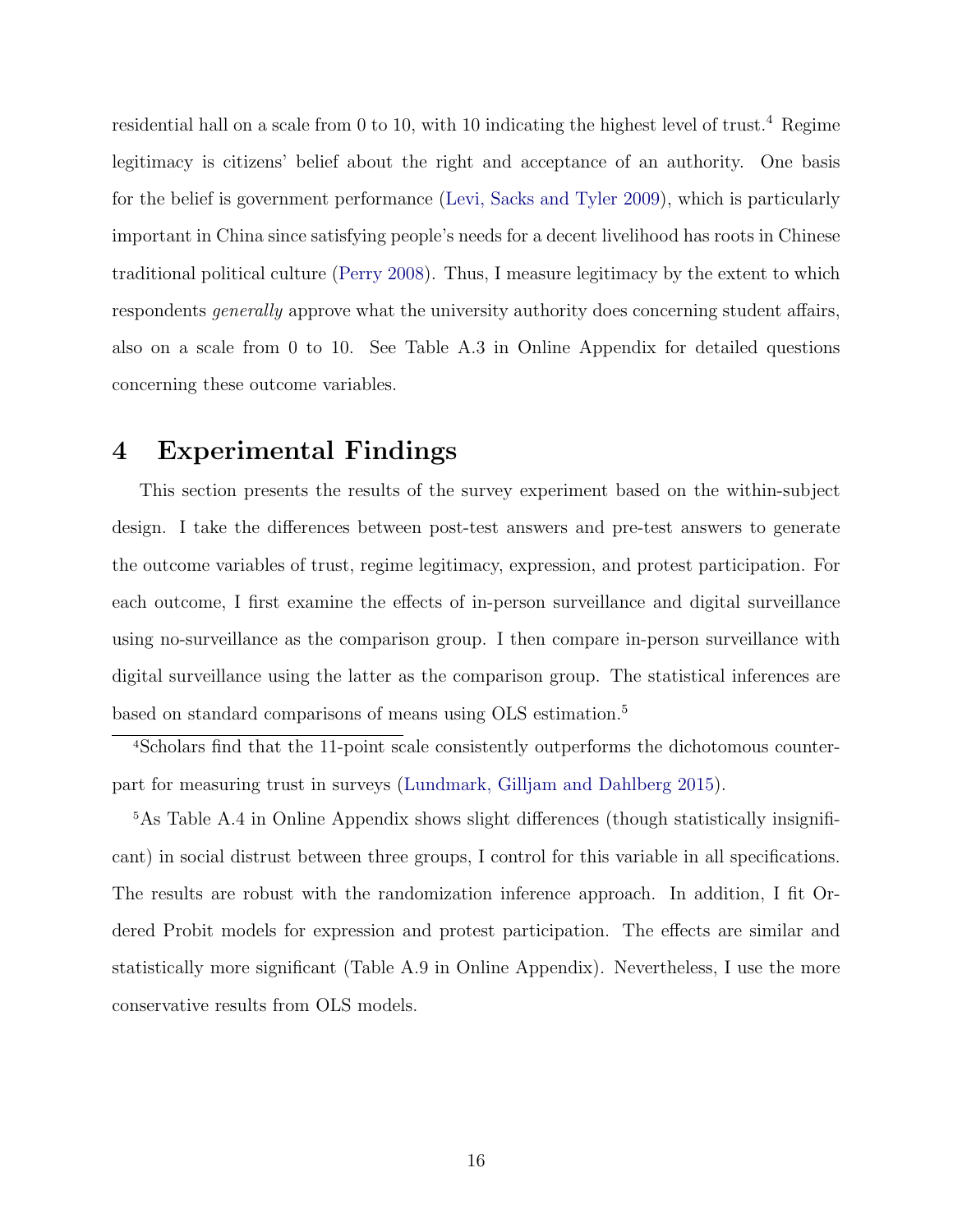## 4.1 Trust and Regime Legitimacy

I begin by presenting the effects of in-person and digital surveillance on interpersonal trust and regime legitimacy. My theory suggests that in-person surveillance reduces trust and legitimacy, while digital surveillance is less likely to have impacts. In addition, inperson surveillance is more likely to reduce trust and legitimacy than digital surveillance. The evidence from the survey experiment is consistent with these predictions.



(Notes: OLS estimates with 95% Confidence Intervals. See Online Appendix B.1 for the regression results underlying these figures.)

Figure 2: Trust and Legitimacy

As Figure 2a shows, in-person surveillance largely reduces interpersonal trust. Recall that interpersonal trust is measured on a scale of 0 to 10, with 10 indicating the highest level of trust. Given that the sample mean is 6.1 and the standard deviation is 2.1, a 1.4 decrease in trust scale is quite substantial (23 percent of the mean). Digital surveillance only slightly reduces trust (0.6 or 10 percent of the mean). Both effects are statistically significant at the 0.001 level. More importantly, compared with digital surveillance, in-person surveillance further reduces trust by 13 percent, and the effect is statistically significant. Figure 2b examines regime legitimacy (on a scale of 0 to 10) and shows that in-person surveillance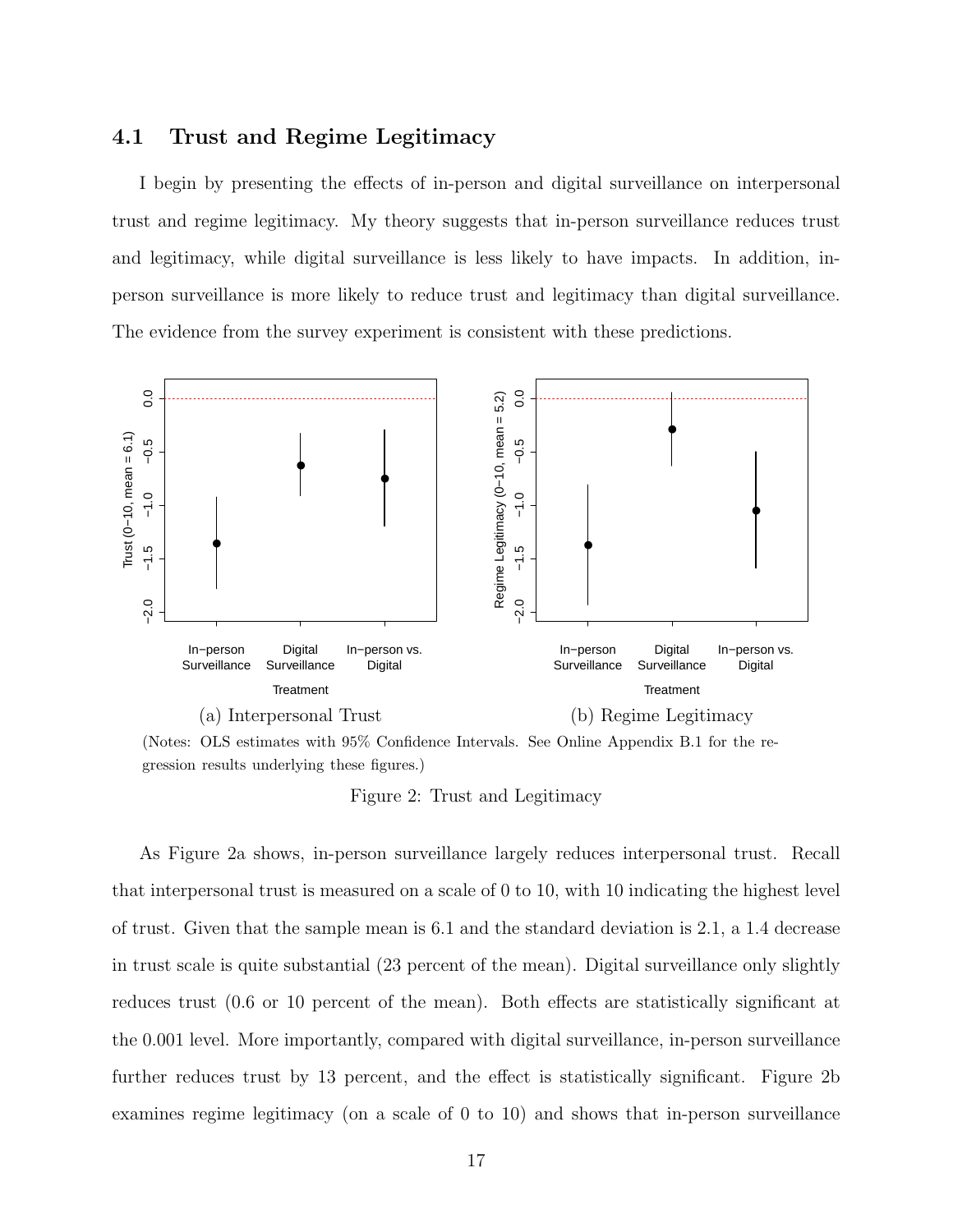reduces legitimacy by a large margin (1.4 or 26 percent, significant at the 0.001 level) whereas digital surveillance has a negative but statistically insignificant effect. The negative effect of in-person surveillance is 19 percent larger than that of digital surveillance and is statistically significant at the 0.001 level.

## 4.2 Expression and Political Participation

Next, I examine how in-person and digital surveillance influence various aspects of political participation. As discussed in the theoretical part, I expect both types of surveillance to discourage expression and protest participation. Figure 3a shows that both digital surveillance and in-person surveillance deters protest participation and the effect of digital surveillance is stronger. In particular, digital surveillance decreases respondents' willingness to participate by 0.28. Given that the sample mean is 2.3 and the standard deviation is 1, the negative effect is substantial. In-person surveillance also negatively affects protest participation, but the effect is statistically insignificant in OLS models.[6](#page-18-0) This is likely due to my framing of the protest as an online protest instead of a street protest. In theory, digital surveillance deters online protest whereas in-person surveillance may not because citizens can hide their online activities from their friends, colleagues, or family members. Nevertheless, the negative effects of both types of surveillance are consistent with the theoretical predictions.

Figure 3b presents the effects of surveillance on individuals' beliefs about others' protest participation. On average, respondents believe that 43.7 percent of students in the residence hall will participate in the protest. As we can see, in-person surveillance and digital surveillance reduce the belief by 17.9 and 15.8 percentage points respectively, which are about 41 percent and 36 percent decreases. These large, negative effects are highly significant, and there is no statistically significant difference between two types of surveillance in affecting

<span id="page-18-0"></span><sup>&</sup>lt;sup>6</sup>Note that the effect is statistically significant in Ordered Probit models, see Table A.9 in Online Appendix.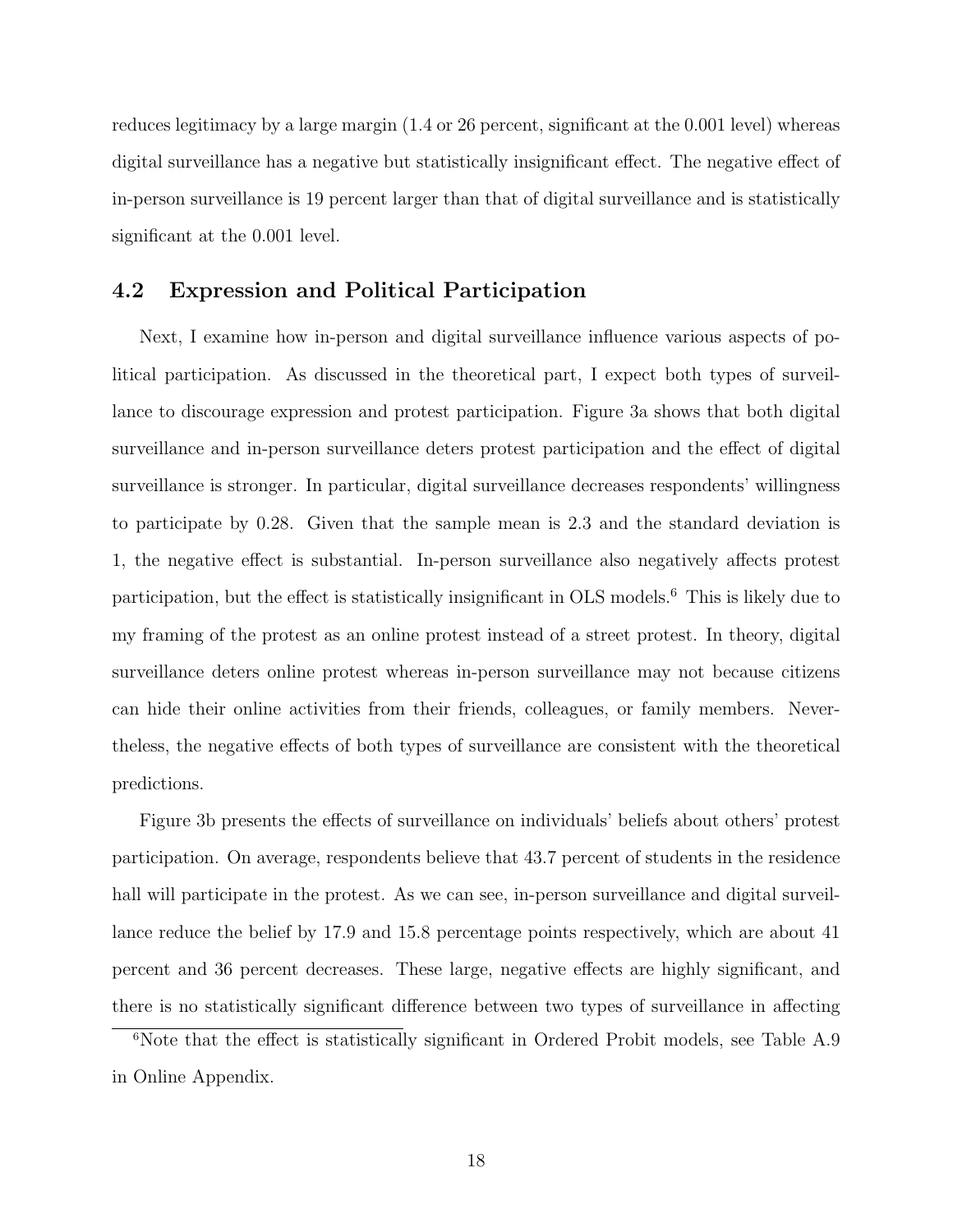



Figure 3: Protest Participation and Beliefs

respondents' beliefs.

Figure 4 plots the effects of digital and in-person surveillance on the online and offline expression of discontent. Both types of surveillance reduce respondents' willingness to express their discontent online and the effect of digital surveillance is statistically significant. The difference between the two types of surveillance is statistically insignificant. With regard to expression in front of fellow students, in-person surveillance has a negative but insignificant effect whereas the effect of digital surveillance is close to zero. The findings that digital surveillance discourages online expression but not offline expression meet common expecta-tions.<sup>[7](#page-19-0)</sup>

<span id="page-19-0"></span><sup>7</sup>Note that the results from Ordered Probit models (Table A.9 in Online Appendix) suggest the effects of both types of surveillance on online expression are statistically significant, and the effect of human surveillance on offline expression is also statistically significant.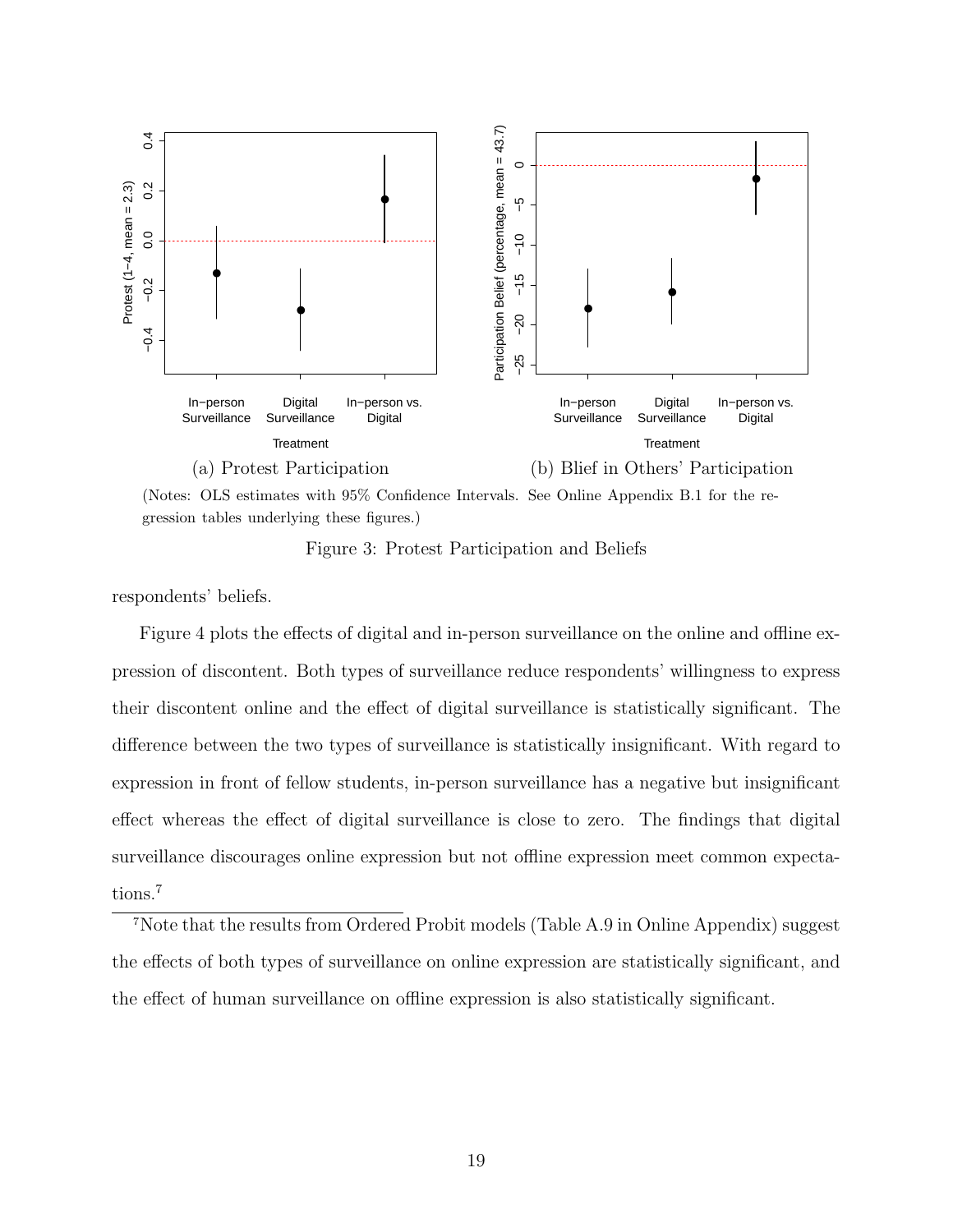

(Notes: OLS estimates with 95% Confidence Intervals. See Online Appendix B.1 for the regression tables underlying these figures.)

Figure 4: Online and Offline Expression

## 4.3 Causal Mediation Tests

I further examine the mechanisms through which surveillance deters protest participation using causal mediation analysis developed by [Imai, Keele and Tingley](#page-39-8) [\(2010\)](#page-39-8). As I mentioned in the theory section, both interpersonal trust and beliefs about others' participation could reduce individuals' willingness to protest. Thus, I use interpersonal trust and respondents' beliefs about others' turnout as mediators.

There are two major assumptions underlying the causal mediation test in identifying the mediation effect. First, there should be no unmeasured confounders between surveillance and the willingness to protest. Second, there should be no unmeasured confounders between the mediator and willingness to protest. The first assumption holds since the surveillance treatments are randomized. To address the second assumption, I control for as many covariates as possible, including age, gender, family income, income satisfaction, party affiliation, membership in official school organization, membership in student organizations, interest in discussing politics, media usage, and social distrust.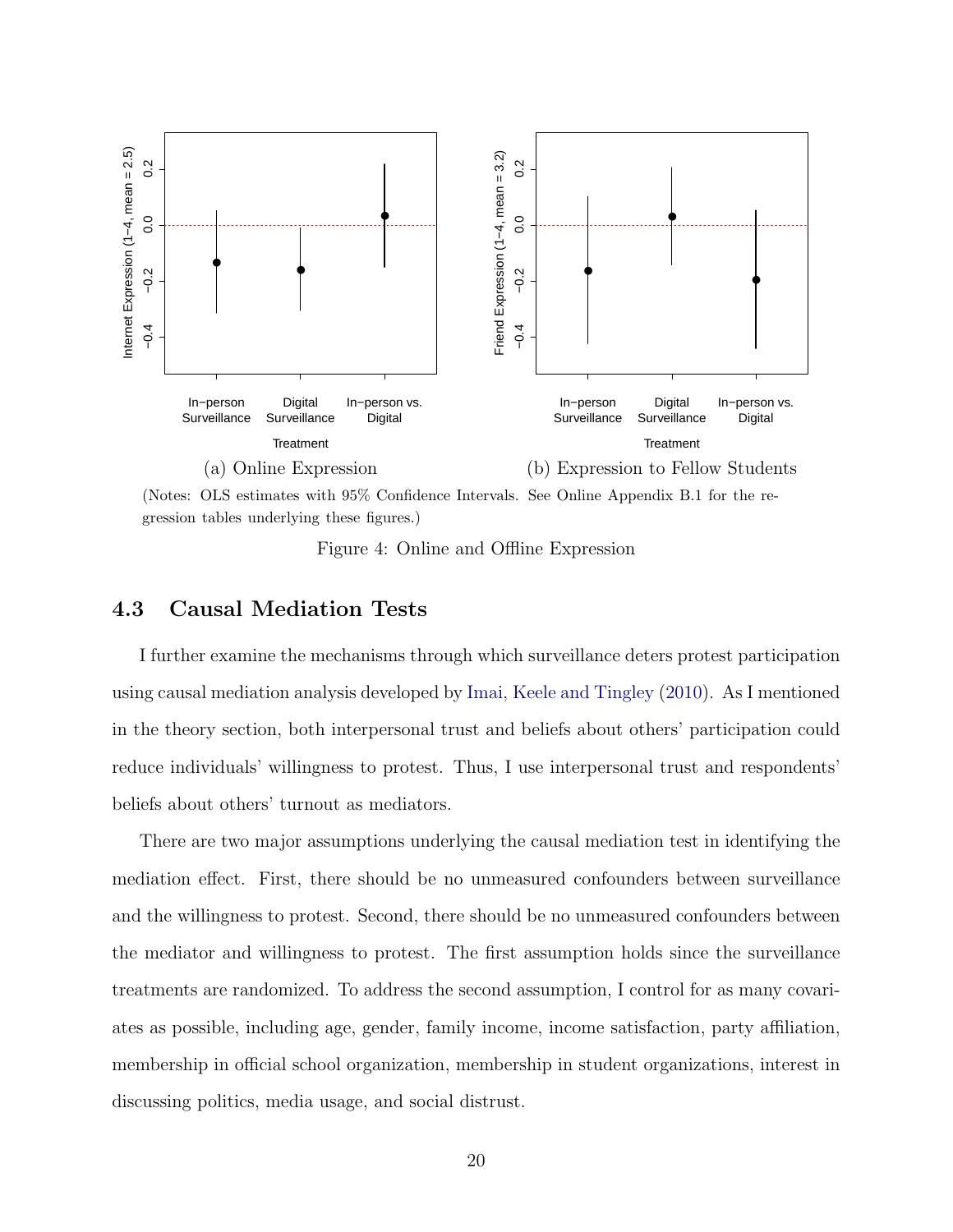Figure 5 plots the results from the causal mediation analysis concerning digital surveillance. Individuals' belief about others' participation has a positive and statistically significant average causal mediation effect (ACME) on their own willingness to participate in the protest. In contrast, the ACME of trust is close to 0 and statistically insignificant.



(Notes: 95% Confidence Intervals obtained via bootstrapping with 1000 resamples.)

Figure 5: Mediators between Digital Surveillance and Protest Participation

Figure 6 presents the causal mediation analysis concerning in-person surveillance. Although the total effect is not statistically significant, the average causal mediation effect of coordination beliefs on protest participation is still negative and statistically significant. The results from Figure 5 and Figure 6 suggest that surveillance discourages protest participation mainly through influencing individuals' strategic considerations about others' participation rather than their trust levels.<sup>[8](#page-21-0)</sup>

<span id="page-21-0"></span><sup>8</sup>Note that belief about others' turnout is different from generalized trust. An individual may trust others but still think others would not participate under repression threat. The fact that participation belief serves as a mediator rather than trust suggests that the relationship between participation beliefs and trust is weak.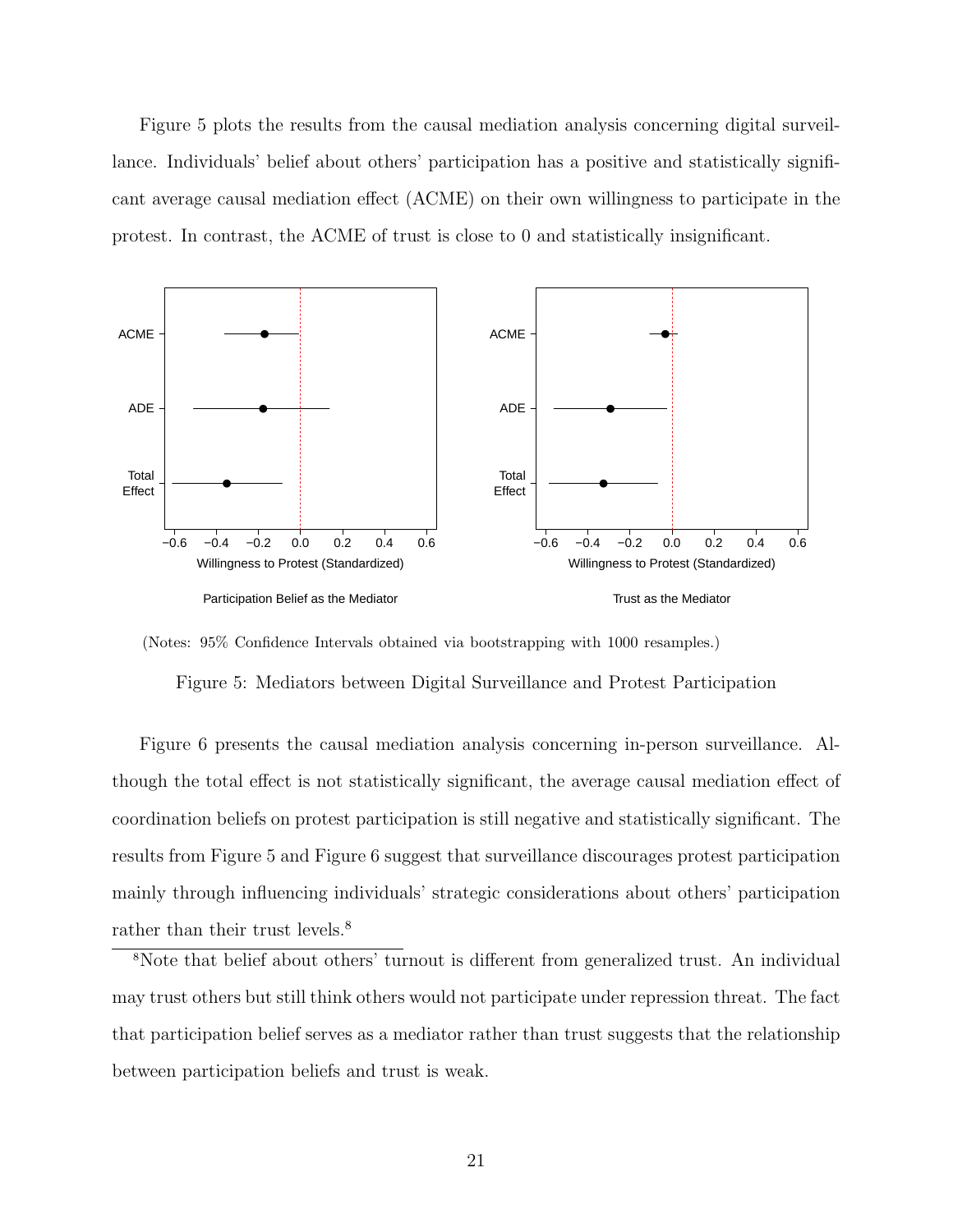

(Notes: 95% Confidence Intervals obtained via bootstrapping with 1000 resamples.)

Figure 6: Mediators between In-person Surveillance and Protest Participation

## 4.4 Discussion

Experimenter demand effects may bias estimates from a within-subject design because experimental subjects may tailor their responses to conform to their perceptions of the researcher's hypothesis due to answering the same question twice (before and after the treatment). However, recent literature (e.g., [Mummolo and Peterson](#page-41-10) [2019\)](#page-41-10) demonstrates that demand effects are typically modest and usually do not alter the treatment effects in survey and field experiments since research participants often exhibit a limited ability to infer researchers' expectations. In addition, experimenter demand effects caused by the withinsubject design would likely produce similar outcomes for both the digital and the in-person surveillance treatment groups since respondents in both groups answer the repeated questions in the same way. The different findings between these two groups suggest the demand effects from the within-subject design are not very likely to be a concern. Moreover, for demand effects, if existed, to bias the results, respondents would have to be able to infer the researcher's intentions. But most of the respondents spent only about 5 minutes to complete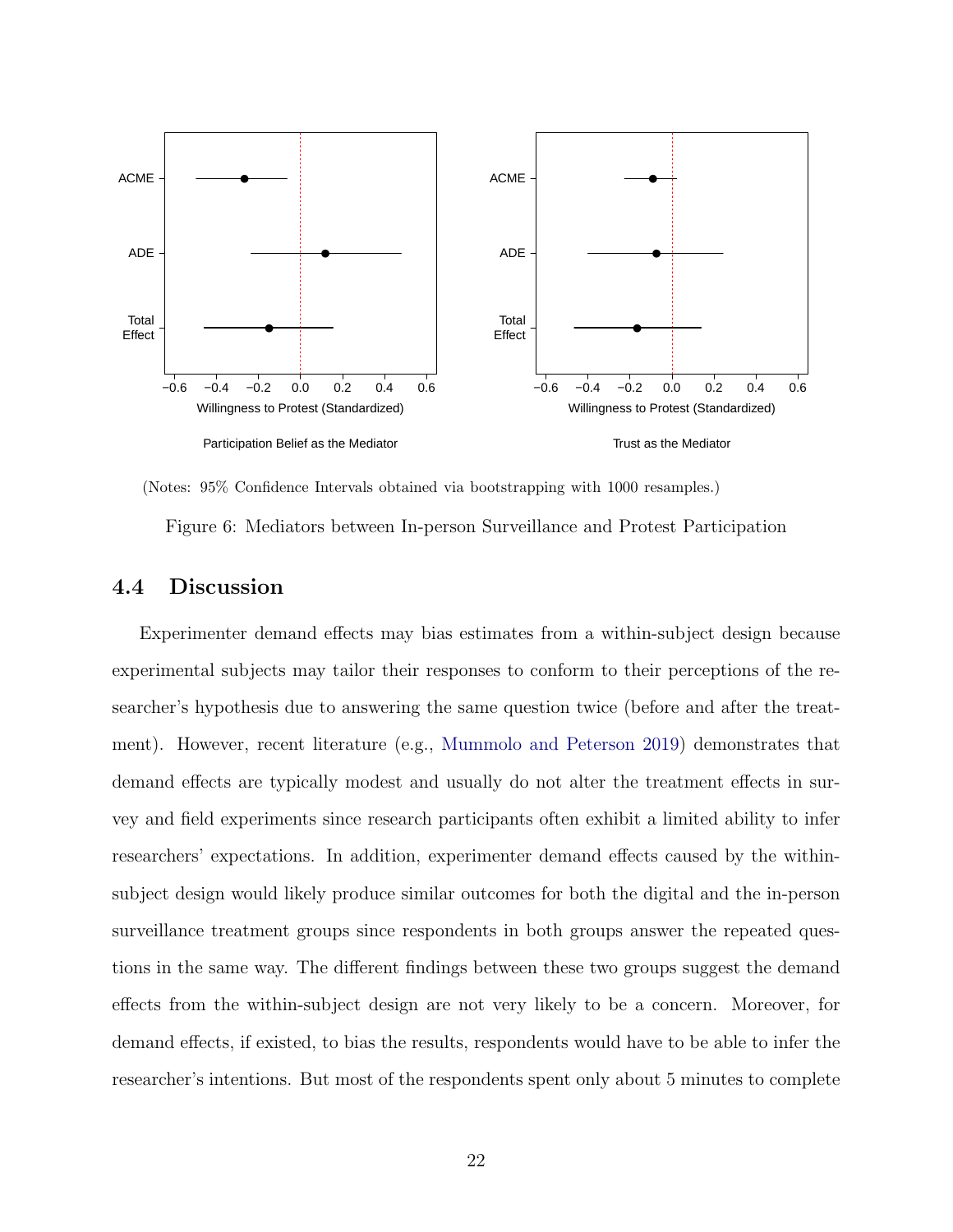the survey. It would be difficult for them to infer the researcher's intentions in such a short period, especially given that respondents in one group do not know the treatment condition of the other group.

I formally assess potential demand effects by comparing post-treatment responses between the within-subjects design group and the between-subjects design group. Because demand effects are less likely to present in the between-subjects design that has no repeated questions, if there are any demand effects, we would observe systematic differences in post-treatment responses between these two design groups. Figure A.1 in Online Appendix presents the details of the comparison, which shows that the differences in regime legitimacy, online expression, and protest participation between the two design groups are statistically insignificant. The difference in beliefs about others' participation between the two design groups is statistically insignificant for the in-person surveillance treatment group but significant for the digital surveillance treatment group, which are inconsistent. Only does trust show systematic difference between the two design groups. But this is also likely due to the fact that asking the trust question again makes respondents think about others' trustworthiness more carefully.

Information spillovers of the treatments are also unlikely to bias the survey results. First, the survey was not conducted in classrooms and dormitories where respondents would more likely be classmates or roommates. The survey enumerators randomly approached individual students on campus roads or in dining halls. Occasionally, respondents came in groups, but the survey enumerators made sure that the respondents did not communicate during the survey. This strategy reduces the likelihood of spillovers. Practically, if there were information spilling over from the treatment groups to the control group, such spillovers would bias estimates towards 0. Moreover, information spillovers between treatment groups would lead to similarities in the effects of in-person and digital surveillance. However, we see significant differences between the two treated groups, suggesting that information spillovers are unlikely to be a concern.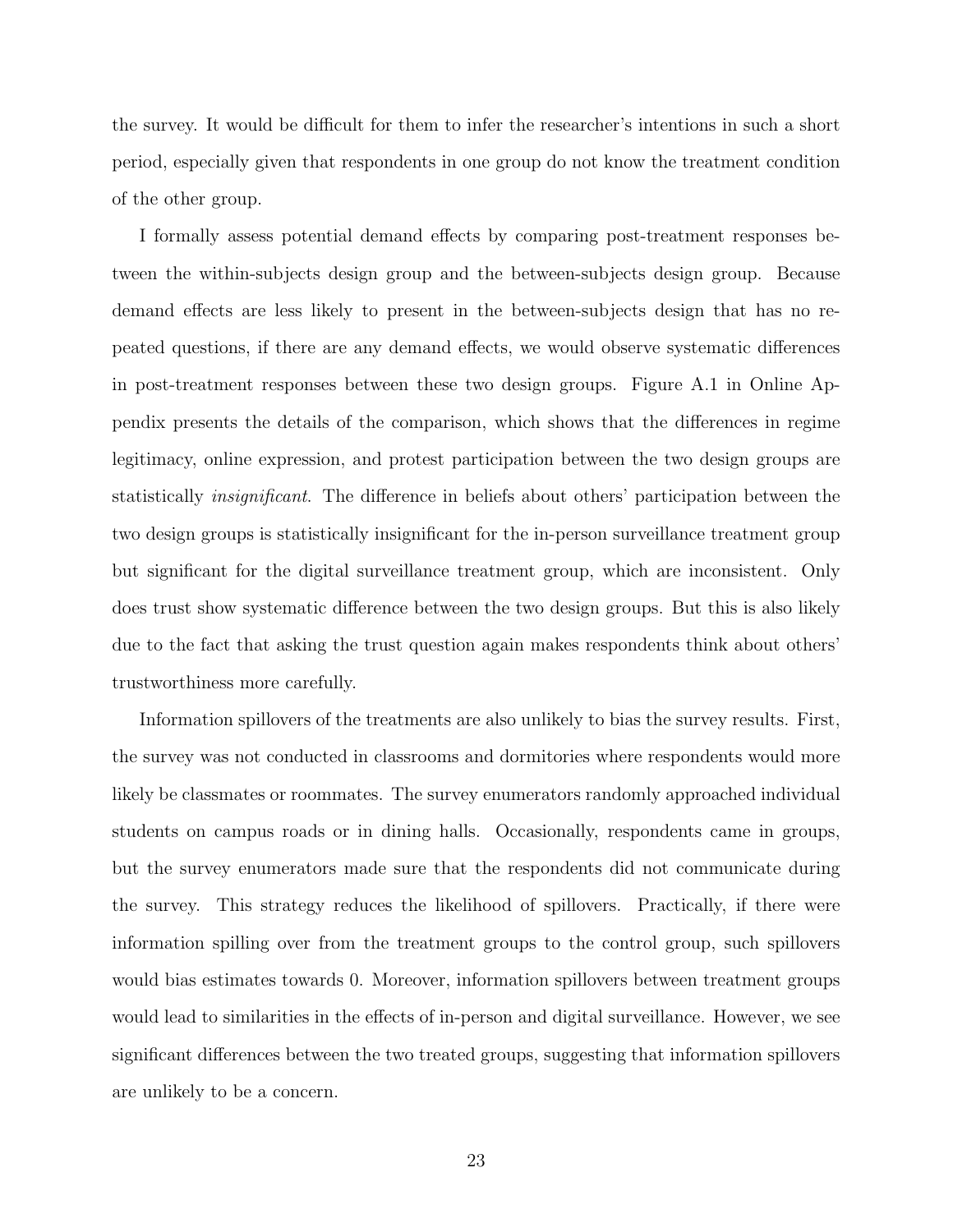Finally, one might be concerned about the statistical inferences based on standard comparisons of means using the OLS estimation. As an alternative, I use the Randomization Inference approach to examine the statistical significance of the results [\(Gerber and Green](#page-38-10) [2012\)](#page-38-10). I randomly assign (fictional) treatment status and estimate treatment effects 1,000 times. I then calculate the p-values of the estimated treatment effects from the actual treatment assignment based on the sampling distribution of the fictional treatment assignments. Two-tailed tests find very similar p-values for the treatment effects of surveillance on trust, legitimacy, and protest participation as those from the OLS estimation. See Table A.8 in Online Appendix for details.

# 5 Interrupted Time Series Design

To establish the external validity of my experimental results concerning digital surveillance, I provide additional evidence using a nationally representative sample of Chinese citizens. To be specific, I use the 2015 Chinese General Social Survey with a sample of 10,968 respondents and an interrupted time series design that exploits an exogenous shock to the Chinese government's digital surveillance operation caused by the Tianjin explosion in 2015. Due to the limitation of the observational data, I am not able to compare digital surveillance with in-person surveillance in a real-world setting. Nevertheless, recent empirical studies find that traditional, Stasi-style surveillance has long-lasting negative effects on interpersonal trust, institutional trust (i.e., regime legitimacy), and election participation (e.g., [Lichter, Loeffler and Siegloch](#page-40-2) [2019\)](#page-40-2), which lend external validity to my experimental findings on in-person surveillance.

## 5.1 2015 Tianjin Explosions and Government Surveillance

On August 12, 2015, a series of blasts in a Sinochem subsidiary's warehouse in the port of Tianjin killed 173 people and injured nearly a thousand [\(Merchant](#page-40-1) [2017\)](#page-40-1). More than 17,000 housing units were damaged by the explosion, and 779 businesses suffered property damages. The two major explosions were caused by combustible fertilizer ammonium nitrate,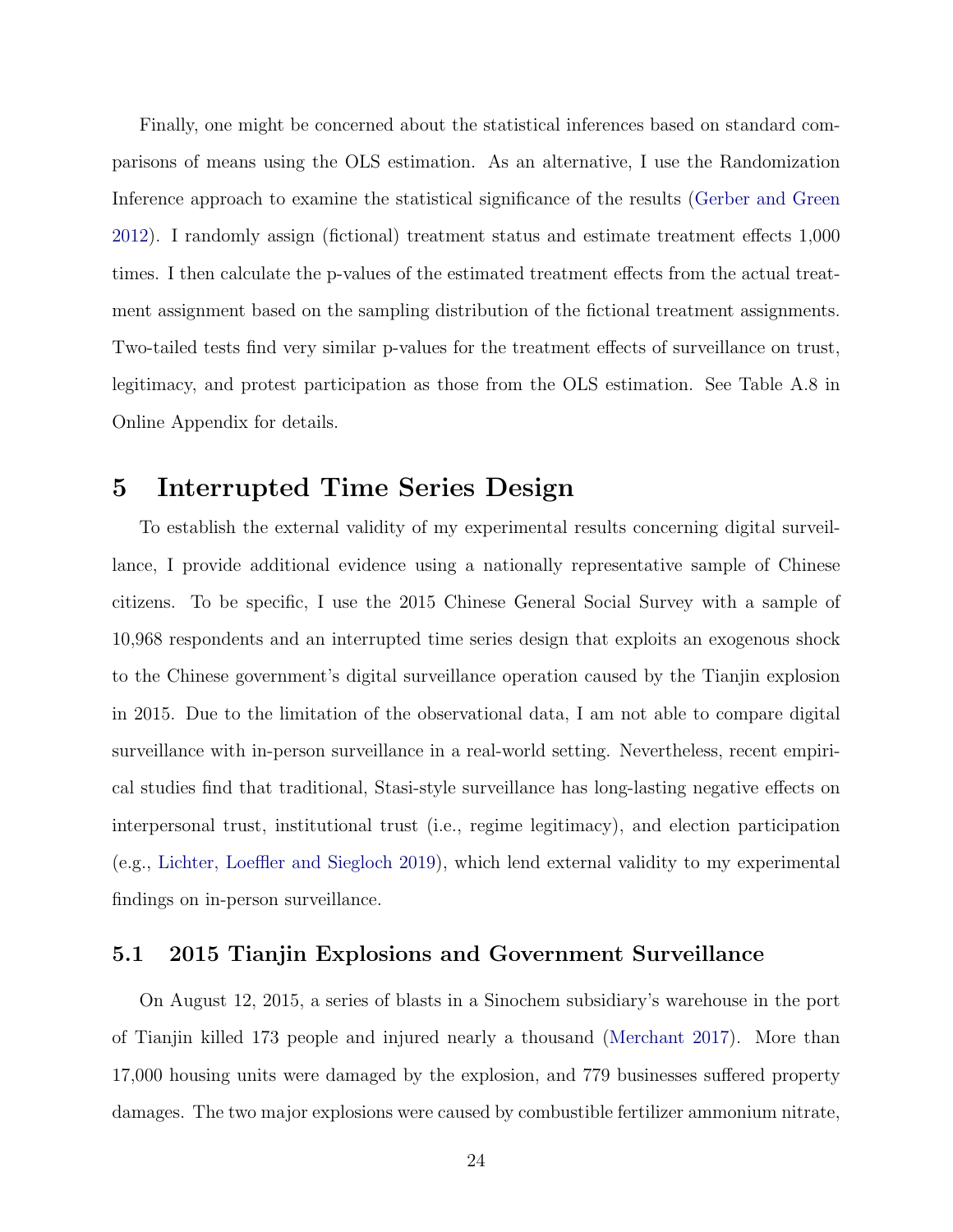detonated by fire and small explosions due to the misuse of firewater sprinklers on some chemicals [\(Huang and Zhang](#page-39-9) [2015\)](#page-39-9). According to the earthquake waveform records, the first major explosion occurred at 11:34:06 pm, and the local earthquake magnitude (ML) was about 2.3. The second major explosion occurred 30 seconds later, and the ML was about 2.9. The resulting fireballs reached hundreds of meters high. The second explosion was estimated to be 336 tons TNT equivalent [\(Huang and Zhang](#page-39-9) [2015\)](#page-39-9). Days later, local authorities ordered the evacuation of residents within a 3-kilometer (1.9-mile) radius of the blast site, prompted by the threat of "toxic substances", including sodium cyanide [\(Ryan](#page-41-11) [2015\)](#page-41-11).

Immediately after the explosions, information on the event, including blast videos, was released over social media platforms like Weibo and WeChat. This accident drew a great deal of attention among Chinese netizens, with the topic racking up more views on Weibo than the country's total population of nearly 1.4 billion [\(Dou](#page-38-4) [2015\)](#page-38-4). Figure 7 shows the temporal distribution of the Baidu Index from Mainland China using "Tianjin" as the keyword. We can see the search intensity peaked in the two weeks immediately following the accident.



Figure 7: Baidu Index on Tianjin Explosions

The devastating explosions raised serious questions about corruption, industrial safety, and emergency responses in China [\(Merchant](#page-40-1) [2017;](#page-40-1) [Dou](#page-38-4) [2015\)](#page-38-4). As soon as discussions and rumors went viral on the Internet and social media, the country's Internet surveillance and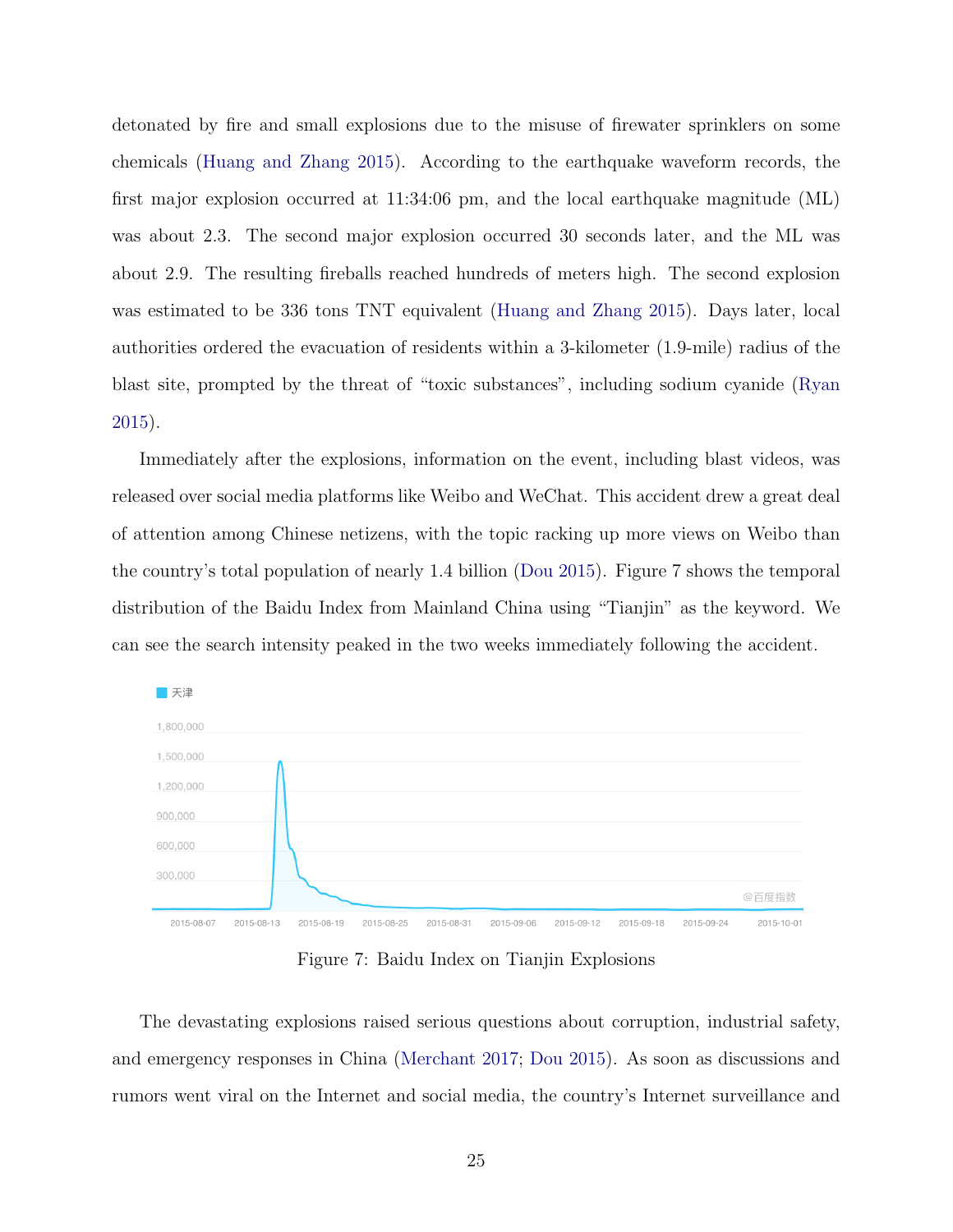censorship machines operated at full capacity to control information and silence discussions. Data from the censorship tracker Weiboscope, developed by the Department of Journalism at the University of Hong Kong, shows that surveillance and censorship rates on Weibo were up tenfold after the explosions compared with earlier in the month [\(Dou](#page-38-4) [2015\)](#page-38-4). A large number of posts and discussions were rapidly deleted on the Internet and social media. These include facts about the casualties, pictures, and videos of the explosions and the site afterward, investigative reports, as well as comments that question the political ties of the warehouse owners, criticize the government's responses, and discuss the chemicals inside the warehouse [\(Dou](#page-38-4) [2015;](#page-38-4) [Hanrahan](#page-39-10) [2015\)](#page-39-10).

One may argue that the aftermath of this event is a manifestation of government censorship instead of surveillance. However, conceptually, censorship is the combination of digital surveillance and online repression – censors need to identify the objectionable posts first and then delete them. Netizens who see posts being censored, even if they did not re-post or comment on them, certainly know that the government is monitoring the Internet and repressing online expression. As I discussed in the theory section, surveillance deters political participation because surveillance is associated with targeted repression. This is also the logic behind online censorship. The Tianjin accident creates an exogenous shock to online censorship and hence can be used to identify the causal effects of digital surveillance (and online repression) on individuals' trust and political participation.

## 5.2 Empirical Strategy and Data

My empirical strategy takes advantage of the coincidence that the 2015 Chinese General Social Survey (CGSS) was being conducted across China around the time of the Tianjin blasts. The CGSS is a nationwide survey ran every other year by the China Survey and Data Center at Renmin University – one of the top research universities in China. It participates in the International Social Survey Program and is the most reliable social survey in China. Figure [8](#page-27-0) presents the time, location, and the number of individuals surveyed in the 2015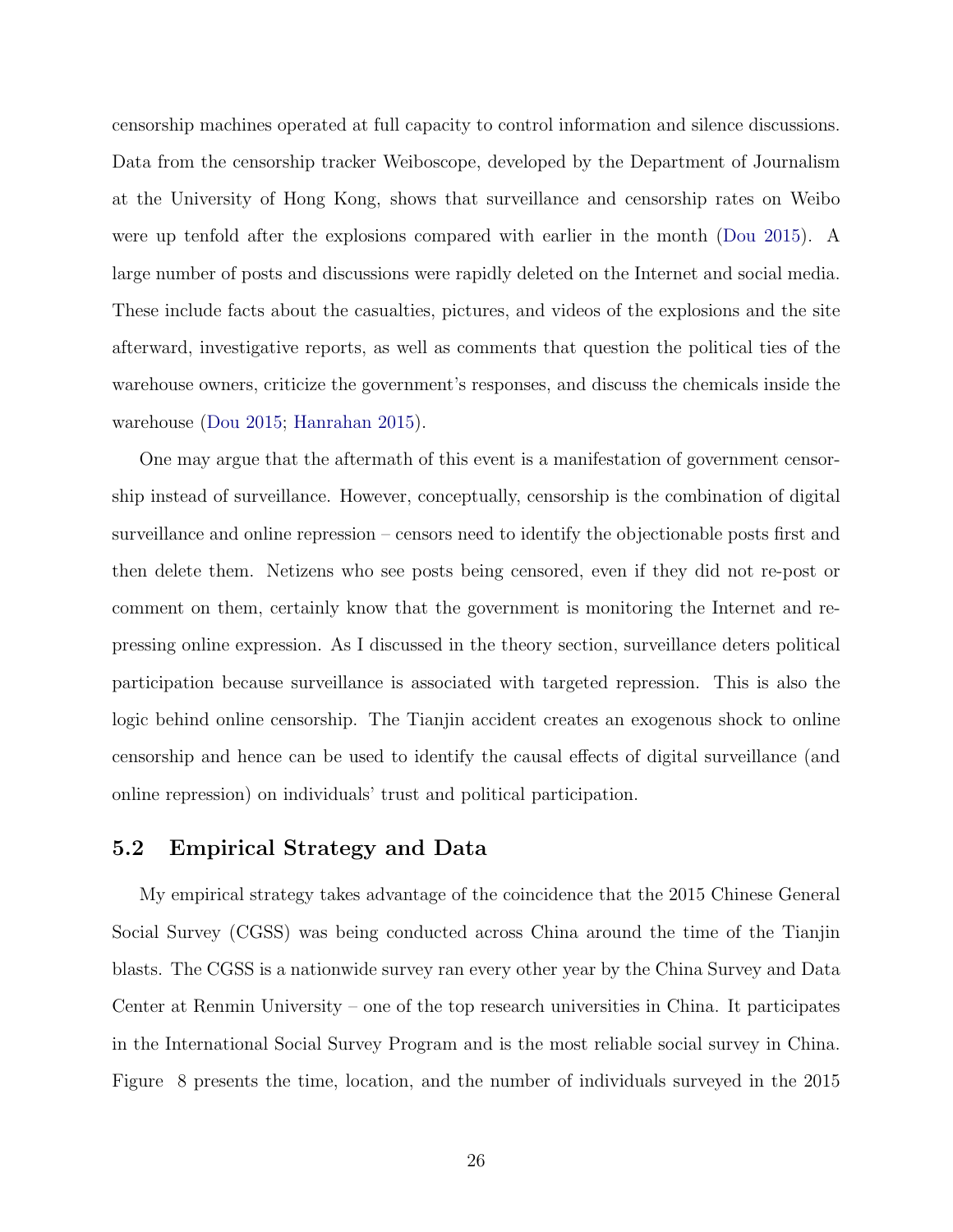<span id="page-27-0"></span>

CGSS, with the dashed line indicating the time of Tianjin blasts.

Figure 8: Distribution of Survey Respondents in the 2015 CGSS

Following [Mummolo](#page-40-8) [\(2018\)](#page-40-8), I use the interrupted time series (ITS) approach to compare individuals surveyed right before the Tianjin accident with individuals surveyed right after it.[9](#page-27-1) As shown in Figure [8,](#page-27-0) some provinces do not have observations either before or after the accident. Because China is a large country where people in different regions may hold systematically different beliefs, the ITS estimate could be biased by regional differences. Thus, I include province fixed effects in the model. Specifically, I estimate the following equation:[10](#page-27-2)

<span id="page-27-1"></span><sup>9</sup>Scholars also refer this approach to a Regression Discontinuity in Time design (e.g., [Hausman and Rapson](#page-39-11) [2018\)](#page-39-11).

<span id="page-27-2"></span><sup>10</sup>I use a parametric linear model as the main specification because this model allows me to add interactions for mechanism tests (see Section 5.3). It also allows selecting appropriate sample windows around the cutoff time to avoid the events that could bias the results. I also use the local polynomial RD models developed by [Calonico, Cattaneo and Titiunik](#page-37-11)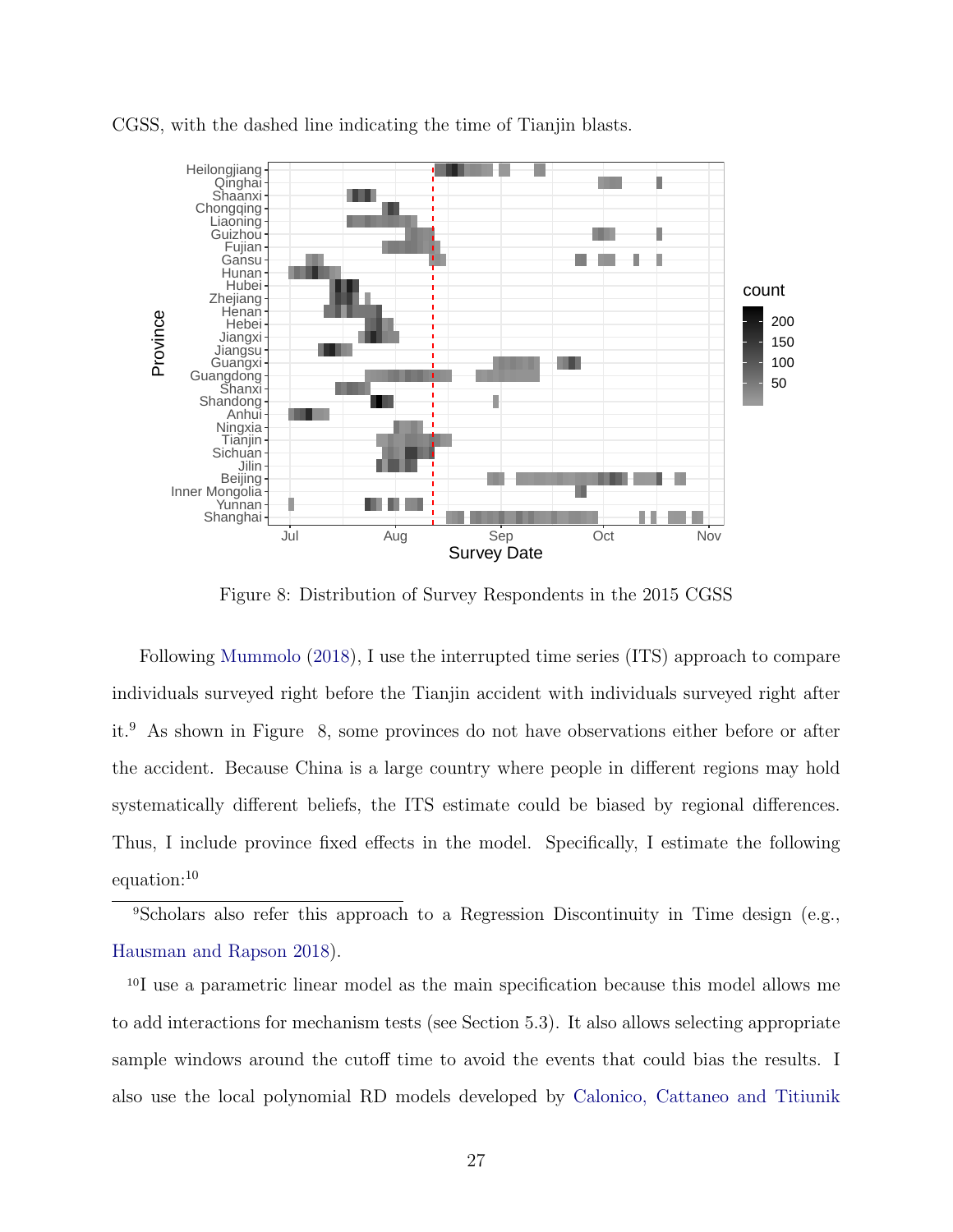$$
Y_{ip} = \alpha + \delta \, cutoff_{ip} + \pi \, min_{ip} + \lambda \, cutoff_{ip} \cdot min_{ip} + X'_{ip} \, \Psi + \, province_p + \epsilon_{ip} \tag{1}
$$

where i indexes the respondent and p the province;  $cutoff_{ip}$  is a binary variable that takes the value of 1 if the respondent was interviewed after 11:59 pm on August 12, 2015 and 0 otherwise;  $min_{ip}$  is the running variable – the minute when the respondent was interviewed;  $X'_{ip}$  is a set of individual controls; province<sub>p</sub> is the province fixed effects. For  $Y_{ip}$ , I use four questions measuring interpersonal trust, regime legitimacy, views about expression, and views on petitioning (See Table B.1 in Online Appendix for the survey questions).

Non-netizens might not feel the intensified online surveillance after the Tianjin accident. I use individuals' Internet usage (including WAP phone services) to identify and exclude those who do not use the Internet (approximately half of the sample).<sup>[11](#page-28-0)</sup> In addition, the identifying assumption of the ITS approach requires the groups of individuals surveyed before and after the time cutoff to be identical. As other concurrent events might influence respondents surveyed much earlier or much later, I further restrict the samples to one-week, two-week, and three-week windows (i.e., one week before and one week after, so on and so forth). I use the two-week window sample for the main analysis because people's interests peaked within two weeks after the Tianjin accident (Figure 7). Different time windows also serve as robustness checks for the ITS estimates. Table B.2 in Online Appendix shows the summary statistics of the samples.

The ITS design would be weakened if there were "precise" sorting of the survey respondents around the cutoff time to imbalance the treated and control groups. This is unlikely the case since, first, respondents could not decide when they were interviewed, and, second, [\(2014\)](#page-37-11) and find similar results (Panal A in Table B.8 in Online Appendix). Panel B and C in Table B.8 also show that the results are largely robust to nonlinear global polynomial specifications.

<span id="page-28-0"></span><sup>11</sup>After sample restriction, it is still much more representative than the student sample in the survey experiment.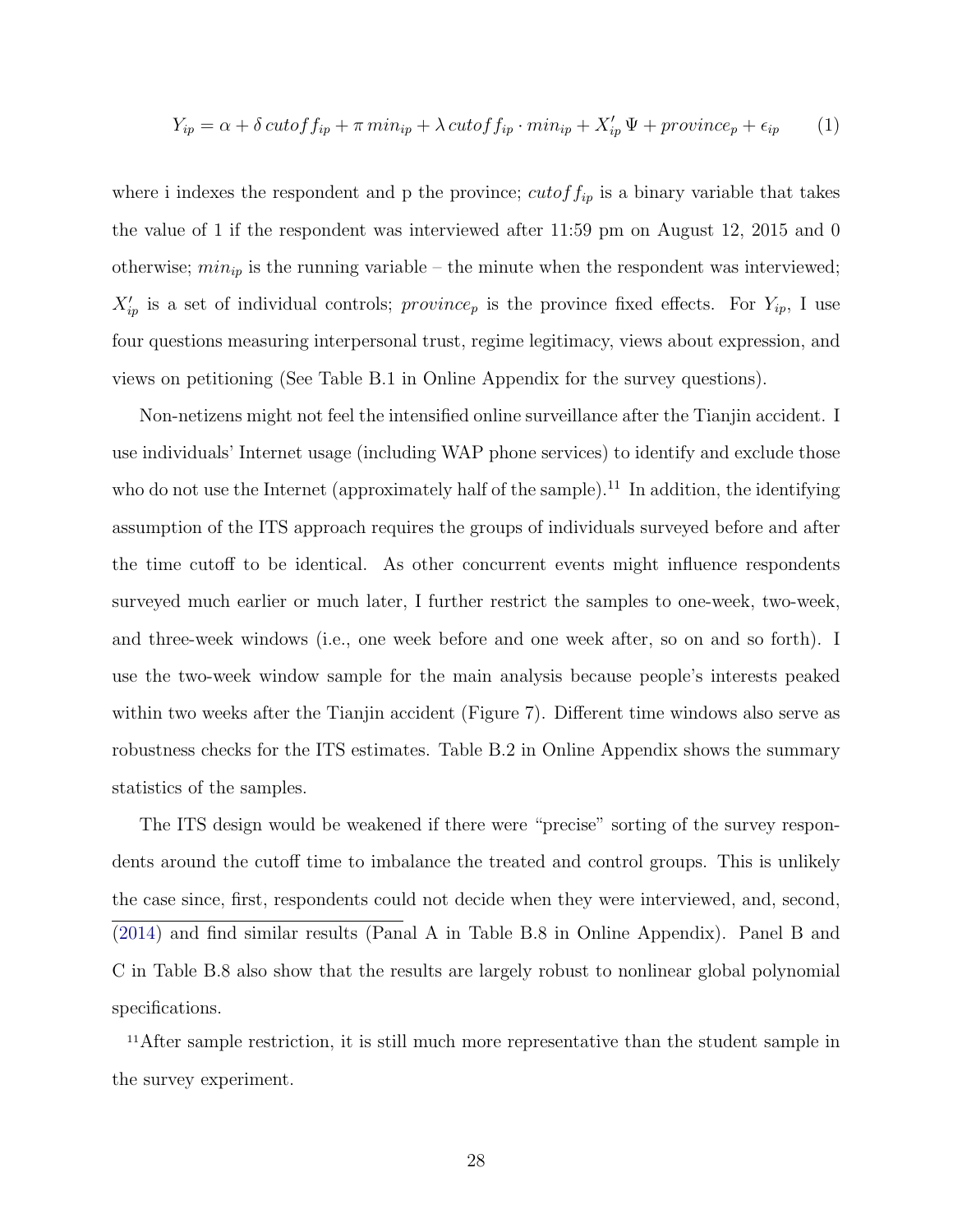survey organizers could not change the predetermined sampling scheme to select a biased sample after the accident. In addition, survey interviewers all over the country had neither incentives nor capabilities to select a systematically biased sample in terms of trust and participation right after the event. I further test the assumption of local randomization by looking at whether baseline covariates are balanced. Table B.3 in Online Appendix shows that a number of covariates have no statistically significant changes around the cutoff time.<sup>[12](#page-29-0)</sup>

## 5.3 Specification for Mechanism Testing

One concern is whether the effects identified by the ITS approach are due to surveillance caused by the Tianjin Explosions or just due to the accident itself. Other unknown concurrent events could also bias the results. To examine the mechanism of digital surveillance, I construct a measure of provincial-level surveillance intensity using the number of pilot counties for China's Golden Shield Project  $(GSP)^{13}$  $(GSP)^{13}$  $(GSP)^{13}$  – a domestic digital surveillance and content filtering system that integrates online government databases with an all-encompassing surveillance network developed by the Ministry of Public Security [\(Walton](#page-41-12) [2001\)](#page-41-12).

The phase-in GSP was implemented in small scale in some prefectures in 2000s but carried over in large scale in early 2010s, especially the "3111" Initiative that built local networks of digital surveillance tools with integrated street surveillance cameras. Under the "3111" Initiative, a total of 660 pilot counties/districts were selected by provincial governments between 2008 and 2012 to build the surveillance camera systems [\(Li and Hikvision Digital](#page-40-9) [Technology Co.](#page-40-9) [2015\)](#page-40-9). The ratio of pilot counties to the total counties in a province reflects

<span id="page-29-0"></span><sup>12</sup>I check for discontinuities in other covariates at the cutoff instead of using the McCrary density test to examine the sorting problem because the density of the running variable (time) is uniform, which renders the test for discontinuities in its conditional density irrelevant [\(Hausman and Rapson](#page-39-11) [2018\)](#page-39-11).

<span id="page-29-1"></span><sup>13</sup>I aggregate the measure at the provincial level because the CGSS only provides province identifiers.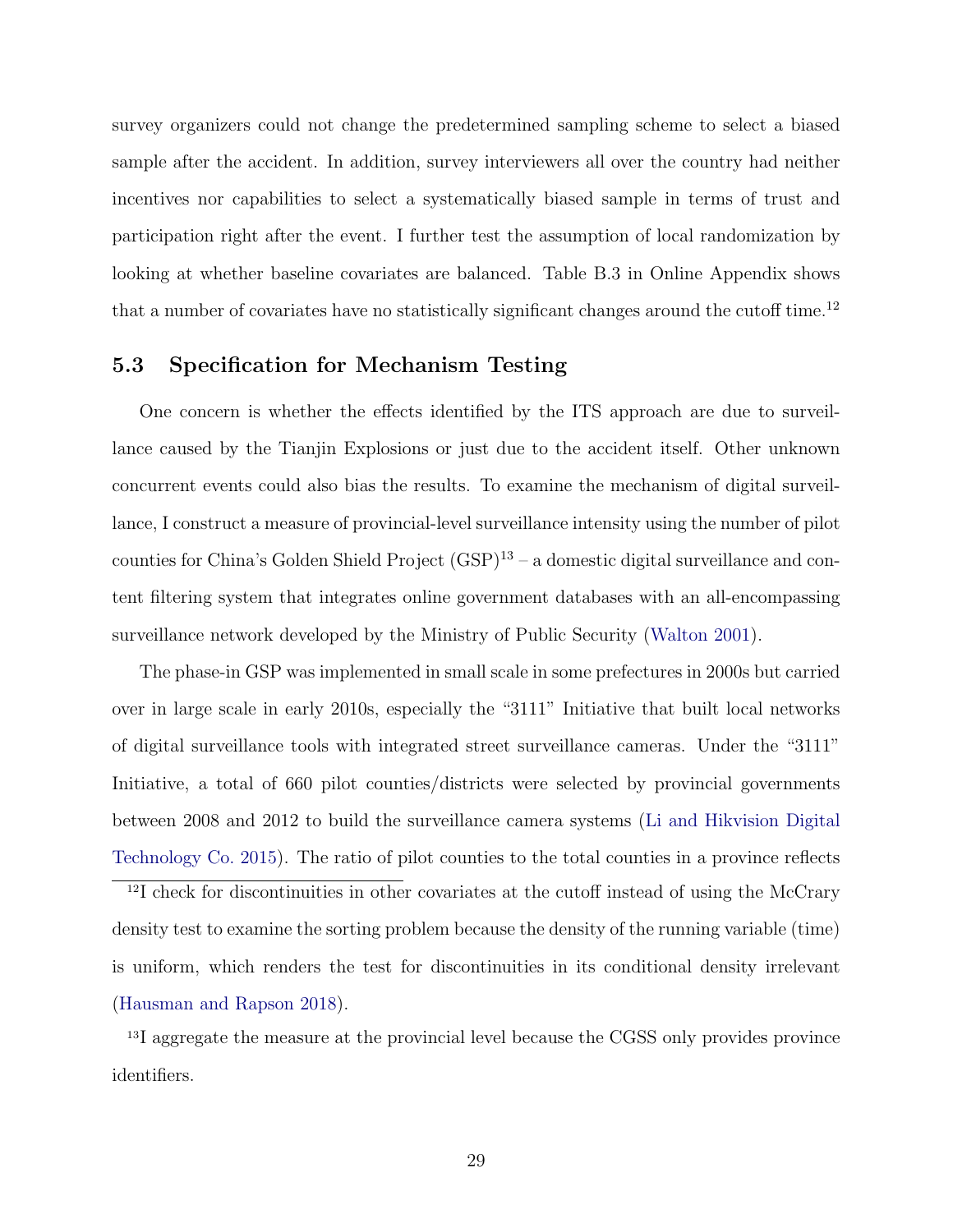the strength of digital surveillance in that province because the operation of surveillance camera systems requires well-developed surveillance infrastructures, integrated surveillance platforms, and sufficient security personnel. It also reflects the effort in surveillance operations made by security agencies in a province. In addition, although digital surveillance and censorship were mainly operated online, local security force is required to enforce punishment such as intimidation, harassment, and detention [\(Mozur](#page-40-10) [2019\)](#page-40-10). Thus, despite that the "3111" Initiative aimed to build surveillance camera systems, the ratio of "3111" counties reflects the capacity of digital surveillance in a province.

Following [Fitzpatrick](#page-38-11) [\(2010\)](#page-38-11), I include an interaction term into Equation (1) to examine how the effects of surveillance and censorship caused by the Tianjin accident vary at different level of surveillance capacity. This method is an extension of Model (1) since it assumes the effects of digital surveillance on civil participation are conditional on surveillance capacity. In particular, I estimate the following specification.

$$
Y_{ip} = \alpha + \delta \, cutoff \, f_{ip} + \pi \, min_{ip} + \beta \, intensity_{p} + \gamma \, cutoff \, f_{ip} \cdot intensity_{p}
$$

$$
+ \lambda \, cutoff \, f_{ip} \cdot min_{ip} + X'_{ip} \, \Psi + province_{p} + \epsilon_{ip} \quad (2)
$$

where  $intensity_p$  is the ratio of "3111" pilot counties to the total counties in a province and cutof  $f_{ip}$  · intensity<sub>p</sub> the interaction term. I expect  $\gamma$  to be negative and  $\delta$  to be negative and statistically significant within certain ranges of  $intensity_p$ .

# 6 Findings from the 2015 CGSS Sample

This section presents the results of the Interrupted Time Series design using the 2015 CGSS data. I first present the main effects of the Tianjin Explosions on trust and political participation. Then, I show how the effects vary with the level of surveillance capacity.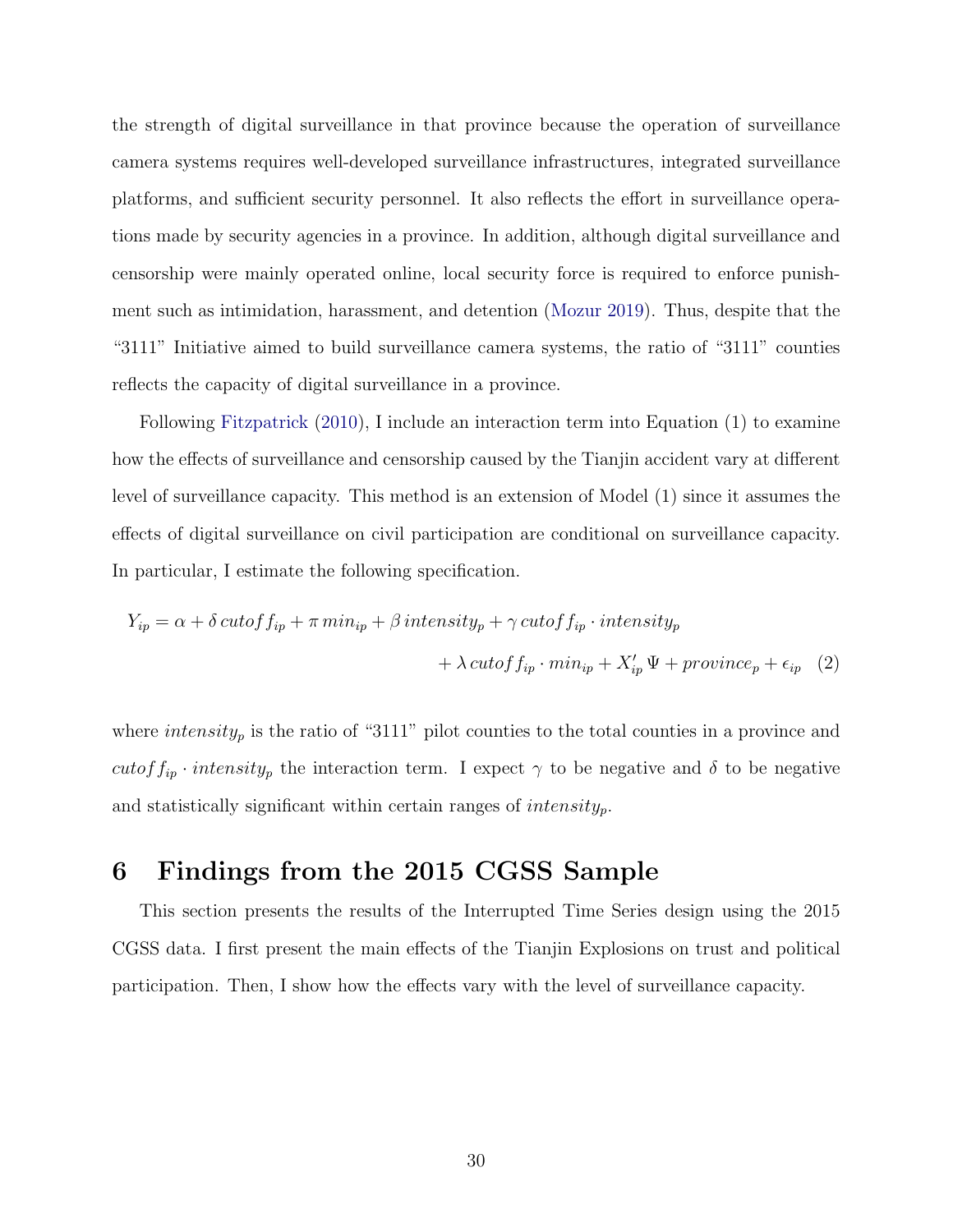## 6.1 Main Effects

Figure 9 plots the effects of digital surveillance (caused by the Tianjin Explosions) on individuals' view of free speech, perceived risk of petitioning to the government, interpersonal trust, and regime support. Under intensified digital surveillance, individuals are less likely to think that the right to criticize the government publicly is protected by law. They are more likely to think that petitions would be obstructed by the government. The effect on the view of petitioning is statistically significant on samples within the one-week, two-week, and three-week windows. The effect on the view of free speech is statistically significant on samples within the two-week and three-week windows. On the other hand, the effect of digital surveillance on trust is negative but statistically insignificant. These findings are consistent with the experimental results.



ITS: August 12 2015 Tianjin Explosions

(Notes: This figure shows OLS estimates with 95% Confidence Intervals. Standard errors are clustered on prefectures. See Online Appendix B.3 for the regression tables underlying this figure.)

Figure 9: Tianjin Explosions on Political Participation, Trust, and Legitimacy

The theory and the experimental findings suggest that digital surveillance should not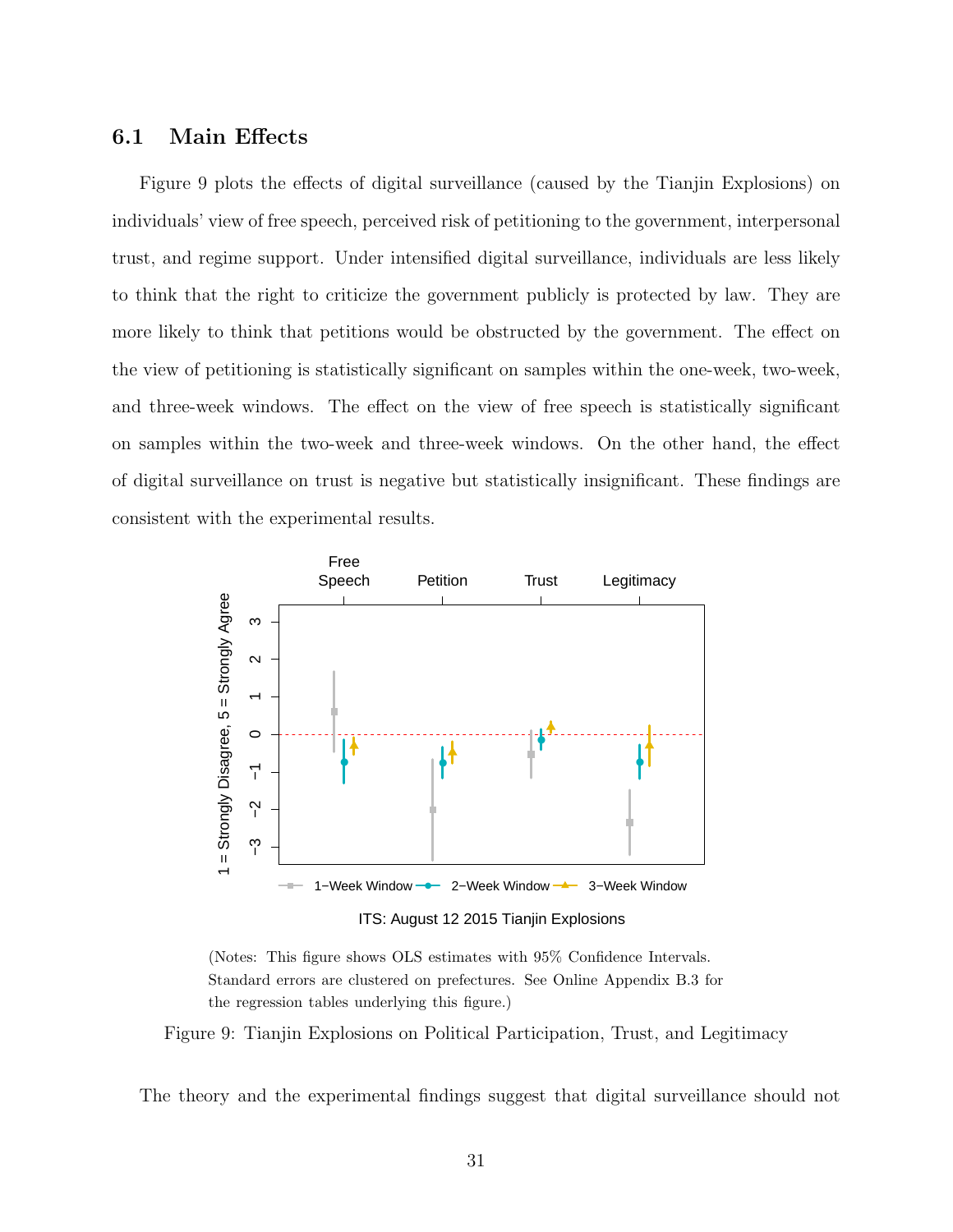reduce regime legitimacy much. However, I find a negative effect of the Tianjin accident on regime legitimacy in the one-week and two-week windows. This inconsistency is likely due to the negative effect of the accident itself: after the horrifying explosions, people blamed the government for its failures to contain corruption, ensure industrial safety, and respond to emergencies, which, in turn, lower regime legitimacy.

## 6.2 Mechanism Testing

I further examine whether the negative effects of Tianjin Explosions on individuals' beliefs are conditional on the capacity of digital surveillance. In Figure 10, I plot the results of the ITS model with interaction between the time cutoff and surveillance capacity. The left panel shows that the marginal effect of Tianjin Explosions on individuals' views of free speech decreases with higher surveillance capacity and the effect is statistically significant when the capacity is within the  $0.1 - 0.7$  range. The right panel shows that the marginal effect of explosions on the view of petitioning also decreases with higher surveillance capacity and is statistically significant at most of the surveillance capacity levels. These findings provide strong evidence that digital surveillance is the driving force behind the decreased confidence in political participation after the Tianjin Explosions.

Figure 11 plots the marginal effects of the Tianjin accident on interpersonal trust and regime legitimacy. Consistent with our expectation, the marginal effect on trust is statistically insignificant. Interestingly, the marginal effect of the accident on regime legitimacy increases with higher surveillance capacity and is statistically significant when this capacity is within the  $0 - 0.4$  range. This provides further evidence that the reduced legitimacy is due to the Tianjin accident itself because stronger surveillance and censorship prevent the information about the accident from spreading to decrease citizens' regime approval.

The above findings from the 2015 CGSS sample are largely consistent with the experimental findings, which lend further weight to the main theoretical claims.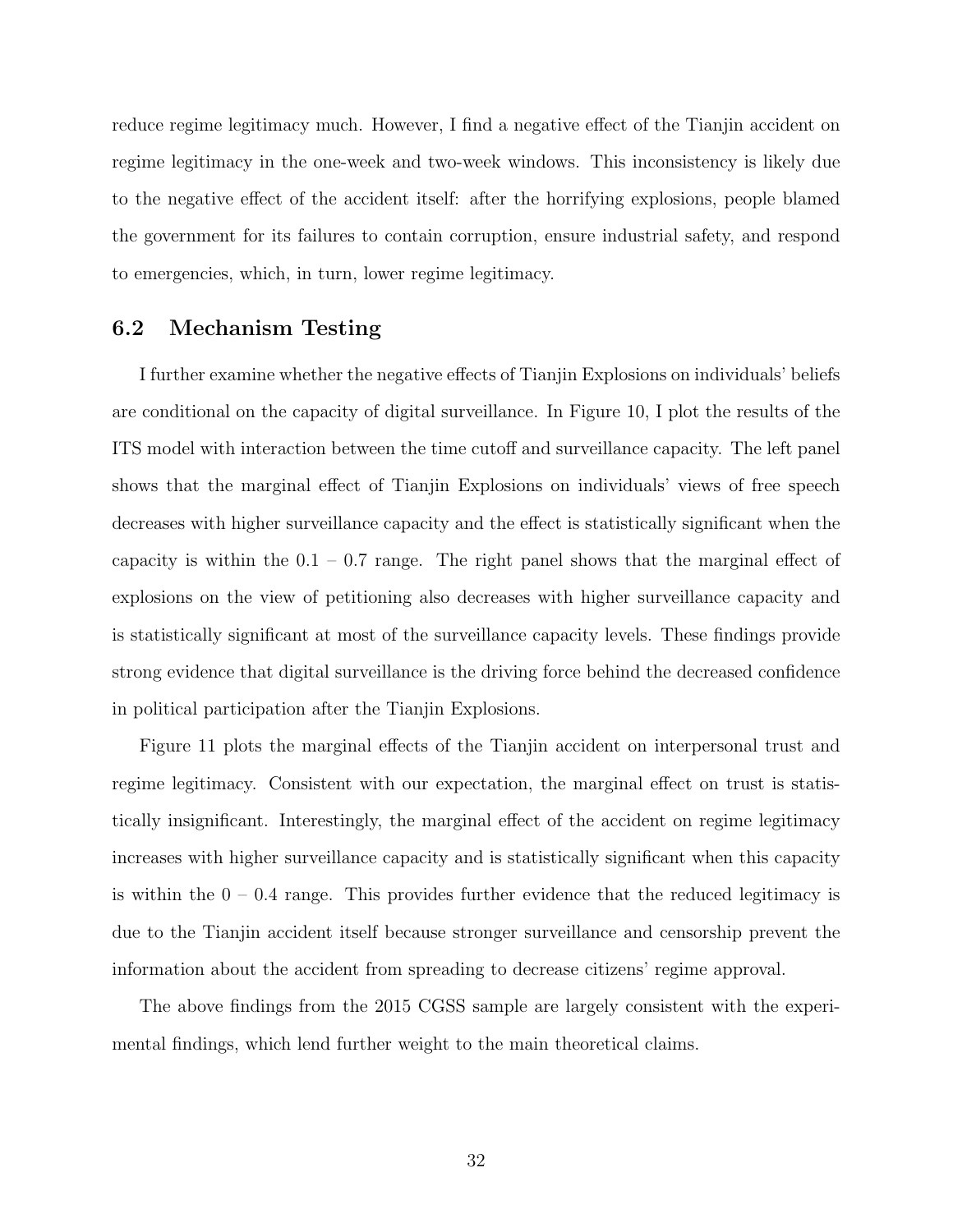<span id="page-33-0"></span>

(Notes: OLS estimates with 95% Confidence Intervals. Standard errors clustered at the prefecture level. See Online Appendix B.3 for the regression results underlying these figures.)





(Notes: OLS estimates with 95% Confidence Intervals. Standard errors clustered at prefecture level. See Online Appendix B.3 for the regression results underlying these figures.)

Figure 11: Marginal Effects of Explosions on Trust and Legitimacy

# 6.3 Robustness Tests

Some concurrent events could potentially bias the estimates of the ITS approach. Fortunately, during the four-week period, there were no big events or incidents that could invalidate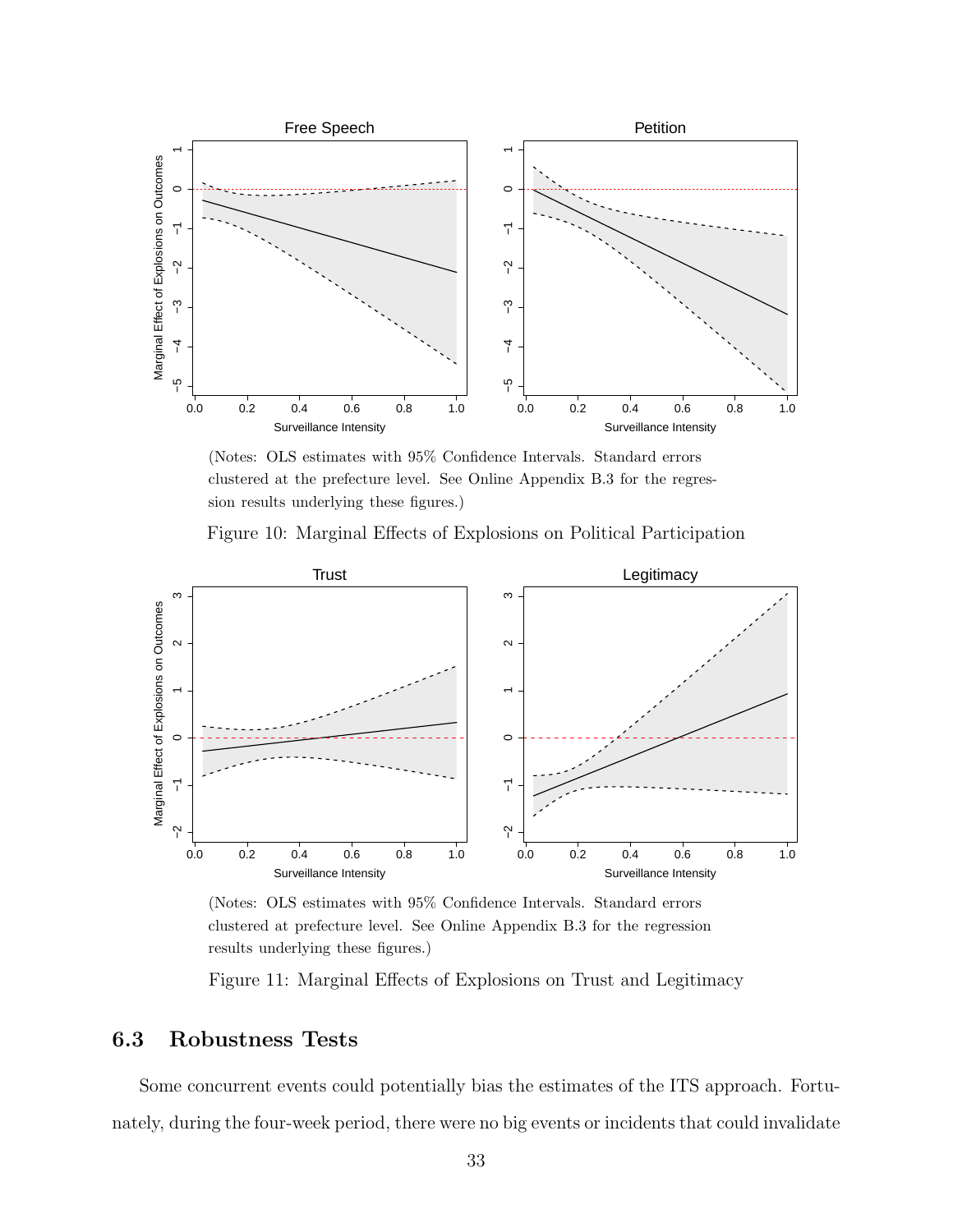the surveillance treatment caused by the Tianjin Explosions. On July 26, the death of a 31-year-old mother on an escalator set off a furor online, but this incident did not trigger surveillance and censorship. Even if there were censorship, it would lead to underestimation because censorship on this incident would have occurred before Tianjin Explosions. There were a few small incidents such as a chemical explosion in Shandong (August 31, 5 death) and landslide in Shaanxi (August 12, 26 missings), but none of them caught nationwide attention in China. There are two relatively large events around Tianjin Explosions: a stock market rollercoaster (June 12 – July 10) and the 70th Anniversary Parade of China's Victory over Japan Day (September 3). But both events were not in the four-week treatment window. Even if they had any influence on citizens during the four-week window, the stock market crash would have reduced trust and regime legitimacy before the treatment time, and the anniversary parade would have increased regime legitimacy after the treatment time. Thus, both events would lead to underestimation of the treatment effects. Figure B.1 in Online Appendix plots Google search trends for a number of events; none of them could threat the validity of the ITS design.

Another concern is that the results could be driven by the differences between individuals surveyed before and after the Tianjin incident. Individuals from different regions may hold different opinions to bias the ITS estimates if the pre- and post-treatment samples were drawn from different regions. I control for province fixed effects to reduce this potential bias. Further, I conduct placebo tests on a series of outcomes that should not be affected by Tianjin Explosions. The logic is that, if it were regional differences that drive the differences in the outcomes of interest, we would observe similar patterns in other attitudes and behavior. However, I did not find significant differences between the pre- and post-treatment groups in terms of randomly picked questions such as attitudes and behavior concerning inequality, gender role, housework, voting, one-child policy, and homosexuality (Table B.7 in Online Appendix). Another concern is that the Tianjin incident could cause some people to become new Internet users afterward, changing the post-treatment sample. Although I cannot rule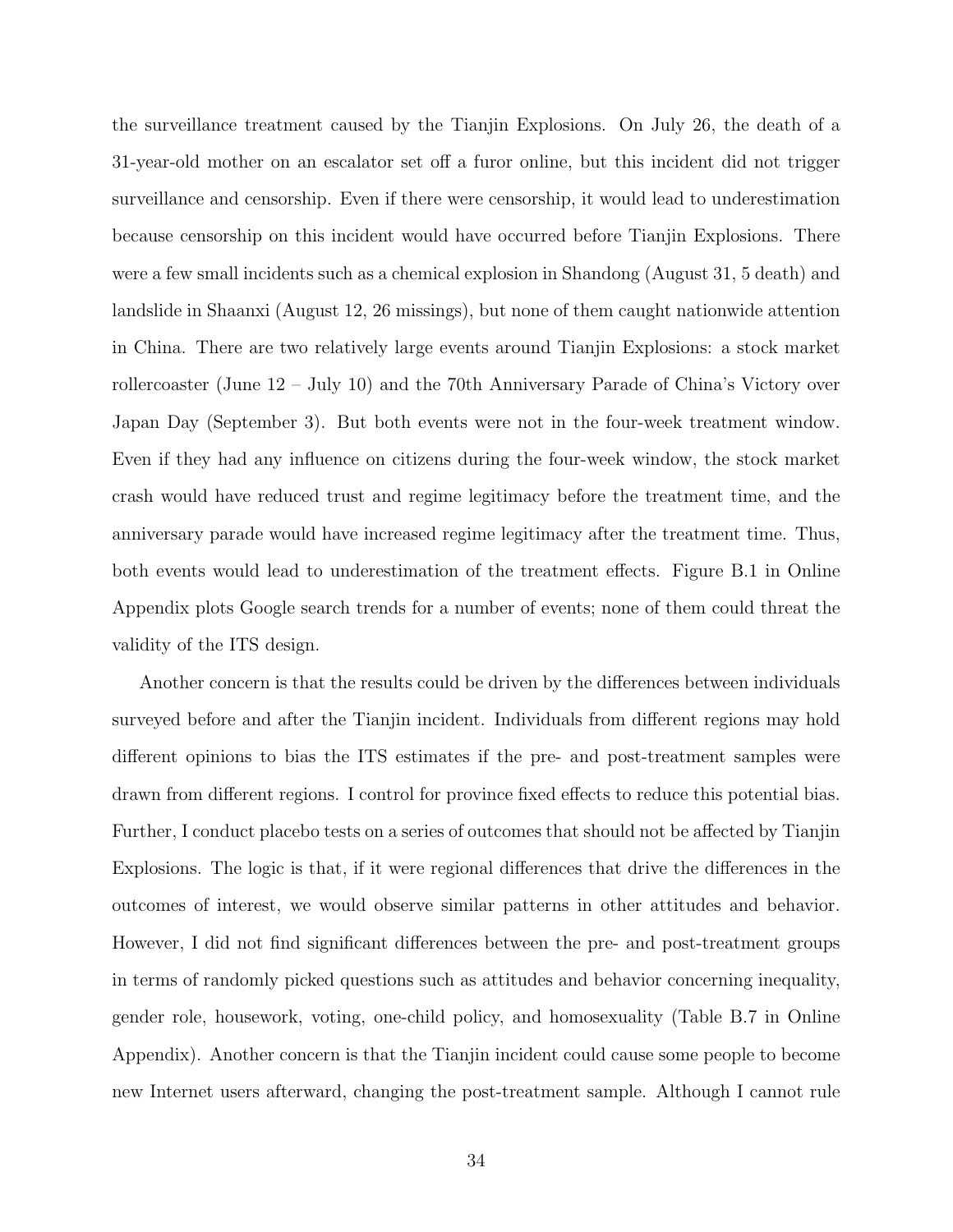out this possibility, the fact that the covariates and other outcomes are balanced between the pre- and post-treatment groups suggests that self-selection is not a concern.

Moreover, the mechanism test that the Tianjin Explosions event has stronger effects in areas with higher surveillance capacity provides further evidence for the theoretical argument, which suggests that concurrent events and sample selection are unlikely to invalidate the findings.

# 7 Conclusion

Dictatorships have a long history of using surveillance to collect information and control society. Yet, we rarely saw traditional surveillance states as massive as today's digital surveillance states. This paper compares digital surveillance with in-person surveillance in terms of citizens' responses. Using a field survey experiment in China, I show that digital surveillance is less intrusive than in-person surveillance in the sense that it is less likely to lower interpersonal trust and regime legitimacy. On the other hand, digital surveillance is as effective as in-person surveillance in deterring political participation. Evidence from a natural experiment using the 2015 Chinese General Social Survey is consistent with the experimental findings. To sum up, digital surveillance deters expression and protest participation and, meanwhile, does not have the intrusiveness of in-person surveillance to prevent its expansion. The unintrusive nature of digital surveillance, in part, explains why state surveillance expands so rapidly in the digital age, which makes it a more dangerous tool of authoritarian control than in-person surveillance.

This paper highlights the unintrusive nature of digital surveillance as an explanation for the rapid expansion of digital surveillance around the world. This is certainly not the only reason. The development of surveillance states in the digital age may also depends on governments' information scarcity, resources, and technological know-how, as well as citizens' support for the governments and ignorance of the repressive nature of surveillance. Public security incidents or potential threats such as terrorist attacks, natural disasters,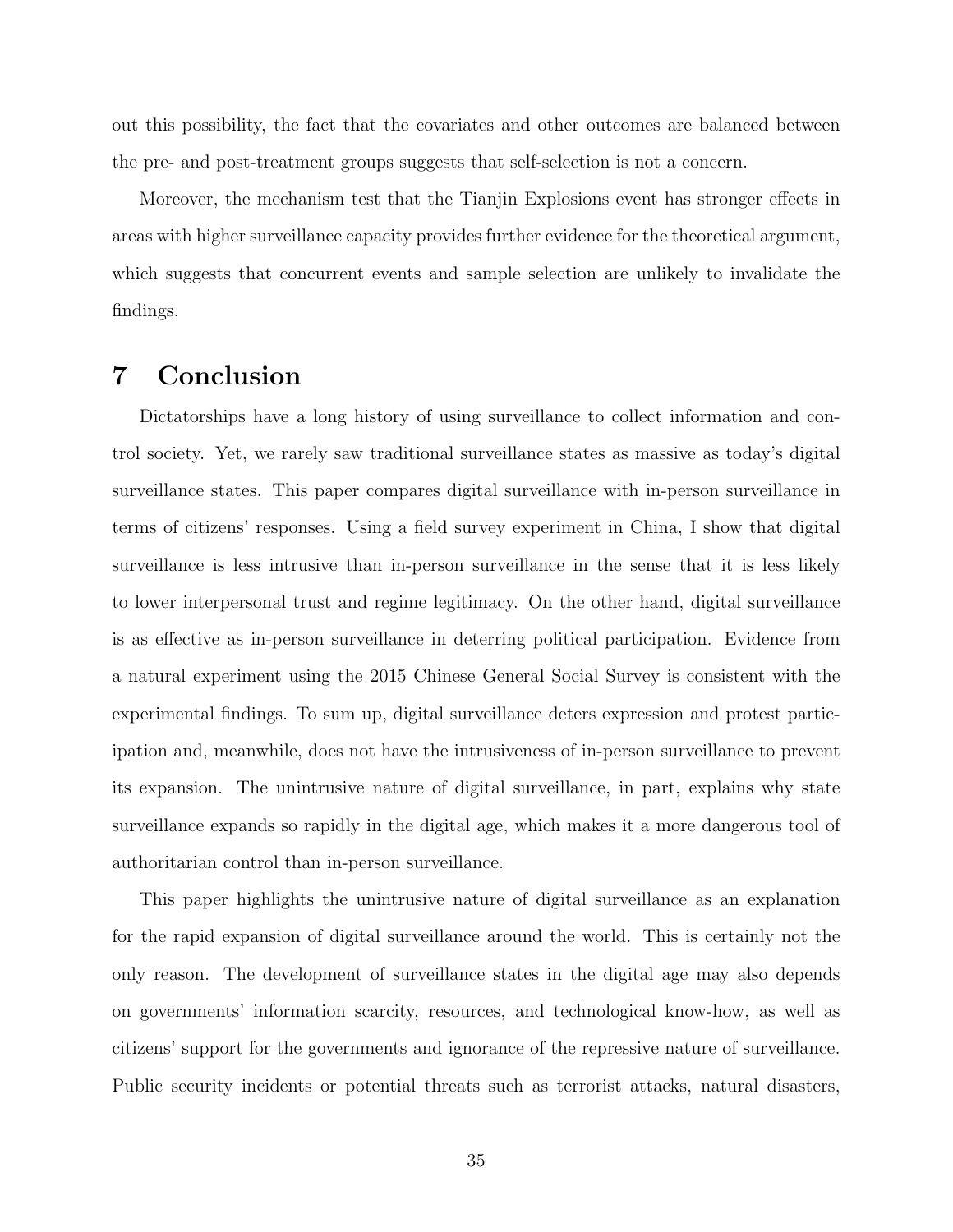the COVID pandemic, and other health crises may also increase states' digital surveillance powers. Besides, states may exploit citizens' misperceptions about potential threats to justify the expansion of surveillance capacity. Nevertheless, the lack of sensorial cues in digital surveillance and its unintrusive nature imply double risks to citizens: they are not only less likely to resist the expansion of digital surveillance but also less cautious about privacy protection. This makes citizens in digital surveillance states even more vulnerable.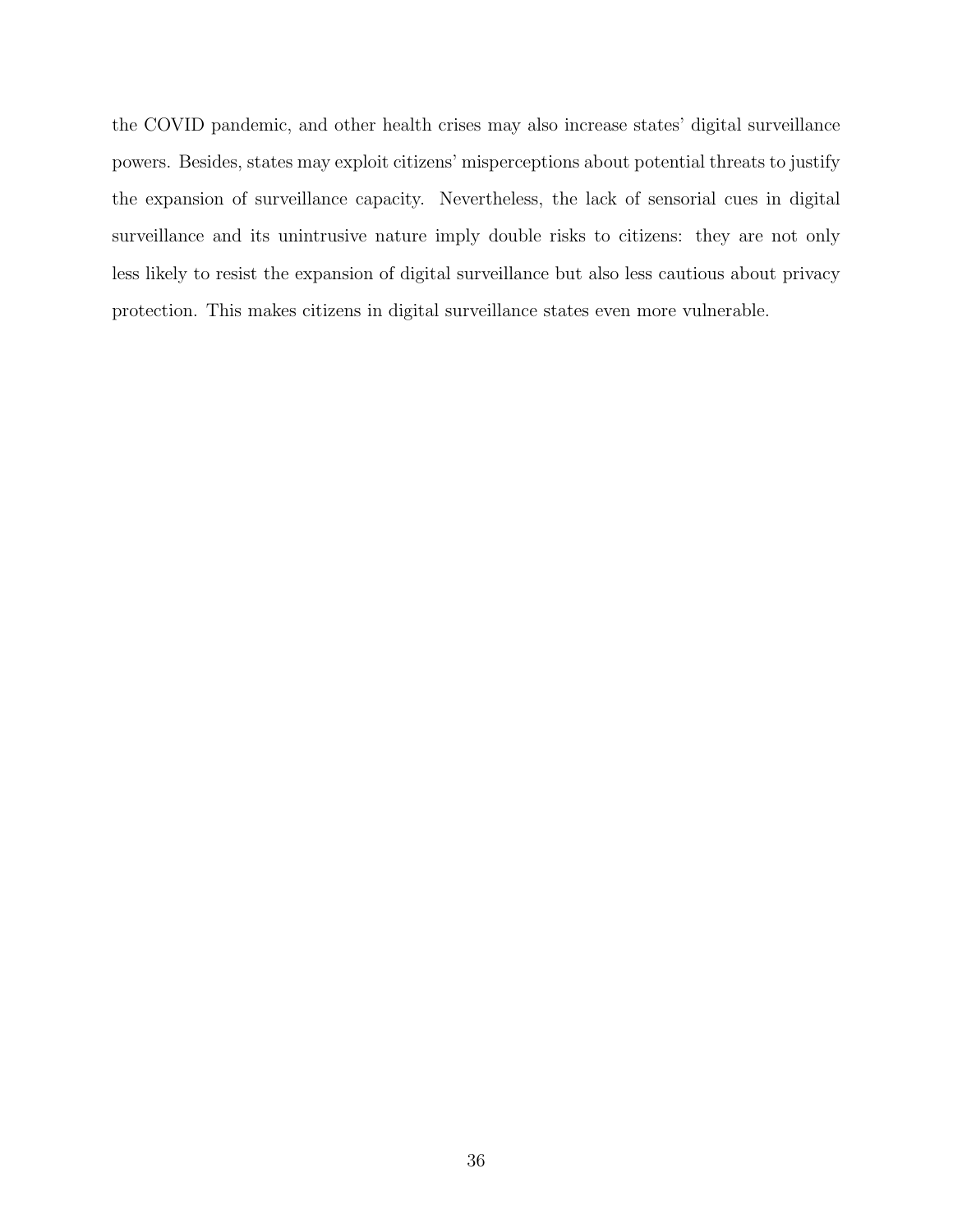# <span id="page-37-0"></span>References

- Acquisti, Alessandro, Laura Brandimarte and Jeff Hancock. 2022. "How privacy's past may shape its future." Science 375(6578):270–272.
- <span id="page-37-5"></span>Algan, Yann and Pierre Cahuc. 2010. "Inherited Trust and Growth." American Economic Review 100(5):2060–92.
- <span id="page-37-6"></span>Almond, Gabriel Abraham and Sidney Verba. 1963. The Civic Culture: Political Attitudes and Democracy in Five Nations. Princeton university press.
- <span id="page-37-3"></span>Alsan, Marcella, Luca Braghieri, Sarah Eichmeyer, Minjeong Joyce Kim, Stefanie Stantcheva and David Y Yang. 2020. Civil liberties in times of crisis. Technical report National Bureau of Economic Research.
- <span id="page-37-9"></span><span id="page-37-8"></span>Ash, Timothy Garton. 1998. The File: a Personal History. Vintage.
- Benson, Michelle and Thomas R Rochon. 2004. "Interpersonal Trust and the Magnitude of Protest: a Micro and Macro Level Approach." Comparative Political Studies 37(4):435– 457.
- <span id="page-37-1"></span>Blaydes, Lisa. 2018. State of Repression: Iraq Under Saddam Hussein. Princeton University Press.
- <span id="page-37-11"></span><span id="page-37-7"></span>Bruce, Gary. 2010. The Firm: the Inside Story of the Stasi. Oxford University Press.
- Calonico, Sebastian, Matias D Cattaneo and Rocio Titiunik. 2014. "Robust Nonparametric Confidence Intervals for Regression-discontinuity Designs." Econometrica 82(6):2295– 2326.
- <span id="page-37-10"></span>Cantoni, Davide, David Y Yang, Noam Yuchtman and Y Jane Zhang. 2019. "Protests as Strategic Games: Experimental Evidence From Hong Kong's Antiauthoritarian Movement." The Quarterly Journal of Economics 134(2):1021–1077.
- <span id="page-37-4"></span>Chwe, Michael Suk-Young. 2013. Rational Ritual: Culture, Coordination, and Common Knowledge. Princeton University Press.
- <span id="page-37-2"></span>Davis, Darren W and Brian D Silver. 2004. "Civil liberties vs. security: Public opinion in the context of the terrorist attacks on America." American journal of political science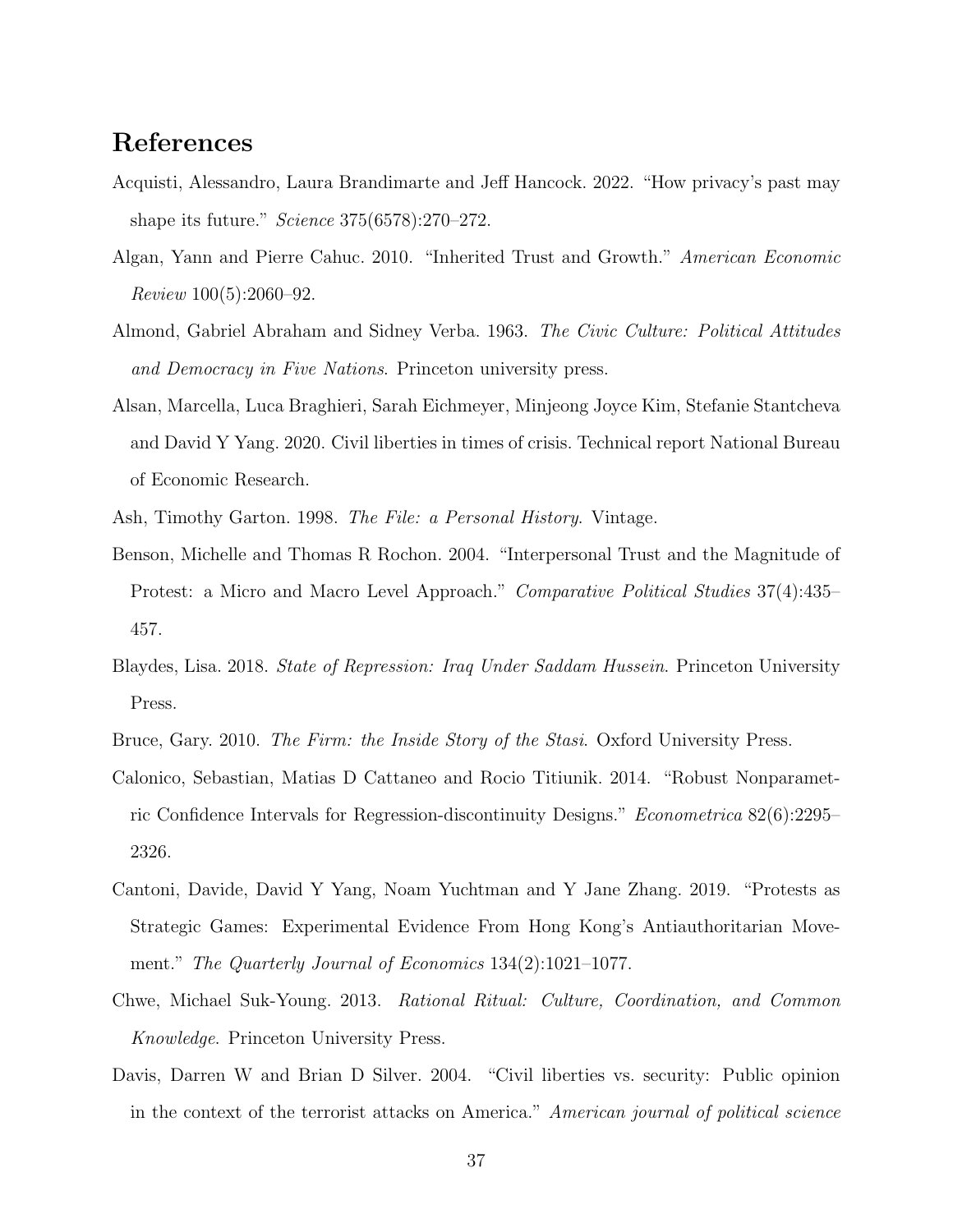48(1):28–46.

- <span id="page-38-8"></span>Deibert, Ron. 2017. "Evidence That Ethiopia is Spying on Journalists Shows Commercial Spyware is Out of Control." Wired . December 06.
- <span id="page-38-9"></span>Dimitrov, Martin K. and Joseph Sassoon. 2014. "State Security, Information, and Repression: A Comparison of Communist Bulgaria and Ba'thist Iraq." Journal of Cold War Studies  $16(2):3-31.$
- <span id="page-38-4"></span>Dou, Eva. 2015. "China's Censors Scramble to Contain Online Fallout After Tianjin Blast." The Wall Street Journal . August 16.
- <span id="page-38-5"></span>Edmond, Chris. 2013. "Information Manipulation, Coordination, and Regime Change." Review of Economic Studies 80(4):1422–1458.
- <span id="page-38-1"></span>Feldstein, Steven. 2019. "The Global Expansion of AI Surveillance." Carnegie Endowment for International Peace . September 17, Available at: [https://carnegieendowment.org/](https://carnegieendowment.org/2019/09/17/global-expansion-of-ai-surveillance-pub-79847) [2019/09/17/global-expansion-of-ai-surveillance-pub-79847.](https://carnegieendowment.org/2019/09/17/global-expansion-of-ai-surveillance-pub-79847) Accessed June 15, 2020.
- <span id="page-38-11"></span>Fitzpatrick, Maria Donovan. 2010. "Preschoolers Enrolled and Mothers at Work? The Effects of Universal Prekindergarten." Journal of Labor Economics 28(1):51–85.
- <span id="page-38-10"></span>Gerber, A.S. and D.P. Green. 2012. Field Experiments: Design, Analysis, and Interpretation. W. W. Norton.
- <span id="page-38-2"></span>Gieseke, Jens. 2014. The History of the Stasi: East Germany's Secret Police, 1945-1990. Berghahn Books.
- <span id="page-38-6"></span>Greif, Avner. 1989. "Reputation and Coalitions in Medieval Trade: Evidence on the Maghribi Traders." The journal of economic history 49(4):857–882.
- <span id="page-38-7"></span>Greitens, Sheena Chestnut. 2016. Dictators and Their Secret Police: Coercive Institutions and State Violence. Cambridge University Press.
- <span id="page-38-0"></span>Gunitsky, Seva. 2015. "Corrupting the Cyber-commons: Social Media as a Tool of Autocratic Stability." Perspectives on Politics 13(1):42–54.
- <span id="page-38-3"></span>Hager, Anselm and Krzysztof Krakowski. 2021. "Does state repression spark protests? evidence from secret police surveillance in communist poland." American Political Science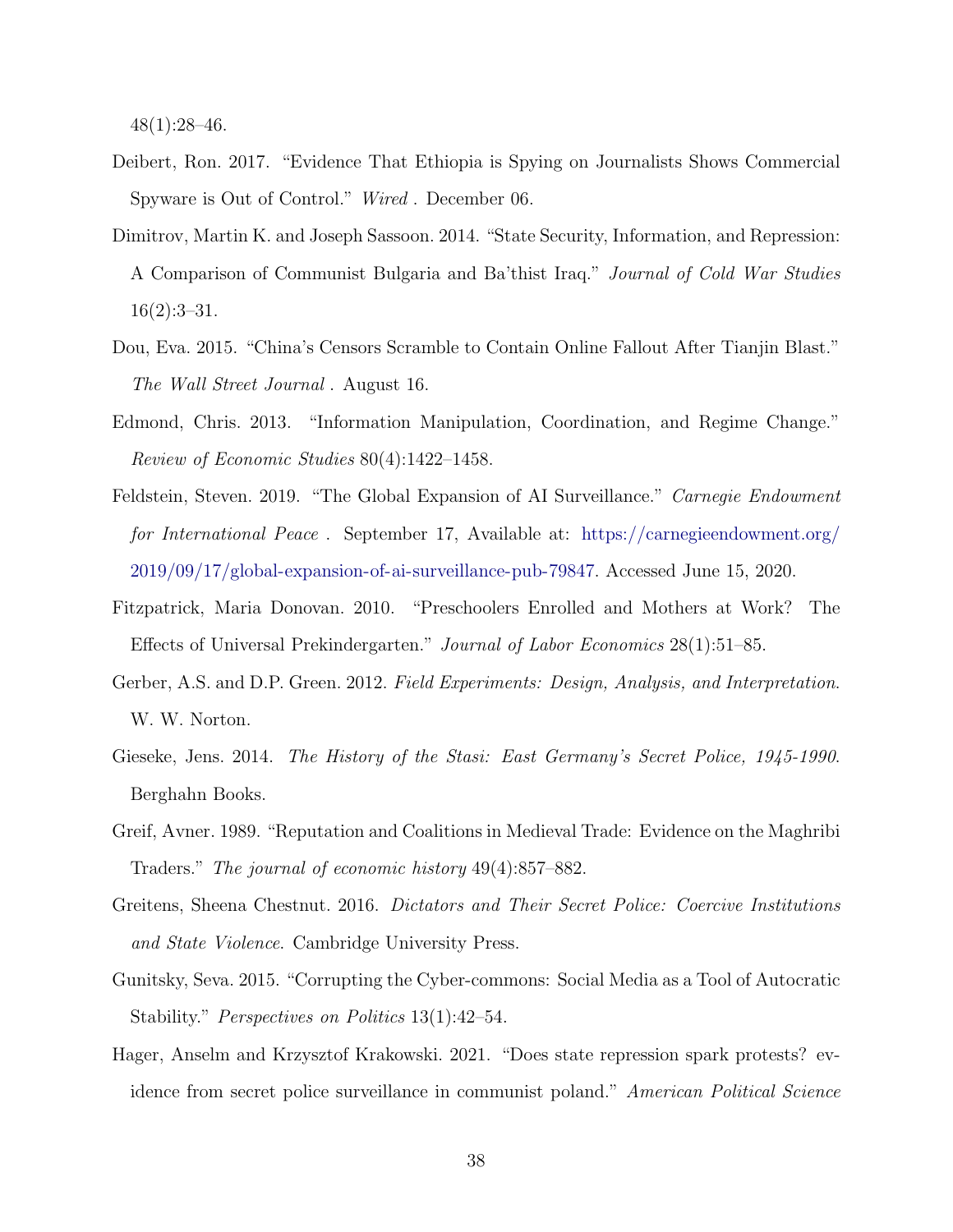*Review* pp.  $1-16$ .

- <span id="page-39-10"></span>Hanrahan, Mark. 2015. "Tianjin Explosions: Disasters In China Prompt Wave Of Media Censorship." International Business Times . August 13.
- <span id="page-39-11"></span>Hausman, Catherine and David S Rapson. 2018. "Regression Discontinuity in Time: Considerations for Empirical Applications." Annual Review of Resource Economics 10:533–552.
- <span id="page-39-0"></span>Hechter, Michael. 2009. "Legitimacy in the modern world." American Behavioral Scientist 53:279–288.
- <span id="page-39-9"></span>Huang, Ping and Jingyuan Zhang. 2015. "Facts Related to August 12, 2015 Explosion Accident in Tianjin, China." Process Safety Progress 34(4):313–314.
- <span id="page-39-8"></span>Imai, Kosuke, Luke Keele and Dustin Tingley. 2010. "A General Approach to Causal Mediation Analysis." Psychological methods 15(4):309.
- <span id="page-39-7"></span>Intel, Public Relations. 2017. "Intel Movidius Helps Bring Artificial Intelligence to Video Surveillance Cameras." Intel Newsroom . April 5. Available at: [https://newsroom.intel.](https://newsroom.intel.com/news/intel-movidius-helps-bring-artificial-intelligence-video-surveillance-cameras/#gs.unl5w3) [com/news/intel-movidius-helps-bring-artificial-intelligence-video-surveillance-cameras/](https://newsroom.intel.com/news/intel-movidius-helps-bring-artificial-intelligence-video-surveillance-cameras/#gs.unl5w3) [#gs.unl5w3.](https://newsroom.intel.com/news/intel-movidius-helps-bring-artificial-intelligence-video-surveillance-cameras/#gs.unl5w3) Accessed August 9, 2019.

<span id="page-39-6"></span><span id="page-39-4"></span>Kalyvas, Stathis N. 2006. *The Logic of Violence in Civil War*. Cambridge University Press.

- Kendall-Taylor, Andrea and Erica Frantz. 2014. "How Autocracies Fall." The Washington Quarterly 37(1):35–47.
- <span id="page-39-2"></span>King, Gary, Jennifer Pan and Margaret E. Roberts. 2013. "How Censorship in China Allows Government Criticism but Silences Collective Expression." American Political Science Review 107(2):326–343.
- <span id="page-39-3"></span>King, Gary, Jennifer Pan and Margaret E. Roberts. 2017. "How the Chinese Government Fabricates Social Media Posts for Strategic Distraction, Not Engaged Argument." American Political Science Review 111(3):484–501.
- <span id="page-39-5"></span>Klopfer, Peter H and Daniel I Rubenstein. 1977. "The concept privacy and its biological basis." Journal of social Issues 33(3):52–65.
- <span id="page-39-1"></span>Kuran, Timur. 1991. "Now Out of Never: The Element of Surprise in the East European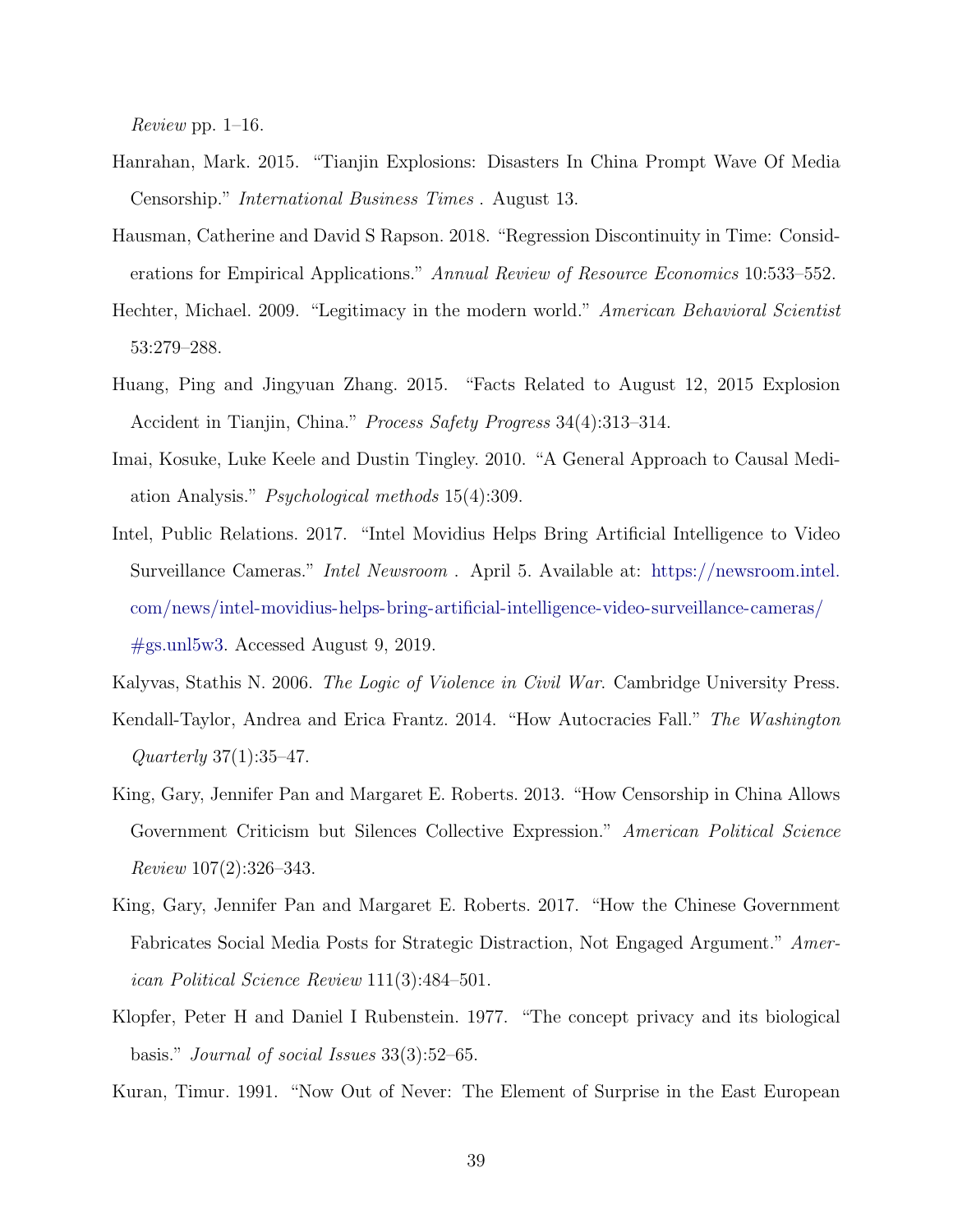Revolution of 1989." World Politics 44(1):7–48.

- <span id="page-40-6"></span>Levi, Margaret, Audrey Sacks and Tom Tyler. 2009. "Conceptualizing legitimacy, measuring legitimating beliefs." American behavioral scientist 53(3):354–375.
- <span id="page-40-9"></span>Li, Yanxiang and Ltd. Hikvision Digital Technology Co. 2015. "The History and Prospects of Safe City (in Chinese)." China Public Security 09. Available at: [http://www.cnki.com.](http://www.cnki.com.cn/Article/CJFDTOTAL-GGAZ201509013.htm) [cn/Article/CJFDTOTAL-GGAZ201509013.htm.](http://www.cnki.com.cn/Article/CJFDTOTAL-GGAZ201509013.htm) Accessed July 4, 2019.
- <span id="page-40-2"></span>Lichter, Andreas, Max Loeffler and Sebastian Siegloch. 2019. "The Economic Costs of Mass Surveillance: Insights From Stasi Spying in East Germany." Working Paper. Available at: [https://www.dropbox.com/s/dm253x8bh8nspgo/Stasi](https://www.dropbox.com/s/dm253x8bh8nspgo/Stasi_onlineversion_aug2019.pdf?dl=0) onlineversion [aug2019.pdf?dl=0.](https://www.dropbox.com/s/dm253x8bh8nspgo/Stasi_onlineversion_aug2019.pdf?dl=0) Accessed August 3, 2019.
- <span id="page-40-0"></span>Liu, Joyce and Xiqing Wang. 2017. "In Your Face: China's all-seeing state." *BBC News*. December 10.
- <span id="page-40-5"></span>Lorentzen, Peter L. 2013. "Regularizing Rioting: Permitting Public Protest in an Authoritarian Regime." Quarterly Journal of Political Science 8(2):127–158.
- <span id="page-40-7"></span>Lundmark, Sebastian, Mikael Gilljam and Stefan Dahlberg. 2015. "Measuring Generalized Trust: An Examination of Question Wording and the Number of Scale Points." Public Opinion Quarterly 80(1):26–43.
- <span id="page-40-3"></span>McMillan, John and Pablo Zoido. 2004. "How to Subvert Democracy: Montesinos in Peru." Journal of Economic perspectives 18(4):69–92.
- <span id="page-40-1"></span>Merchant, Nomann. 2017. "China Investigates Former Local Party Boss for Bribery." The Associated Press News . January 22.
- <span id="page-40-4"></span>Moore, Kelly. 1999. "Political Protest and Institutional Change: the Anti-vietnam War Movement and American Science." How social movements matter 10:97–118.
- <span id="page-40-10"></span>Mozur, Paul. 2019. "Twitter Users in China Face Detention and Threats in New Beijing Crackdown." New York Times . January 10.
- <span id="page-40-8"></span>Mummolo, Jonathan. 2018. "Modern Police Tactics, Police-citizen Interactions, and the Prospects for Reform." The Journal of Politics 80(1):1–15.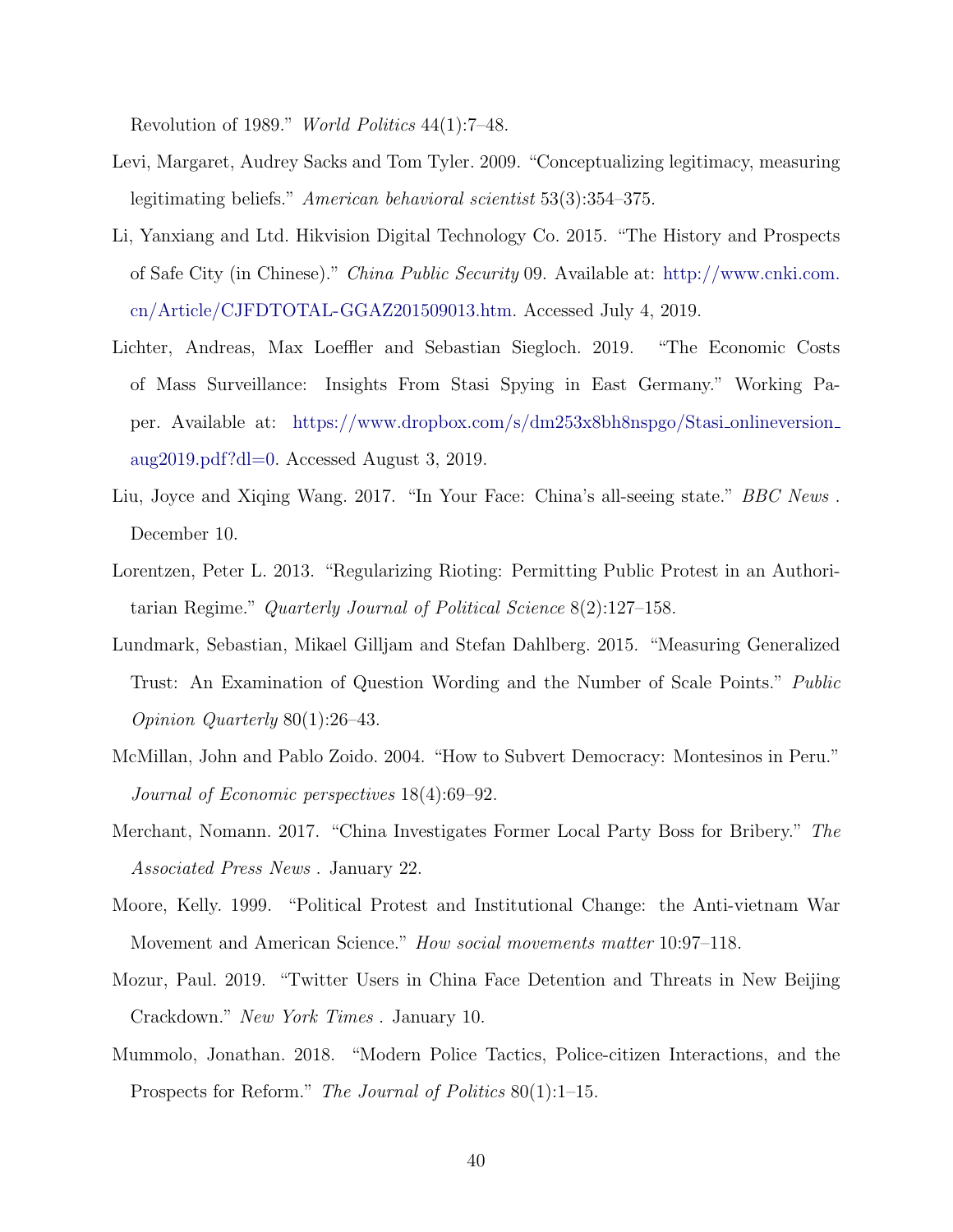- <span id="page-41-10"></span>Mummolo, Jonathan and Erik Peterson. 2019. "Demand Effects in Survey Experiments: an Empirical Assessment." American Political Science Review 113(2):517–529.
- <span id="page-41-9"></span>Perry, Elizabeth J. 2008. "Chinese conceptions of "rights": From Mencius to Mao—and now." *Perspectives on politics* 6(1):37–50.
- <span id="page-41-4"></span>Putnam, Robert D, Robert Leonardi and Raffaella Y Nanetti. 1994. Making Democracy Work: Civic Traditions in Modern Italy. Princeton university press.
- <span id="page-41-1"></span>Qin, Bei, David Strömberg and Yanhui Wu. 2017. "Why Does China Allow Freer Social Media? Protests Versus Surveillance and Propaganda." Journal of Economic Perspectives 31(1):117–40.
- <span id="page-41-2"></span>Roberts, Margaret E. 2018. Censored: Distraction and Diversion Inside China's Great Firewall. Princeton University Press.
- <span id="page-41-11"></span>Ryan, Fergus. 2015. "China Explosions: Police Order Mass Evacuations Amid Further Blasts." The Guardian . August 15.
- <span id="page-41-6"></span>Singh, Amarjot, Devendra Patil, Meghana Reddy and SN Omkar. 2017. Disguised Face Identification (DFI) With Facial Keypoints Using Spatial Fusion Convolutional Network. In Proceedings of the IEEE International Conference on Computer Vision. pp. 1648–1655.
- <span id="page-41-0"></span>Valentino-DeVries, Jennifer, Lam Thuy Vo and Danny Yadron. 2015. "Cataloging the World's Cyberforces." The Wall Street Journal . December 28.
- <span id="page-41-12"></span>Walton, Greg. 2001. China's Golden Shield: Corporations and the Development of Surveillance Technology in the People's Republic of China. Rights & Democracy.
- <span id="page-41-7"></span><span id="page-41-5"></span>Westin, Alan F. 1968. "Privacy and freedom." Washington and Lee Law Review 25(1):166.
- Wintrobe, Ronald. 2000. The Political Economy of Dictatorship. Cambridge University Press.
- <span id="page-41-8"></span>Wiswall, Matthew and Basit Zafar. 2014. "Determinants of College Major Choice: Identification Using an Information Experiment." The Review of Economic Studies 82(2):791–824.
- <span id="page-41-3"></span>Xu, Xu. 2020. "To Repress or to Co-opt? Authoritarian Control in the Age of Digital Surveillance." American Journal of Political Science.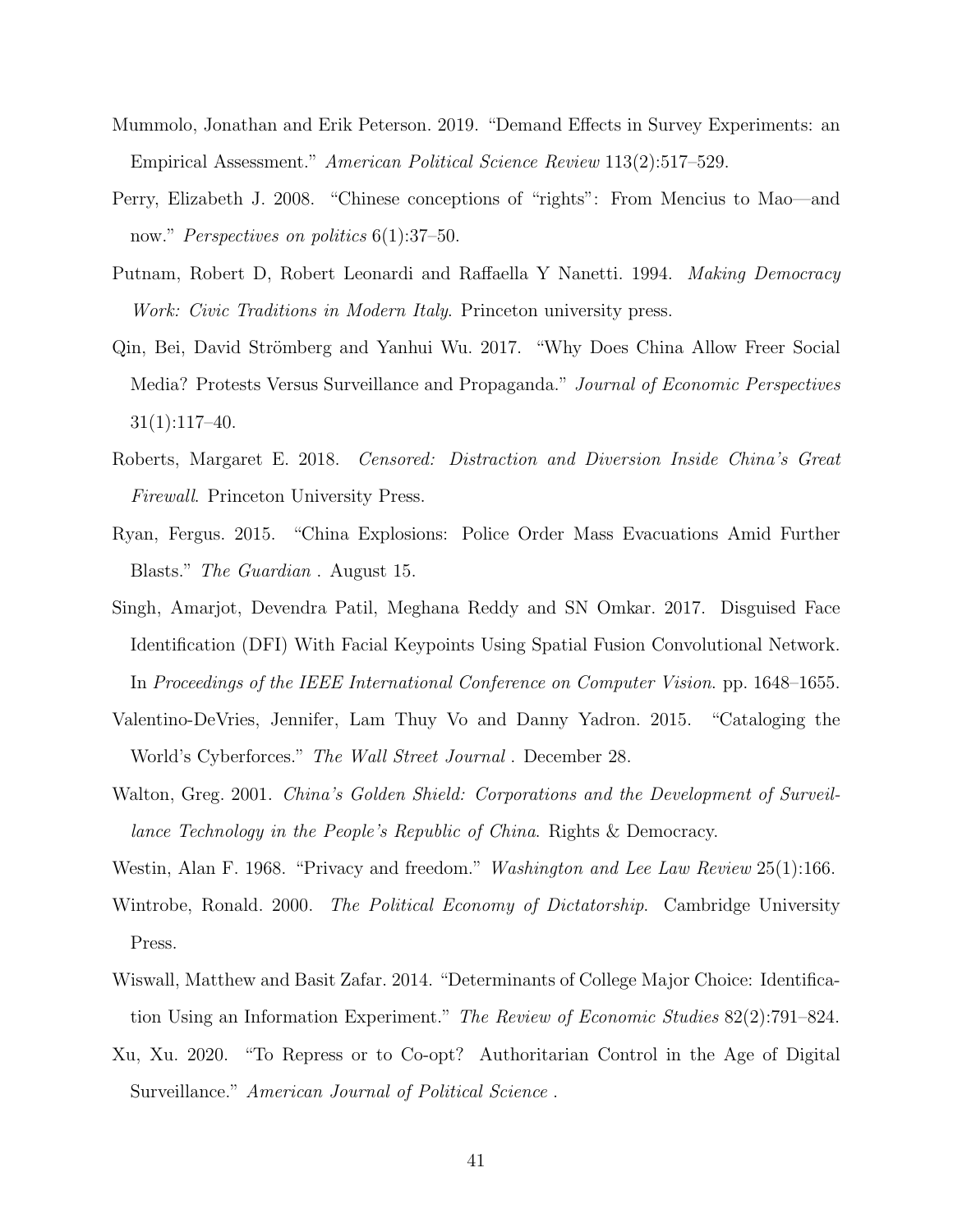- <span id="page-42-1"></span>Xu, Xu and Xin Jin. 2018. "The Autocratic Roots of Social Distrust." Journal of Comparative Economics 46(1):362–380.
- <span id="page-42-4"></span>Yang, Yuan. 2019. "Inside China's crackdown on young Marxists." Financial Times . [https://](https://www.ft.com/content/fd087484-2f23-11e9-8744-e7016697f225) [www.ft.com/content/fd087484-2f23-11e9-8744-e7016697f225](https://www.ft.com/content/fd087484-2f23-11e9-8744-e7016697f225) February 13. Date accessed: May 20, 2020.
- <span id="page-42-3"></span>Zhao, Dingxin. 2004. The Power of Tiananmen: State-society Relations and the 1989 Beijing Student Movement. University of Chicago Press.
- <span id="page-42-0"></span>Ziller, Conrad and Marc Helbling. 2021. "Public support for state surveillance." European Journal of Political Research 60(4):994–1006.
- <span id="page-42-2"></span>Zuo, Qiuming. 1998. Discourses of the State (BC 500). Shanghai Ancient Books Publishing House.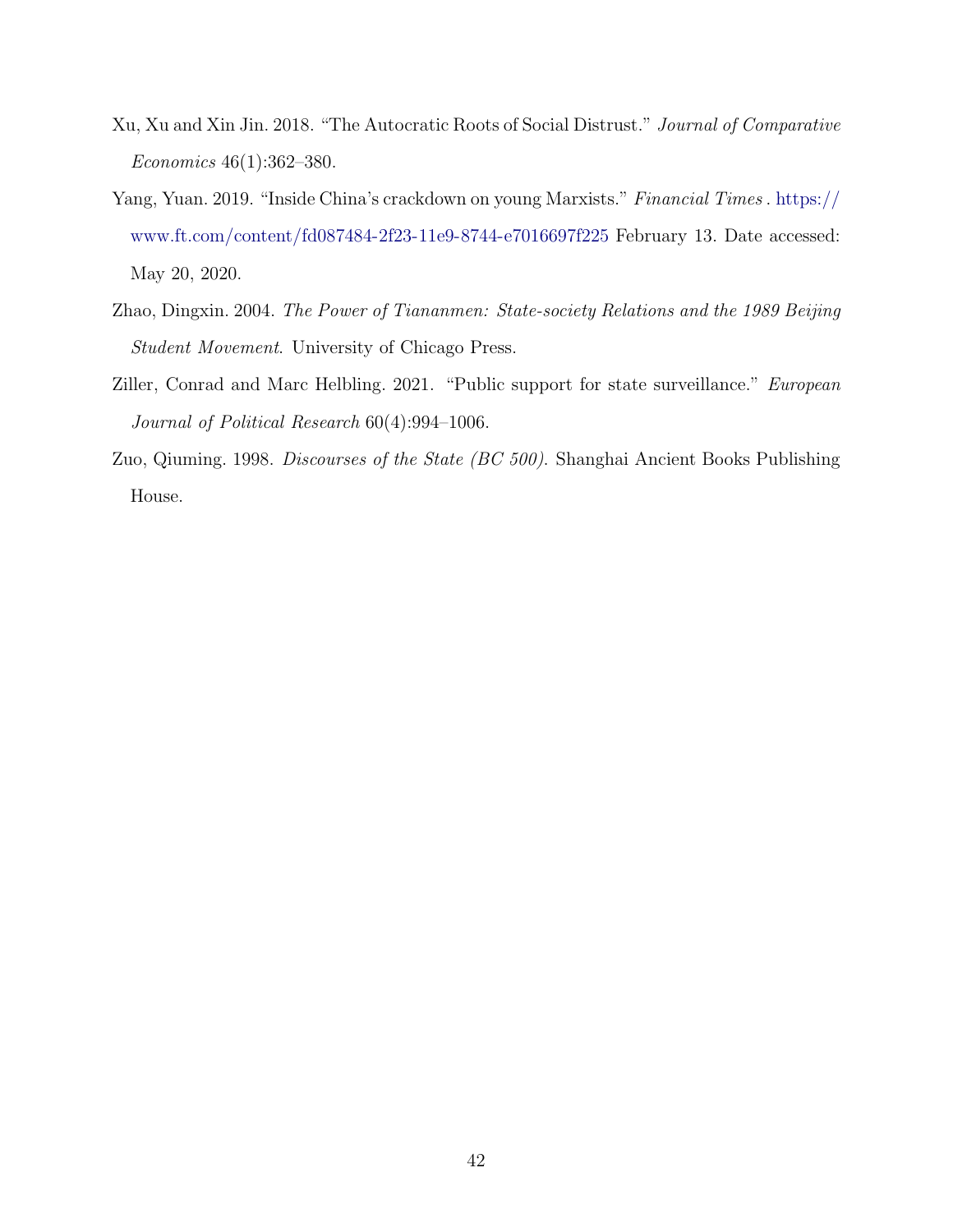# Online Appendix

# A Experiment: Implementation, Data, and Findings

## A.1 Implementation and Ethics

### Implementation

Conducting the survey experiment on a potentially sensitive topic in the field circumvents state censorship that may be present in China-based online survey platforms. It also helps create trust and cooperation from respondents. More importantly, since one of the treatment conditions is online surveillance, it may induce respondents' self-censorship in online surveys. An in-the-field survey experiment avoids this problem because respondents answer questions on paper questionnaires.

The enumerators conducted the survey in dining halls and main roads between classroom buildings and residential halls. For a convenience sample, respondents were recruited in those areas to represent the student population better than in dormitories or classrooms because all students come to dining halls and main roads regardless of their major, gender, and year at university. Survey questionnaires require five to ten minutes to complete. Respondents were requested to complete the questionnaire independently to minimize potential spillover effects of the treatments. Each student received five Chinese Yuan (about 0.75 USD) as compensation. The six different versions of questionnaires were placed in random order. The enumerators asked students whether they were willing to participate in an *anonymous* survey first, and if they agreed, the enumerators then presented the five-Yuan compensation to them and gave them the questionnaires in the random order. Roughly 50 percent of the students approached by enumerators agreed to participate. This response rate is within the normal range for a field survey. In addition, most of the non-respondents refused before the enumerators explained the survey topic to them – their unwillingness to participate was thus not due to the content of the survey but unrelated excuses including "no time", "hungry",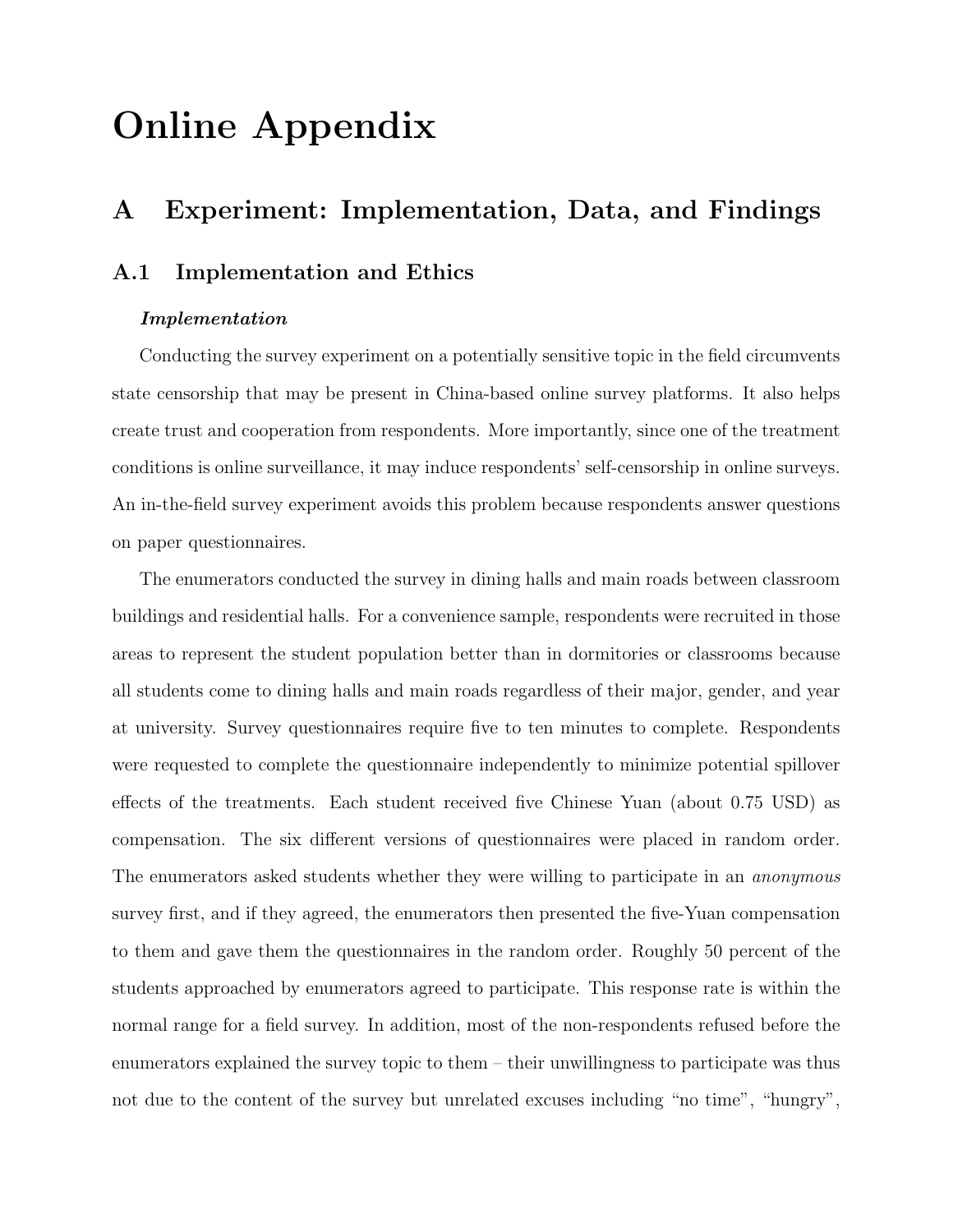"too busy", etc. Thus, it is unlikely that non-response is related to potential outcomes that would bias results.

#### Ethical Considerations

I sought and obtained research approval for the study from the Institutional Review Board (IRB) at XXX. Given that this is essentially a five-minute opinion survey with minimal risk, it received an IRB exemption. I further take the following efforts to protect the rights and wellbeing of research participants and field staff.

First, I design the entire questionnaire to focus on students' campus lives without mentioning any sensitive political issues in China. This framing strategy reduces the risk of participating in the survey. In addition, I ask students' attitudes toward the school authority rather than the government. The hypothetical confrontation is between students and the school authority instead of between citizens and the state. Such questions are safe in the political context of China. During the recruitment and survey procedures, no student refused participation because of the content of the questionnaire. Second, I use an online petition instead of a street protest because stating participation in the former is less sensitive and safer for respondents, field staff, and the researcher. Third, in each university, I consulted with several faculty members and students to proofread the questionnaire to ensure it did not incur any risk to respondents. Finally, the survey is anonymous and the enumerators were requested to stay away from respondents when respondents were filling in the questionnaire. A questionnaire that does not collect personal information reduces the risk of a loss of confidentiality and any other potential risks to the subjects. These strategies not only reduce potential risks to respondents, but also minimize respondents' social desirability bias and self-censorship in answering questions.

## A.2 Scenarios and Treatments

Table [A.1](#page-14-0) shows the vignette of the hypothetical scenario under which students confront the university authority for an unfair policy involving changing dormitories. Table A.2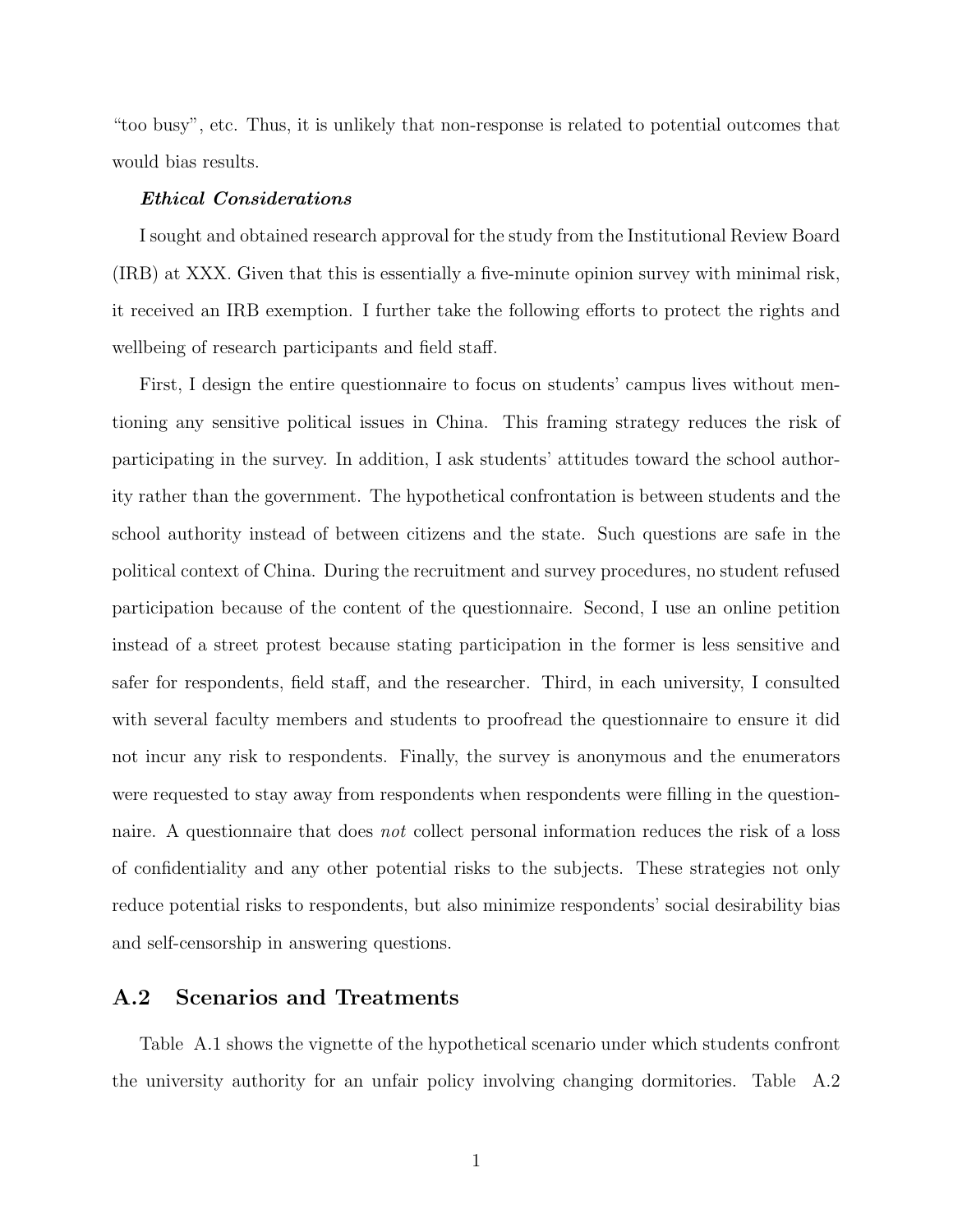shows the scenarios for in-person surveillance treatment, digital surveillance treatment, and control (no surveillance) conditions.

## Table A.1: Scenario of Political Participation Imagining the following scenario:

Without holding any public hearings or conducting any opinion surveys among the students, the university unilaterally notifies you and other students who live in a new residence hall to move to one of the university's oldest and poorly maintained dormitories. Furthermore, your housing rates are not reduced. The new residence hall that you are currently living in will be freed up to accommodate an increased number of freshmen due to the university's recent enrollment expansion. You and the other students in your residence hall are very upset with the university's decision and are complaining about this change. You and others are considering filing official complaints to the Ministry of Education who oversees your university, using the Ministry's online mailbox. The more students participate, the more likely you will push the ministry to change the university's decision. But once the university finds out who participated, it may interrogate the participants or even record a demerit.

## Table A.2: Treatment and Control Scenarios Treatment 1: In-person Surveillance

The Ministry of Education's online mailbox can be filed anonymously. However, the university authority approached some of the students in your residence hall and promised them some benefits (you do not know who those students are and what benefits will they receive). In exchange, those students agreed to secretly investigate and report the names of the students who participate in the filing process as well as the students who promoted this protest.

Treatment 2: Digital Surveillance

The Ministry of Education's online mailbox can be filed anonymously. However, the university authority can monitor students' online activities (on social media/apps, websites, forums, etc.) through the university's Internet servers to identify the students who participate in the filing process as well as the students who promoted this protest.

## Control: No Surveillance

Because the Ministry of Education's online mailbox can be filed anonymously, the university does not know who participates in the protest.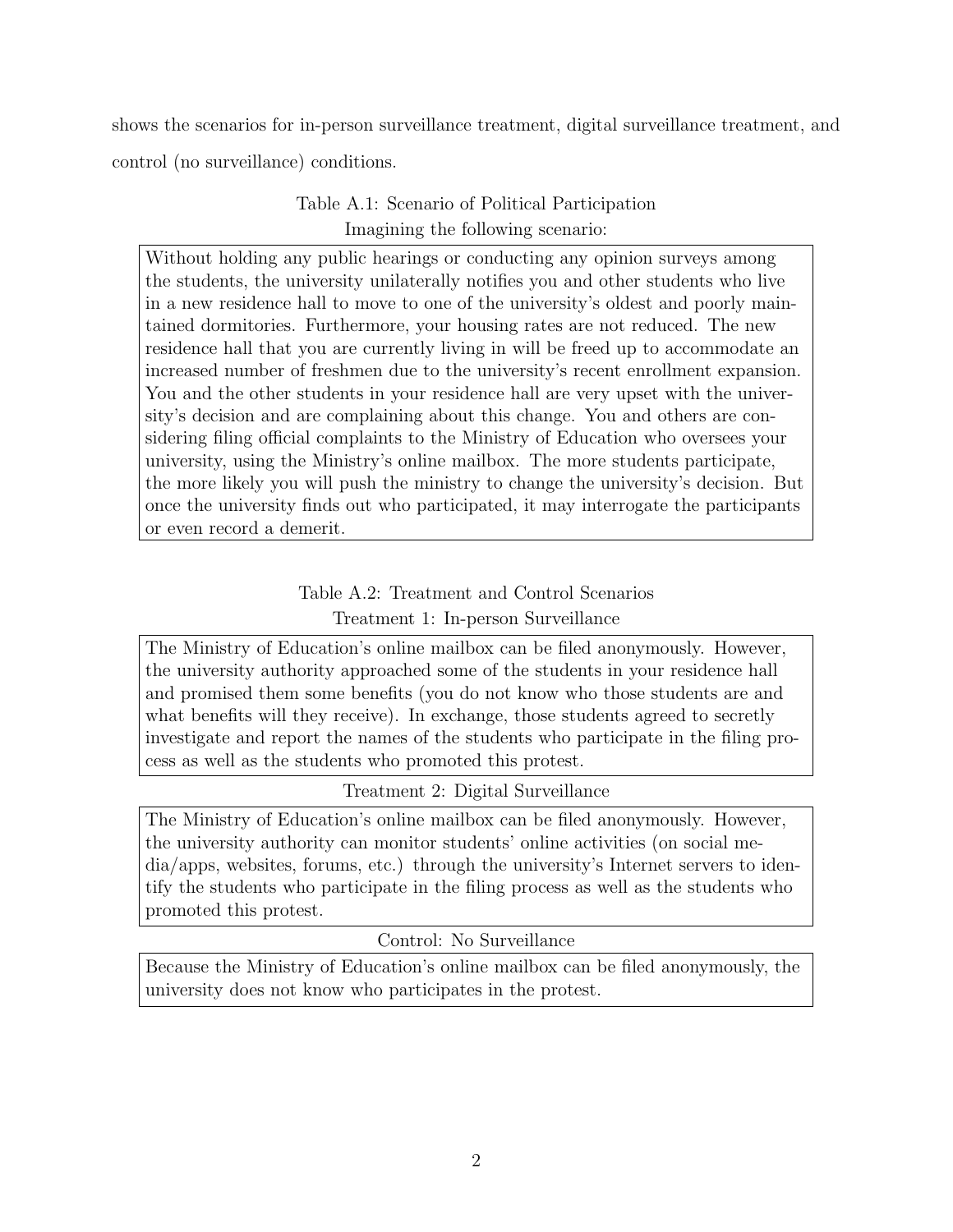## A.3 Outcome Questions

Table A.3 lists the outcome questions concerning political participation and interpersonal trust. As mentioned in the main text, the responses for willingness to express and protest take a ordinal scale from 1 to 4, with 4 indicating the most affirmative answer. Interpersonal trust and regime legitimacy are measured on an ordinal scale from 0 to 10, with 10 indicating the highest level of trust or approval. The belief in other's participation is a percentage value ranging from  $0\%$  to  $100\%$  at a  $10\%$  step.

Table A.3: Outcome Questions in the Survey

Trust: To what extent do you think the students in your residential hall can be trusted?

Legitimacy: Do you approve of the university's general policies, rules, and actions?

Protest Participation: Are you planning to file a complaint to the Ministry of Education?

Belief in Others' Participation: Please guess what percentage of the students from your current dormitory will file a complaint.

Expression to Fellow Students: Will you express your discontent concerning the university's policy in front of your college peers?

Online Expression: Will you express your discontent concerning the university's policy on the Internet, such as social media, online forums, etc.?

## A.4 Balance Tests

Table A.4 reports the covariate balance across control and treatment groups on a number of background questions, including age, gender, family income, income satisfaction, party affiliation, membership in official university organizations, membership in student societies, community service, interest in discussing politics, media usage, social distrust, online expression. As shown in Table A.4, randomization is successful and the treatment is balanced across all these covariates. Note that the Distrust variable is slightly unbalanced. Thus, I control for this variable in all model specifications.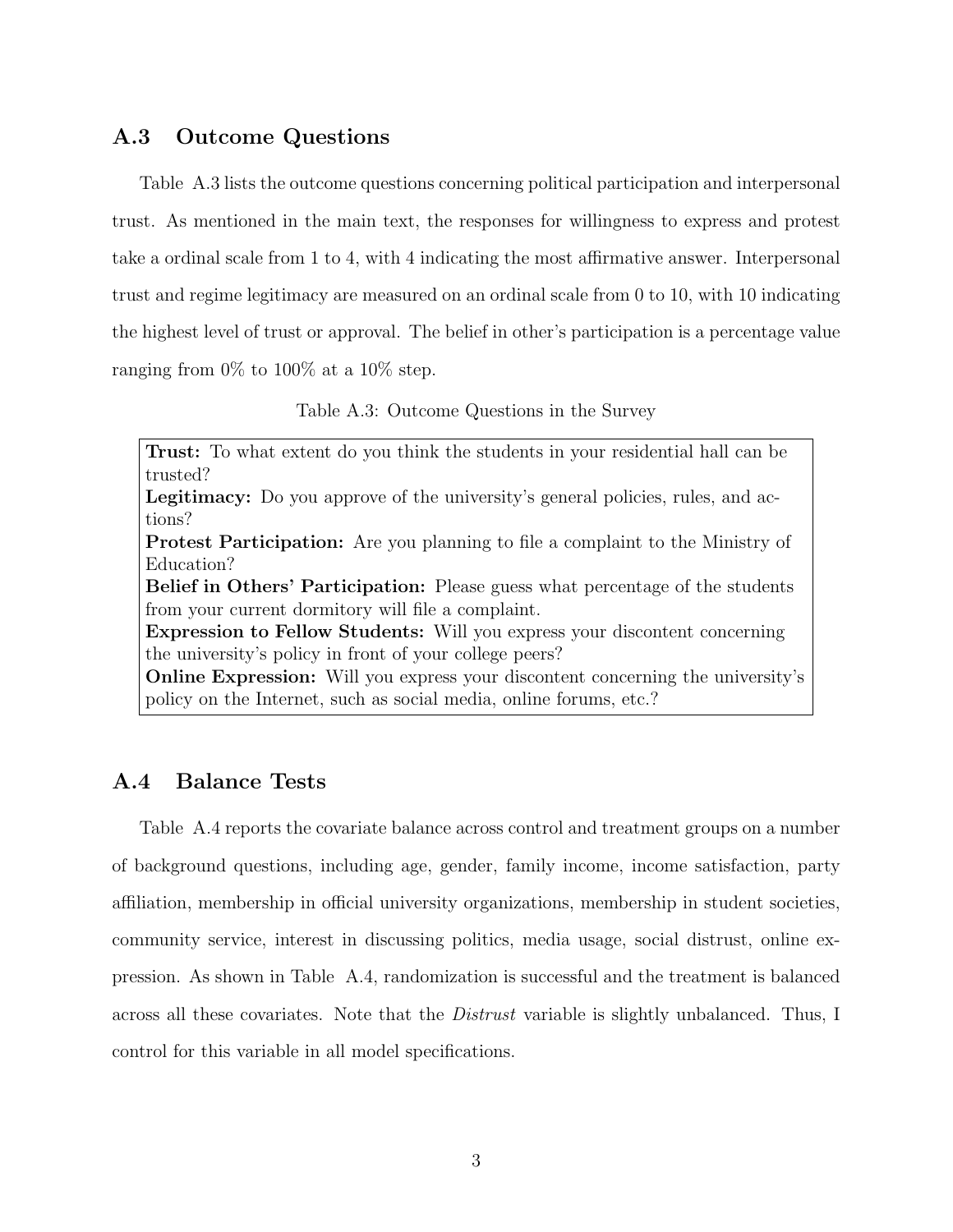|                        | obs. | Control | Human | Digital | p-value |
|------------------------|------|---------|-------|---------|---------|
| Age                    | 337  | 20.41   | 20.47 | 20.60   | 0.772   |
| Female $(F=1)$         | 341  | 0.52    | 0.48  | 0.51    | 0.831   |
| Income $(1-9)$         | 338  | 6.66    | 6.59  | 6.81    | 0.644   |
| Income Sat. $(0-10)$   | 342  | 6.62    | 6.96  | 6.80    | 0.582   |
| Party $(Yes=1)$        | 343  | 0.09    | 0.11  | 0.11    | 0.845   |
| Offical Org. $(Yes=1)$ | 343  | 0.46    | 0.48  | 0.54    | 0.501   |
| Stud. Org. $(Yes=1)$   | 342  | 0.64    | 0.67  | 0.61    | 0.700   |
| Commu. Serv. $(1-5)$   | 343  | 2.52    | 2.61  | 2.60    | 0.710   |
| Speech $(1-5)$         | 342  | 3.11    | 3.06  | 3.07    | 0.896   |
| Media: News $(1-5)$    | 334  | 2.08    | 2.10  | 2.12    | 0.925   |
| Media: $TV(1-5)$       | 337  | 3.02    | 2.91  | 2.91    | 0.638   |
| Media: Phone $(1-5)$   | 343  | 4.72    | 4.73  | 4.75    | 0.896   |
| Distrust $(0-10)$      | 342  | 4.22    | 4.57  | 3.81    | 0.175   |
| Diss. Politics $(1-5)$ | 341  | 2.30    | 2.13  | 2.25    | 0.442   |

Table A.4: Balance Check, The Within-Subject Design Sample

## A.5 Experimental Findings

### Results from OLS regressions

The following tables report the results from OLS regressions. Table A.5 presents the effects of different types of surveillance on interpersonal trust and regime legitimacy. Table A.6 shows the results concerning protest participation and belief in others' participation. Table A.7 reports the results regarding online expression and expression to fellow students.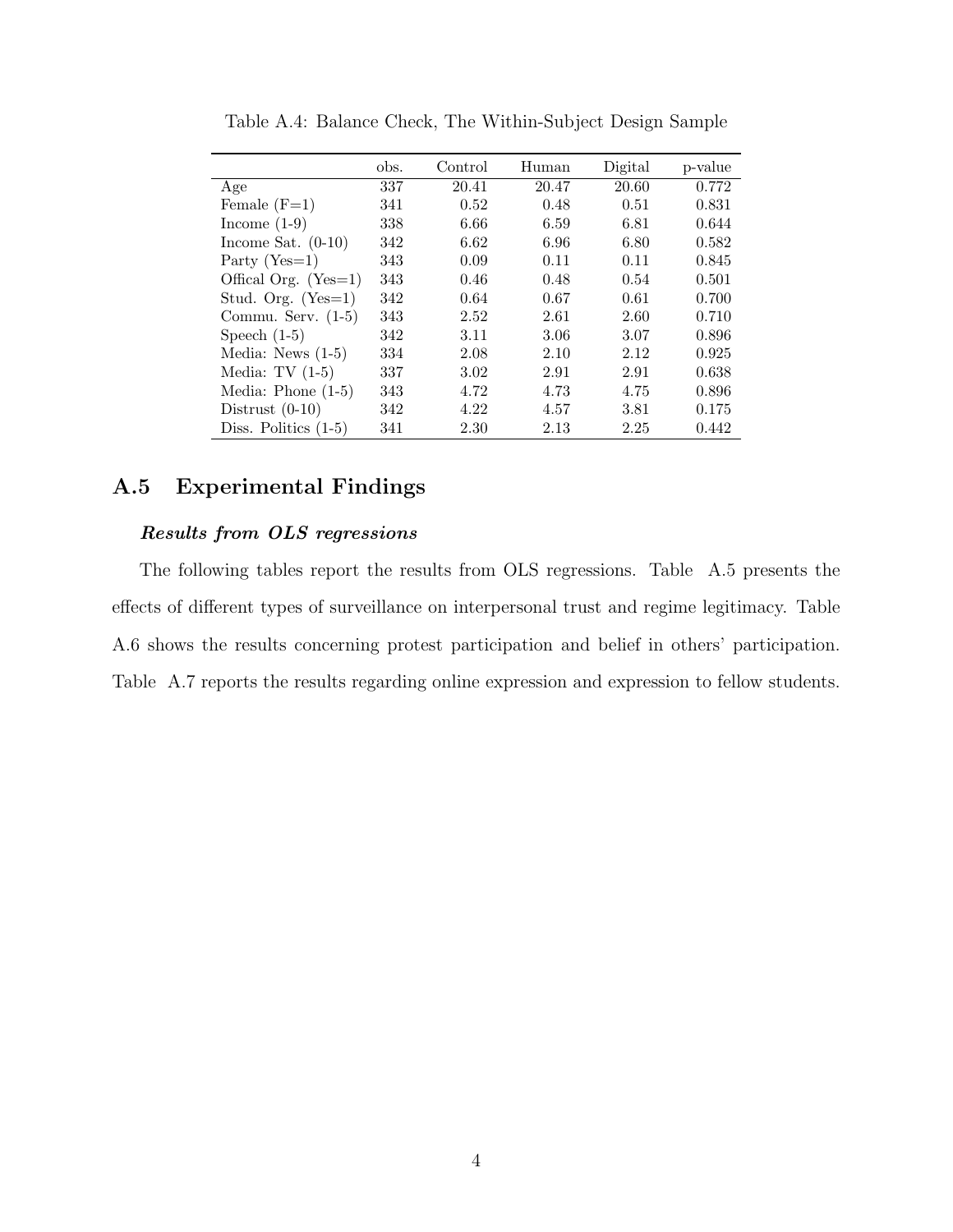|                         |                   | Trust       |                   |                   | Legitimacy        |                   |
|-------------------------|-------------------|-------------|-------------------|-------------------|-------------------|-------------------|
|                         | $\left( 1\right)$ | (2)         | $\left( 3\right)$ | $\left( 4\right)$ | $\left( 5\right)$ | $\left( 6\right)$ |
| Treat.Human             | $-1.350***$       |             |                   | $-1.368***$       |                   |                   |
|                         | (0.219)           |             |                   | (0.287)           |                   |                   |
| Treat.Digital           |                   | $-0.616***$ |                   |                   | $-0.284$          |                   |
|                         |                   | (0.149)     |                   |                   | (0.175)           |                   |
| Human vs. Digital       |                   |             | $-0.742***$       |                   |                   | $-1.041***$       |
|                         |                   |             | (0.230)           |                   |                   | (0.278)           |
| Distrust                | 0.003             | $-0.013$    | 0.002             | $-0.011$          | 0.056             | $-0.060$          |
|                         | (0.035)           | (0.028)     | (0.037)           | (0.052)           | (0.036)           | (0.042)           |
| Univ. FEs               | $-0.103$          | $-0.152$    | $-0.210$          | 0.317             | 0.229             | $-0.226$          |
|                         | (0.205)           | (0.145)     | (0.225)           | (0.268)           | (0.185)           | (0.265)           |
| Constant                | $0.390*$          | $0.482***$  | $-0.159$          | $-0.178$          | $-0.419**$        | $-0.010$          |
|                         | (0.204)           | (0.176)     | (0.198)           | (0.274)           | (0.196)           | (0.259)           |
| Observations            | 220               | 239         | 213               | 221               | 239               | 213               |
| $\mathbb{R}^2$          | 0.166             | 0.075       | 0.051             | 0.113             | 0.032             | 0.051             |
| Adjusted $\mathbb{R}^2$ | 0.154             | 0.063       | 0.038             | 0.100             | 0.019             | 0.038             |

Table A.5: Trust and Legitimacy

Note: Robust standard errors are clustered on universities.  $*p<0.1; **p<0.05; ***p<0.01$ 

|                         |                   | <i>Protest Participation</i> |                   |                   | Belief in Others' Participation |                   |  |  |
|-------------------------|-------------------|------------------------------|-------------------|-------------------|---------------------------------|-------------------|--|--|
|                         | $\left( 1\right)$ | $\left( 2\right)$            | $\left( 3\right)$ | $\left( 4\right)$ | (5)                             | $\left( 6\right)$ |  |  |
| Treat.Human             | $-0.131$          |                              |                   | $-0.161$          |                                 |                   |  |  |
|                         | (0.093)           |                              |                   | (0.134)           |                                 |                   |  |  |
| Treat.Digital           |                   | $-0.158**$                   |                   |                   | 0.032                           |                   |  |  |
|                         |                   | (0.075)                      |                   |                   | (0.089)                         |                   |  |  |
| Human vs. Digital       |                   |                              | 0.034             |                   |                                 | $-0.194$          |  |  |
|                         |                   |                              | (0.094)           |                   |                                 | (0.126)           |  |  |
| <b>Distrust</b>         | $-0.004$          | 0.009                        | $-0.012$          | $-0.026$          | $-0.003$                        | $-0.015$          |  |  |
|                         | (0.016)           | (0.013)                      | (0.015)           | (0.020)           | (0.014)                         | (0.019)           |  |  |
| Univ. FEs               | $-0.137$          | $-0.044$                     | $-0.119$          | $-0.082$          | 0.067                           | 0.026             |  |  |
|                         | (0.091)           | (0.076)                      | (0.094)           | (0.129)           | (0.091)                         | (0.124)           |  |  |
| Constant                | 0.086             | $-0.018$                     | $-0.052$          | 0.005             | $-0.167*$                       | $-0.068$          |  |  |
|                         | (0.115)           | (0.100)                      | (0.111)           | (0.124)           | (0.088)                         | (0.120)           |  |  |
| Observations            | 220               | 239                          | 215               | 221               | 240                             | 215               |  |  |
| $\mathbf{R}^2$          | 0.020             | 0.023                        | 0.011             | 0.016             | 0.003                           | 0.016             |  |  |
| Adjusted $\mathbb{R}^2$ | 0.006             | 0.011                        | $-0.003$          | 0.002             | $-0.009$                        | 0.002             |  |  |

## Table A.6: Protest Participation and Beliefs

Note: Robust standard errors are clustered on universities.  $*_{p<0.1;}$  \*\*p<0.05; \*\*\*p<0.01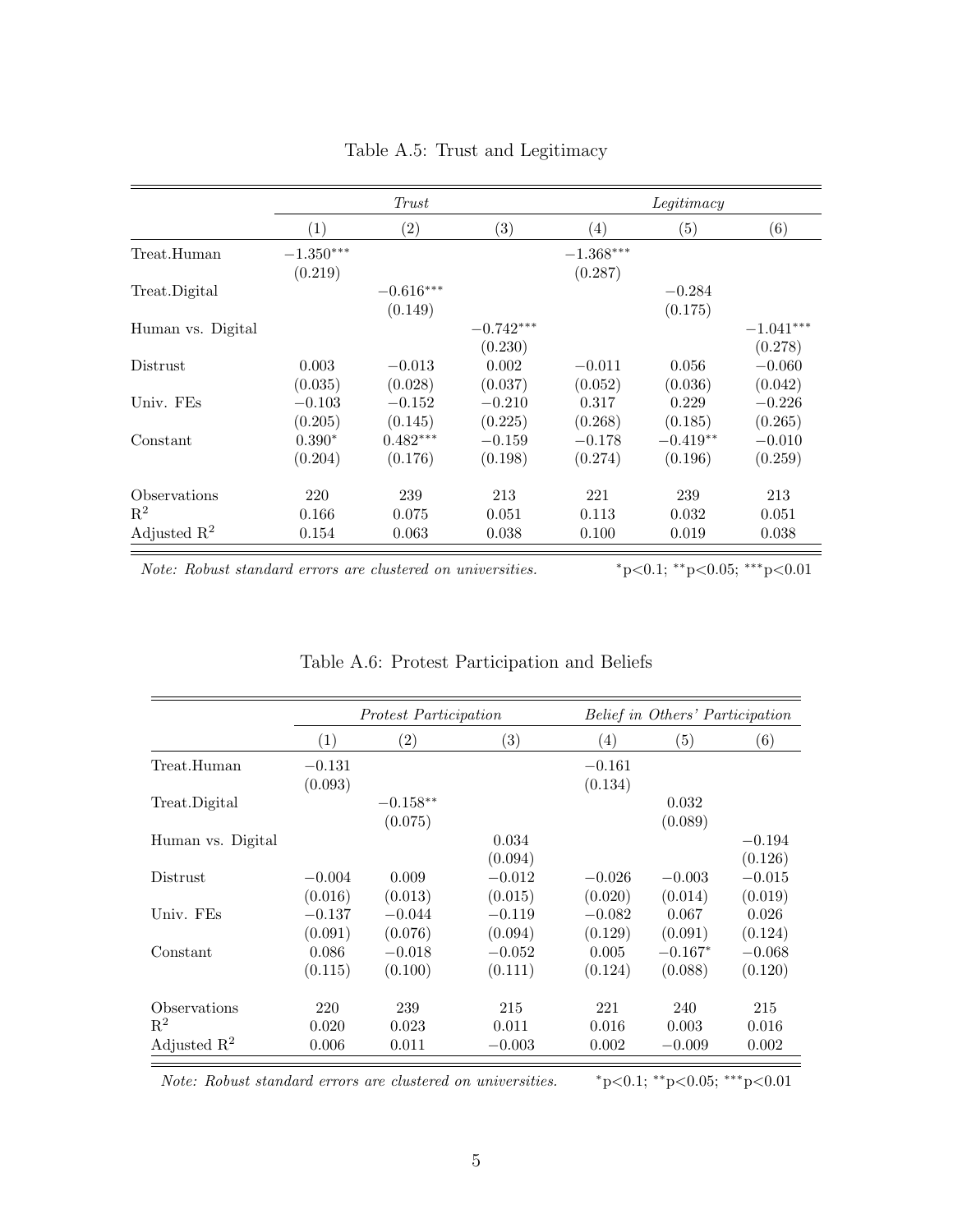|                         |          | <i>Online Expression</i> |                   |                  | <i>Expression to Fellow Students</i> |          |
|-------------------------|----------|--------------------------|-------------------|------------------|--------------------------------------|----------|
|                         | (1)      | $\left( 2\right)$        | $\left( 3\right)$ | $\left(4\right)$ | (5)                                  | (6)      |
| Treat.Human             | $-0.131$ |                          |                   | $-0.161$         |                                      |          |
|                         | (0.093)  |                          |                   | (0.134)          |                                      |          |
| Treat.Digital           |          | $-0.158**$               |                   |                  | 0.032                                |          |
|                         |          | (0.075)                  |                   |                  | (0.089)                              |          |
| Human vs. Digital       |          |                          | 0.034             |                  |                                      | $-0.194$ |
|                         |          |                          | (0.094)           |                  |                                      | (0.126)  |
| <b>Distrust</b>         | $-0.004$ | 0.009                    | $-0.012$          | $-0.026$         | $-0.003$                             | $-0.015$ |
|                         | (0.016)  | (0.013)                  | (0.015)           | (0.020)          | (0.014)                              | (0.019)  |
| Univ. FEs               | $-0.137$ | $-0.044$                 | $-0.119$          | $-0.082$         | 0.067                                | 0.026    |
|                         | (0.091)  | (0.076)                  | (0.094)           | (0.129)          | (0.091)                              | (0.124)  |
| Constant                | 0.086    | $-0.018$                 | $-0.052$          | 0.005            | $-0.167*$                            | $-0.068$ |
|                         | (0.115)  | (0.100)                  | (0.111)           | (0.124)          | (0.088)                              | (0.120)  |
| Observations            | 220      | 239                      | 215               | 221              | 240                                  | 215      |
| $\mathbf{R}^2$          | 0.020    | 0.023                    | 0.011             | 0.016            | 0.003                                | 0.016    |
| Adjusted $\mathbb{R}^2$ | 0.006    | 0.011                    | $-0.003$          | 0.002            | $-0.009$                             | 0.002    |

Table A.7: Online and Offline Expression

Note: Robust standard errors are clustered on universities.  $*p<0.1; **p<0.05; **p<0.01$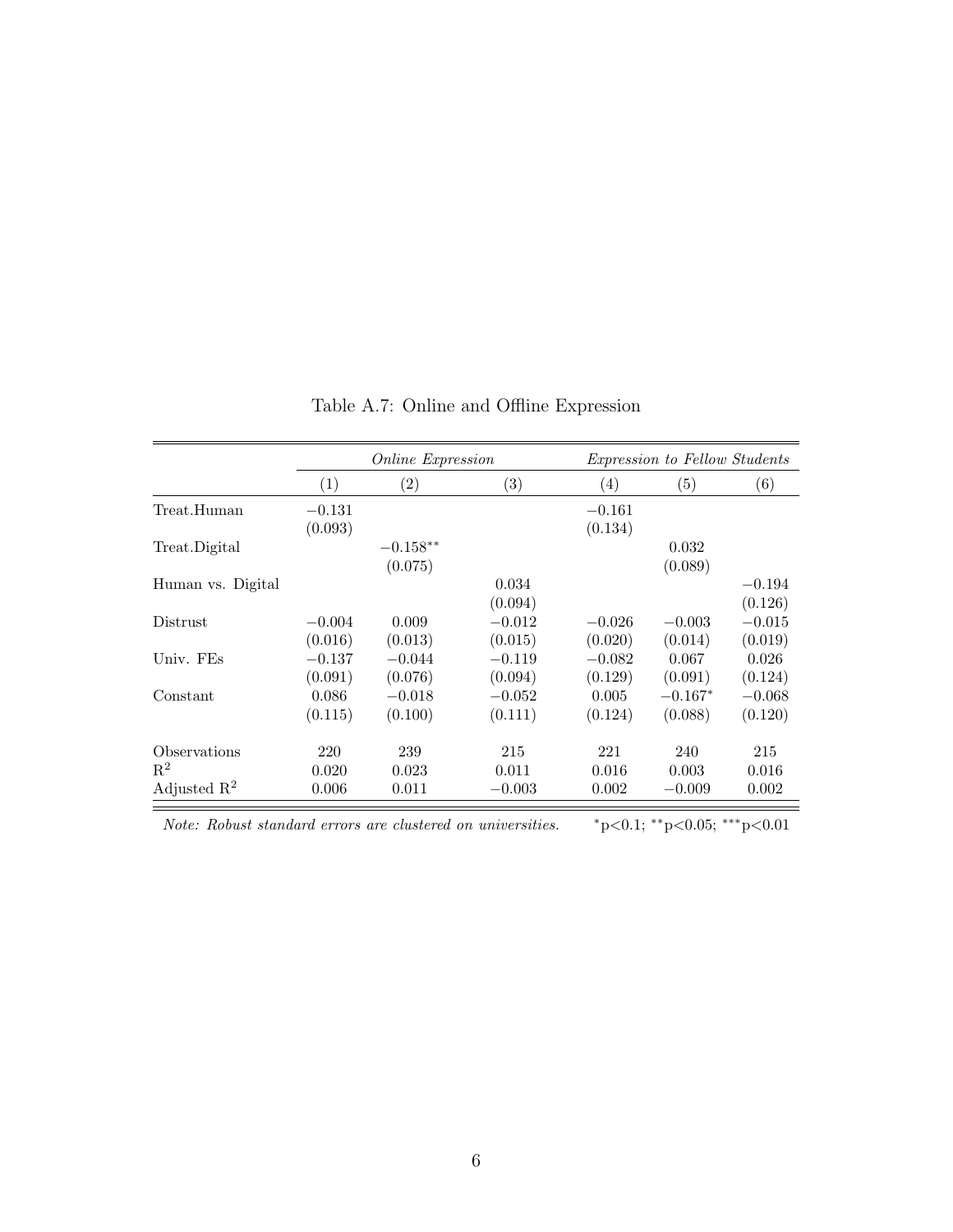### Results from Randomization Inference Methods

Table A.8 shows the results from the randomization inference approach. The test statistics were calculated from randomly assigning (fictional) treatment status and estimating treatment effects 1,000 times. The statistical significance of the estimates is consistent with that of the OLS estimation. Note that, following [Gerber and Green](#page-38-10) [\(2012\)](#page-38-10), the random assignment of fictional treatment status is nested within the male and female sample blocks because I used a block random assignment procedure to balance students' gender in the original experimental design.

|                   | Estimate                      | Two-Tailed P-Value             | N of Obs. |  |  |  |
|-------------------|-------------------------------|--------------------------------|-----------|--|--|--|
|                   | Trust                         |                                |           |  |  |  |
| Treat Human       | $-1.375$                      | 0.000                          | 219       |  |  |  |
| Treat Digital     | $-0.598$                      | 0.000                          | 239       |  |  |  |
| Human vs. Digital | $-0.767$                      | 0.004                          | 212       |  |  |  |
|                   | Legitimacy                    |                                |           |  |  |  |
| Treat Human       | $-1.390$                      | 0.000                          | 220       |  |  |  |
| Treat Digital     | $-0.325$                      | 0.116                          | 239       |  |  |  |
| Human vs. Digital | $-1.060$                      | 0.001                          | 213       |  |  |  |
|                   | Protest Participation         |                                |           |  |  |  |
| Treat Human       | $-0.123$                      | 0.281                          | 220       |  |  |  |
| Treat Digital     | $-0.280$                      | 0.002                          | 239       |  |  |  |
| Human vs. Digital | 0.158                         | 0.146                          | 213       |  |  |  |
|                   |                               | Blief in Others' Participation |           |  |  |  |
| Treat Human       | $-17.963$                     | 0.000                          | 218       |  |  |  |
| Treat Digital     | $-16.174$                     | 0.000                          | 238       |  |  |  |
| Human vs. Digital | $-1.739$                      | 0.546                          | 212       |  |  |  |
|                   | Online Expression             |                                |           |  |  |  |
| Treat Human       | $-0.137$                      | 0.235                          | 219       |  |  |  |
| Treat Digital     | $-0.155$                      | 0.092                          | 239       |  |  |  |
| Human vs. Digital | 0.018                         | 0.912                          | 214       |  |  |  |
|                   | Expression to Fellow Students |                                |           |  |  |  |
| Treat Human       | $-0.179$                      | 0.240                          | 220       |  |  |  |
| Treat Digital     | 0.036                         | 0.711                          | 240       |  |  |  |
| Human vs. Digital | $-0.212$                      | 0.139                          | 214       |  |  |  |

Table A.8: Test Statistics from the Randomization Inference Approach

Note: The estimates are slightly different from OLS coefficients because the OLS specifications include a few control variables and drop several observations.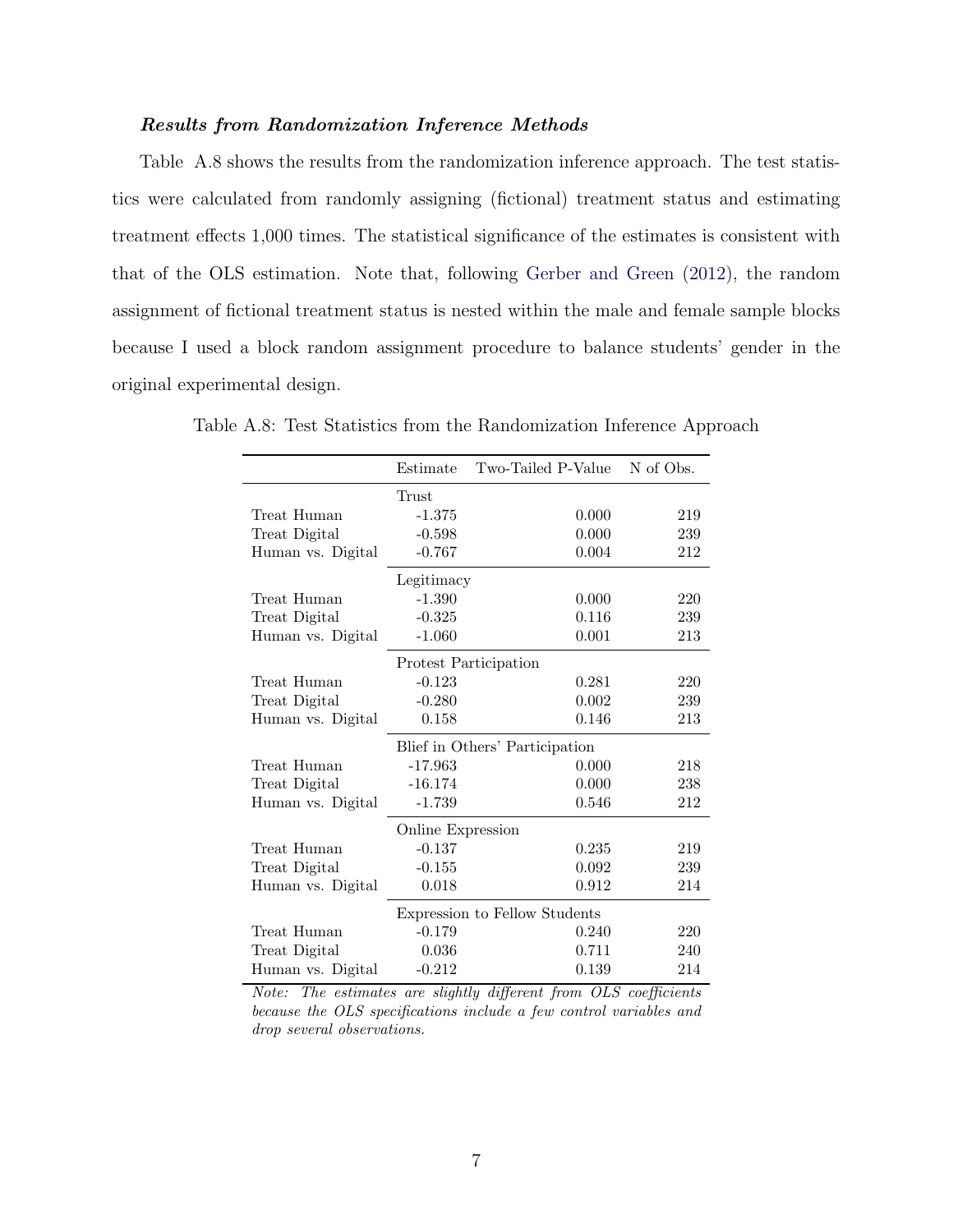### Results from Ordered Probit Models

Table A.9 shows the results regarding online expression, offline expression, and protest participation using Ordered Probit Models. We can see that both types of surveillance lower willingness to protest and express online and the effects are statistically significant. Human surveillance deters expression to fellow students whereas digital surveillance does not. Also, there are no statistically significant differences between human and digital surveillance in affecting these outcomes. The results are largely consistent with the OLS results and have better statistical significance. Note that the measures of trust and legitimacy take a scale of more than 10 points so that I do not use Ordered Probit models for those variables.

|                           |                            | Protest Participation  |                  |                       | Online Expression      |                       |                       | Expression to Fellow Students |                       |  |
|---------------------------|----------------------------|------------------------|------------------|-----------------------|------------------------|-----------------------|-----------------------|-------------------------------|-----------------------|--|
|                           | (1)                        | (2)                    | (3)              | (4)                   | (5)                    | (6)                   | (7)                   | (8)                           | (9)                   |  |
| Human Suv.                | $-0.264***$<br>(0.098)     |                        |                  | $-0.216**$<br>(0.089) |                        |                       | $-0.164**$<br>(0.071) |                               |                       |  |
| Digital Suv.              |                            | $-0.544***$<br>(0.031) |                  |                       | $-0.357***$<br>(0.038) |                       |                       | 0.000<br>(0.097)              |                       |  |
| Hum. vs. Digi.            |                            |                        | 0.291<br>(0.180) |                       |                        | 0.120<br>(0.138)      |                       |                               | $-0.165$<br>(0.173)   |  |
| Gen. Distrust             | $0.028***$                 | 0.034                  | $-0.018$         | $-0.020$              | 0.012                  | $-0.019$              | $-0.024***$           | 0.002                         | $-0.006$              |  |
|                           | (0.011)                    | (0.062)                | (0.055)          | (0.013)               | (0.035)                | (0.011)               | (0.001)               | (0.007)                       | (0.008)               |  |
| Univ. Fixed               | $-0.036***$                | $0.064*$               | $-0.050***$      | $-0.256***$           | $-0.115***$            | $-0.201***$           | $-0.087***$           | $0.092***$                    | $0.008*$              |  |
|                           | (0.004)                    | (0.033)                | (0.004)          | (0.019)               | (0.014)                | (0.004)               | (0.008)               | (0.005)                       | (0.005)               |  |
| Constant cut1             | $-2.787***$                | $-2.913***$            | $-2.359***$      | $-2.724***$           | $-3.001***$            | $-2.653***$           | $-2.361***$           | $-2.485***$                   | $-2.228***$           |  |
|                           | (0.356)                    | (0.030)                | (0.301)          | (0.371)               | (0.258)                | (0.127)               | (0.045)               | (0.050)                       | (0.065)               |  |
| Constant cut2             | $-2.225***$                | $-2.462***$            | $-1.259***$      | $-2.458***$           | $-2.362***$            | $-2.123***$           | $-1.735***$           | $-1.745***$                   | $-1.788***$           |  |
|                           | (0.194)                    | (0.264)                | (0.204)          | (0.243)               | (0.219)                | (0.008)               | (0.066)               | (0.087)                       | (0.002)               |  |
| Constant cut3             | $-1.664***$                | $-1.589***$            | $1.425***$       | $-1.659***$           | $-1.479***$            | $-1.248***$           | $-1.235***$           | $-1.125***$                   | $-1.069***$           |  |
|                           | (0.017)                    | (0.301)                | (0.068)          | (0.094)               | (0.167)                | (0.012)               | (0.109)               | (0.048)                       | (0.157)               |  |
| Constant cut4             | $1.075***$                 | $1.160***$             | $2.168***$       | $1.181***$            | $1.409***$             | $1.537***$            | $1.284***$            | $1.628***$                    | $1.376***$            |  |
|                           | (0.030)                    | (0.241)                | (0.079)          | (0.125)               | (0.143)                | (0.107)               | (0.041)               | (0.112)                       | (0.091)               |  |
| Constant cut5             | $1.943^{***}\;$<br>(0.138) | $2.050***$<br>(0.523)  |                  | $1.979***$<br>(0.180) | $2.390***$<br>(0.464)  | $2.168***$<br>(0.252) | $1.720***$<br>(0.069) | $2.344***$<br>(0.081)         | $1.940***$<br>(0.017) |  |
| Constant cut <sub>6</sub> |                            |                        |                  |                       |                        |                       | $2.289***$<br>(0.077) |                               | $2.405***$<br>(0.048) |  |
| Observations              | 225                        | 246                    | 223              | 226                   | 246                    | 224                   | 224                   | 244                           | 222                   |  |
| R-squared                 | 0.155                      | 0.051                  | 0.046            | 0.008                 | 0.050                  | 0.019                 | 0.189                 | 0.206                         | 0.003                 |  |

Table A.9: Online/Offline Expression & Political Participation (Ordered Probit)

Robust standard errors are clustered on universities.

\*\*\* p<0.01, \*\* p<0.05, \* p<0.1

## A.6 Demand Effect Tests

Figure [A.1](#page-33-0) shows the differences in outcome variables between the between-subject design and within-subject design (also in Table A.10 and Table A.11). I standardize the scale of the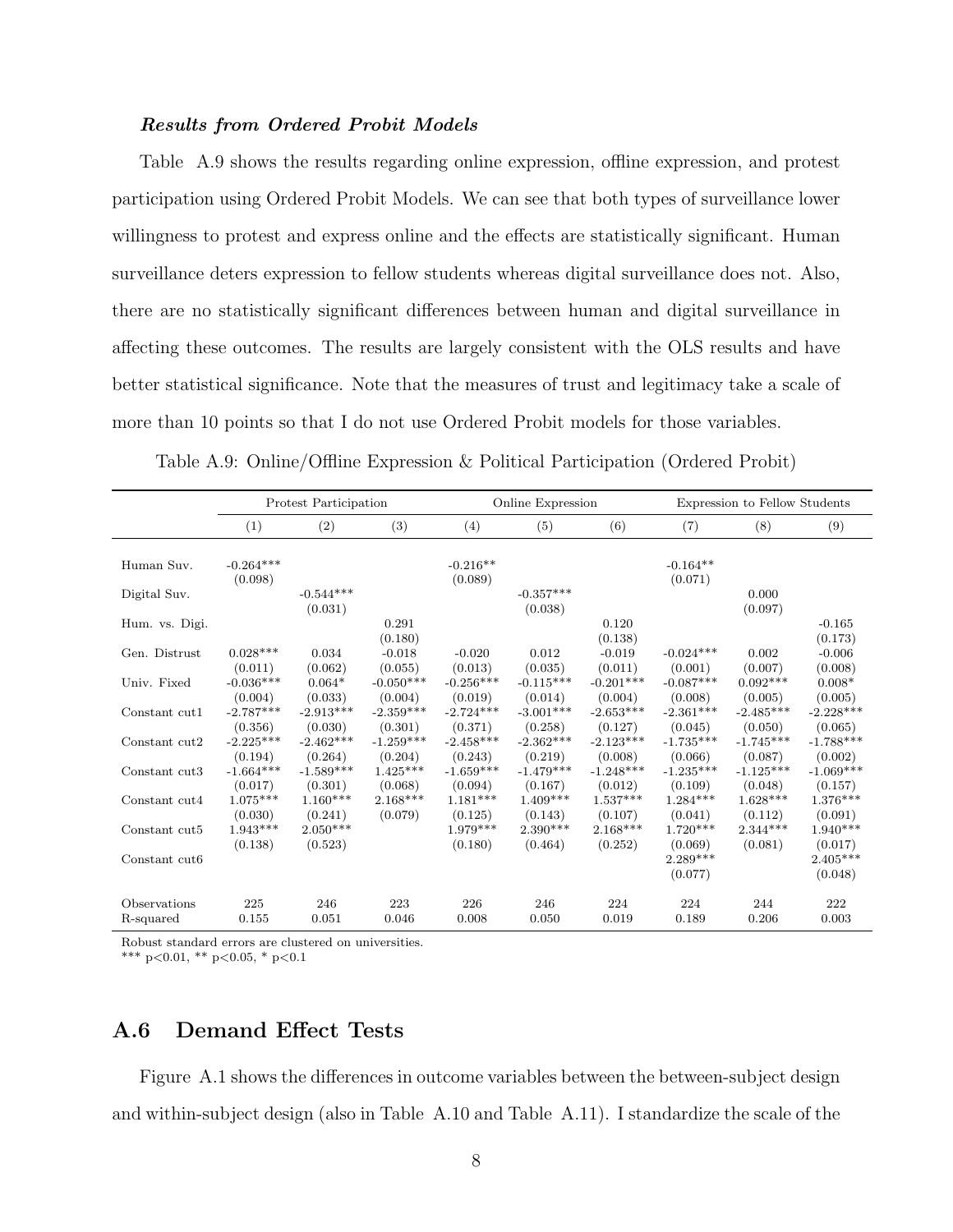outcome variables for comparison. With regard to protest participation, expression to fellow students, online expression, and regime legitimacy, the differences between the two designs are either statistically insignificant or in the opposite directions from the main results. The difference in respondents' belief in others' participation is negative and statistically significant in the digital surveillance sample. However, as discussed in the main text, experimenter demand effects are not of much concern if the in-person surveillance sample and the digital surveillance sample show different patterns. Only does interpersonal trust show systematic differences between the two designs for both the in-person and digital surveillance samples. This is likely due to the fact that asking the trust question again makes respondents think about their interpersonal trust more carefully. Above all, the results suggest that the demand effect is unlikely a concern, though we cannot fully rule it out.



(Notes: OLS estimates with 95% Confidence Intervals. See Table A.9 and A.10 for the regression results underlying these figures.)

Figure A.1: Demand Effect Tests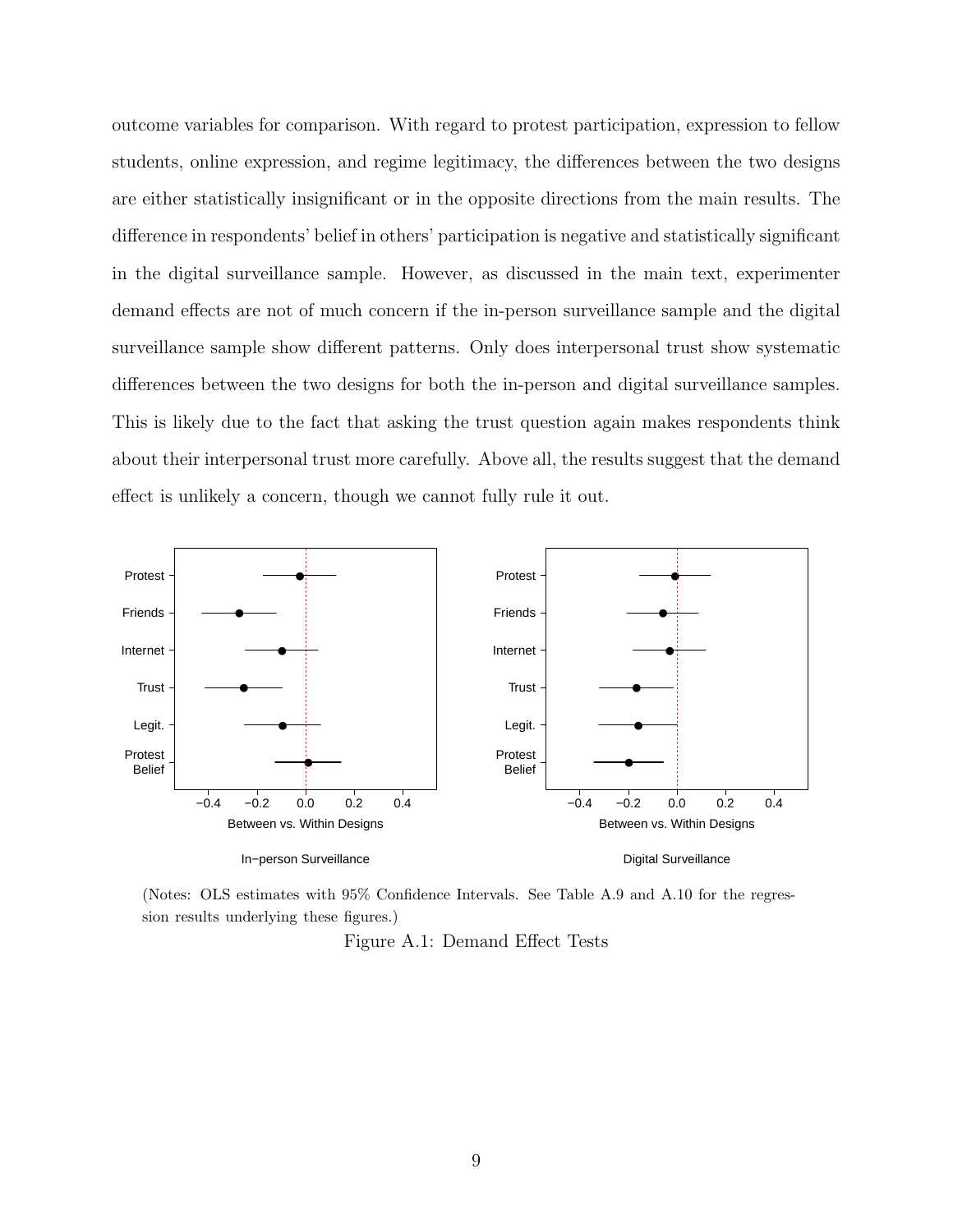|                         |          |                   |                | Dependent variables: |            |                |  |
|-------------------------|----------|-------------------|----------------|----------------------|------------|----------------|--|
|                         | (1)      | $\left( 2\right)$ | (3)            | $\left( 4\right)$    | (5)        | (6)            |  |
|                         | Protest  | Exp.Online        | $Exp.$ Offline | Trust                | Legitimacy | Protest Belief |  |
| $Pre/Post-test$         | $-0.023$ | $-0.263***$       | $-0.094$       | $-0.248***$          | $-0.094$   | 0.017          |  |
|                         | (0.073)  | (0.074)           | (0.077)        | (0.076)              | (0.079)    | (0.066)        |  |
| Party Member            | 0.129    | 0.013             | $-0.078$       | $-0.079$             | $-0.092$   | 0.057          |  |
|                         | (0.089)  | (0.067)           | (0.086)        | (0.104)              | (0.096)    | (0.069)        |  |
| Distrust                | 0.008    | 0.083             | 0.008          | $-0.085$             | $-0.192**$ | $0.179***$     |  |
|                         | (0.078)  | (0.083)           | (0.081)        | (0.080)              | (0.082)    | (0.067)        |  |
| Univ. FEs               | 0.111    | 0.109             | $-0.013$       | $-0.103$             | 0.021      | $-0.082$       |  |
|                         | (0.160)  | (0.169)           | (0.161)        | (0.169)              | (0.164)    | (0.144)        |  |
| Constant                | $-0.157$ | $-0.281**$        | $-0.059$       | $-0.135$             | $-0.167$   | $-0.242***$    |  |
|                         | (0.106)  | (0.114)           | (0.108)        | (0.125)              | (0.110)    | (0.093)        |  |
| Observations            | 161      | 161               | 161            | 160                  | 160        | 158            |  |
| $\mathbf{R}^2$          | 0.016    | 0.073             | 0.017          | 0.071                | 0.050      | 0.047          |  |
| Adjusted $\mathbb{R}^2$ | $-0.010$ | 0.049             | $-0.009$       | 0.047                | 0.026      | 0.022          |  |

| Table A.10: Demand Effect Tests for Human Surveillance Treatment |  |  |  |  |
|------------------------------------------------------------------|--|--|--|--|
|------------------------------------------------------------------|--|--|--|--|

Note: Robust standard errors are clustered on universities.  $*p<0.1; **p<0.05; **p<0.01$ 

|                         |          | Dependent variables: |             |            |            |                |  |  |  |
|-------------------------|----------|----------------------|-------------|------------|------------|----------------|--|--|--|
|                         | (1)      | (2)                  | (3)         | (4)        | (5)        | (6)            |  |  |  |
|                         | Protest  | Exp.Online           | Exp.Offline | Trust      | Legitimacy | Protest Belief |  |  |  |
| Pre/Post-test           | $-0.013$ | $-0.060$             | $-0.034$    | $-0.166**$ | $-0.163**$ | $-0.197***$    |  |  |  |
|                         | (0.077)  | (0.073)              | (0.077)     | (0.074)    | (0.081)    | (0.072)        |  |  |  |
| Party Member            | $-0.078$ | $-0.096$             | $-0.154**$  | 0.003      | $-0.001$   | $-0.145*$      |  |  |  |
|                         | (0.077)  | (0.088)              | (0.070)     | (0.084)    | (0.091)    | (0.082)        |  |  |  |
| <b>Distrust</b>         | $-0.014$ | $-0.050$             | $-0.060$    | $-0.091$   | $-0.038$   | 0.086          |  |  |  |
|                         | (0.075)  | (0.082)              | (0.078)     | (0.079)    | (0.083)    | (0.070)        |  |  |  |
| Univ. FEs               | 0.085    | 0.142                | $-0.011$    | $-0.048$   | $-0.080$   | $-0.149$       |  |  |  |
|                         | (0.157)  | (0.160)              | (0.162)     | (0.161)    | (0.168)    | (0.149)        |  |  |  |
| Constant                | $-0.106$ | $-0.037$             | $-0.044$    | 0.050      | 0.058      | 0.010          |  |  |  |
|                         | (0.107)  | (0.110)              | (0.115)     | (0.126)    | (0.122)    | (0.106)        |  |  |  |
| Observations            | 175      | 176                  | 176         | 175        | 175        | 173            |  |  |  |
| $\mathbf{R}^2$          | 0.011    | 0.026                | 0.028       | 0.036      | 0.026      | 0.074          |  |  |  |
| Adjusted $\mathbb{R}^2$ | $-0.013$ | 0.003                | 0.005       | 0.013      | 0.004      | 0.052          |  |  |  |

Table A.11: Demand Effect Tests for Digital Surveillance Treatment

Note: Robust standard errors are clustered on universities.  $*_{p<0.1; **_{p<0.05; ***_{p<0.01}}$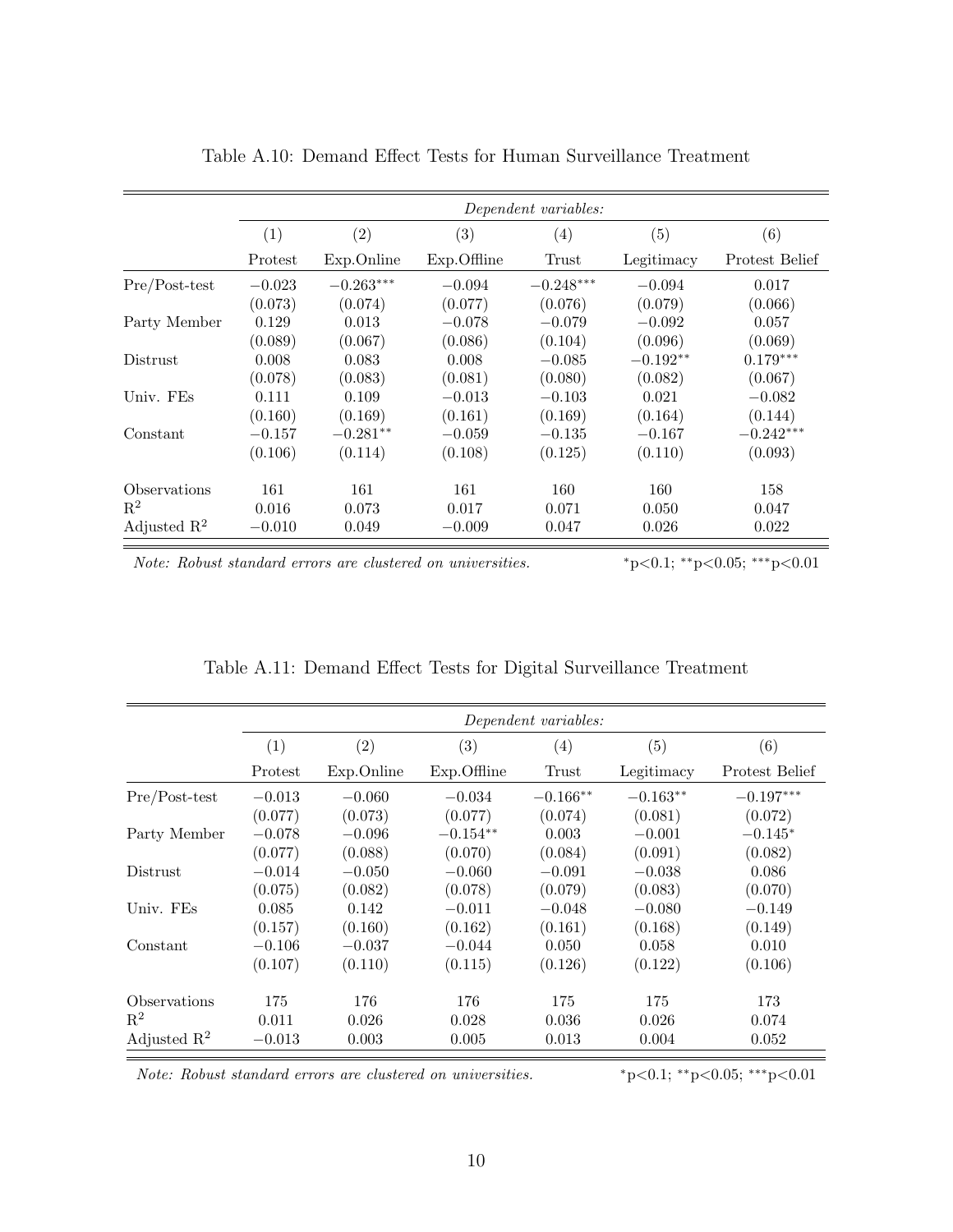# B Interrupted Time Series Analysis

## B.1 Outcome Questions

Table B.1 shows the questions measuring interpersonal trust, regime legitimacy, views about expression, and views on petitioning from the 2015 Chinese General Social Survey

(CGSS).

Table B.1: Measures of Trust, Legitimacy, and Participation in the CGSS

View on Free Speech: To what extent does the following statement reflect the reality in China? The right to criticize the government publicly is protected by law. View on Petition: Do you agree or disagree with the following statement concerning petitions in China? Petitions are not obstructed. Interpersonal Trust: Generally speaking, do you agree that most people can be trusted in society? Regime Legitimacy: Do you agree with the following statement? Some policy reforms of the government bodies violate current laws but those policies have good intentions and work well. Such government reforms deserve recognition and appraisal.

## B.2 Summary Statistics and Balance Tests

Table B.2 shows the summary statistics for the samples of CGSS respondents surveyed within two weeks, one week, and three weeks around the time of the Tianjin Explosions. The variable Cutoff takes a value 1 if the respondent is surveyed after 09:07 PM on August 12, 2015, and 0 otherwise. The "treated" individuals constitute 23 percent, 33 percent, or 20 percent of the two-week, one-week, or three-week samples respectively.

To identify the causal effect of Tianjin Explosions, the Interrupted Time Series Design requires the observations in the pre-event group are identical to those in the post-event group. Table B.3 shows the balance tests of a series of covariates for the two-week window sample. We can see that the pre-event and post-event groups are balanced in terms of gender, age, ethnicity, income, education, rural-urban composition. These two groups only show a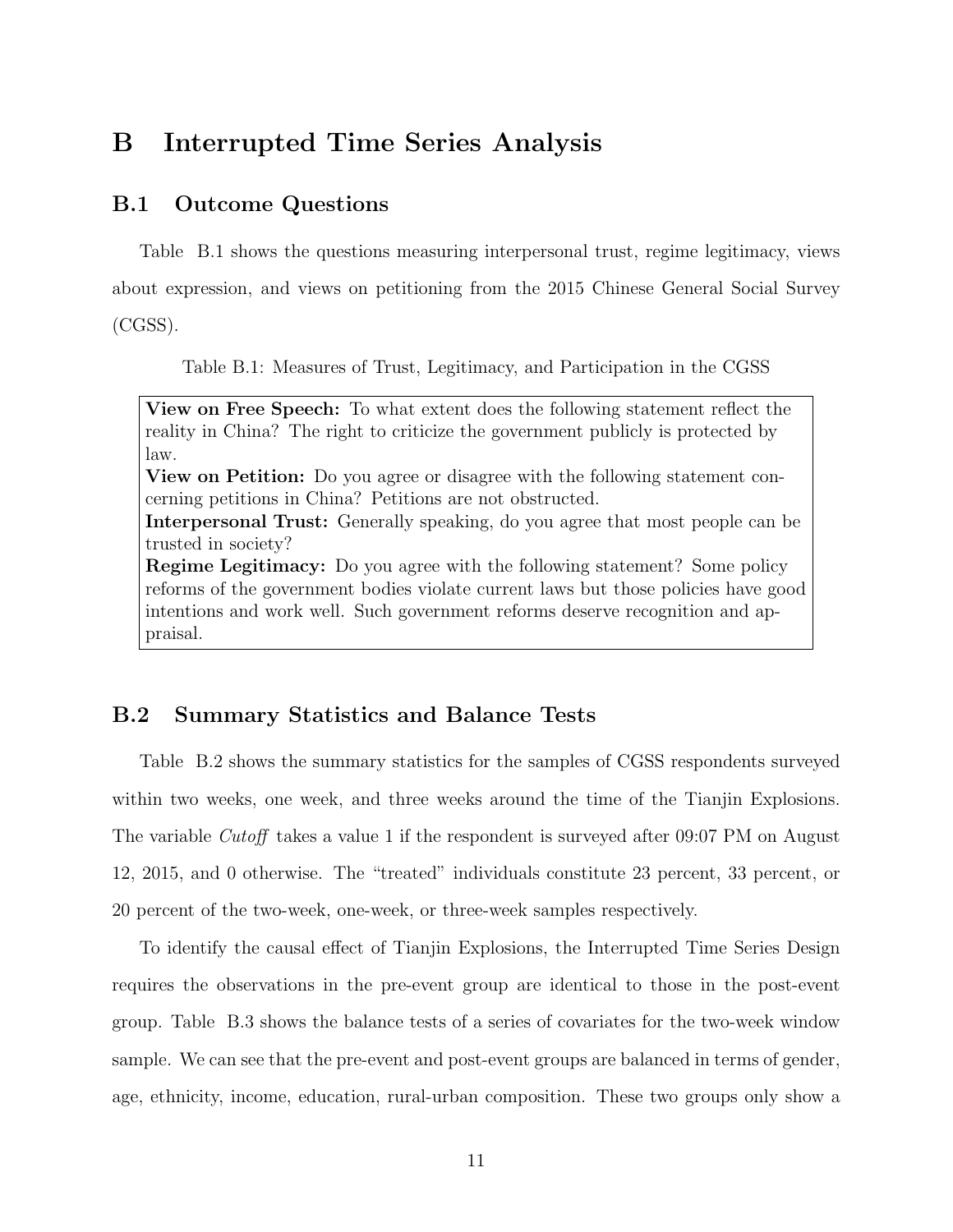| Statistic         | $\overline{N}$ | Mean    | St. Dev. | Min              | Pctl(25)         | Pctl(75)         | Max          |
|-------------------|----------------|---------|----------|------------------|------------------|------------------|--------------|
| Two-Week Window   |                |         |          |                  |                  |                  |              |
| Cutoff            | 1,576          | 0.23    | 0.4      | $\boldsymbol{0}$ | $\boldsymbol{0}$ | $\boldsymbol{0}$ | $\mathbf{1}$ |
| Age               | 1,576          | 39.5    | 14.3     | 18               | 28               | 50               | 93           |
| Minority          | 1,575          | 0.1     | 0.2      | 0.0              | 0.0              | 0.0              | 1.0          |
| Education         | 1,571          | 6.6     | 3.3      | 1.0              | 4.0              | 10.0             | 13.0         |
| Female            | 1,576          | 0.5     | 0.5      | $\boldsymbol{0}$ | $\overline{0}$   | $\mathbf{1}$     | $\mathbf{1}$ |
| Income(log)       | 1,454          | 8.4     | 4.6      | $-2.3$           | 9.2              | 10.8             | 15.4         |
| Rural             | 1,576          | 0.8     | 0.4      | $\boldsymbol{0}$ | $\mathbf{1}$     | $\mathbf{1}$     | $\mathbf{1}$ |
| Party             | 1,571          | 0.1     | 0.3      | 0.0              | 0.0              | 0.0              | 1.0          |
| Trust             | 1,573          | 3.4     | 0.9      | 1.0              | 3.0              | 4.0              | 5.0          |
| Petition          | 517            | $2.5\,$ | 1.0      | 1.0              | 2.0              | 3.0              | 5.0          |
| Free spch.        | 510            | 3.0     | 0.9      | 1.0              | 2.0              | 4.0              | 5.0          |
| Legitimacy        | 502            | 3.4     | 0.8      | 1.0              | 3.0              | 4.0              | 5.0          |
| One-Week Window   |                |         |          |                  |                  |                  |              |
| Cutoff            | 718            | 0.33    | 0.5      | $\boldsymbol{0}$ | $\boldsymbol{0}$ | $\mathbf{1}$     | $\mathbf{1}$ |
| Age               | 718            | 40.0    | 14.1     | 18               | 28.2             | 49               | 93           |
| Minority          | 717            | 0.1     | 0.2      | 0.0              | 0.0              | 0.0              | 1.0          |
| Education         | 717            | 6.5     | 3.3      | 1.0              | 4.0              | 10.0             | 13.0         |
| Female            | 718            | 0.5     | 0.5      | $\boldsymbol{0}$ | $\boldsymbol{0}$ | 1                | $\mathbf{1}$ |
| Income(log)       | 661            | 8.7     | 4.4      | $-2.3$           | 9.2              | 10.8             | 15.4         |
| Rural             | 718            | 0.7     | 0.4      | $\overline{0}$   | $\overline{0}$   | $\mathbf{1}$     | $\mathbf{1}$ |
| Party             | 715            | 0.1     | 0.3      | 0.0              | 0.0              | 0.0              | 1.0          |
| Trust             | 716            | 3.4     | 0.9      | 1.0              | 3.0              | 4.0              | 5.0          |
| Petition          | 223            | 2.4     | 1.0      | 1.0              | 2.0              | 3.0              | 5.0          |
| Free spch.        | 220            | $2.9\,$ | 0.9      | $1.0\,$          | 2.0              | 4.0              | 5.0          |
| Legitimacy        | 221            | 3.3     | 0.8      | 1.0              | 3.0              | 4.0              | 5.0          |
| Three-Week Window |                |         |          |                  |                  |                  |              |
| Cutoff            | 2,692          | 0.20    | 0.4      | $\overline{0}$   | $\theta$         | $\overline{0}$   | $\mathbf{1}$ |
| Age               | 2,692          | 39.3    | 13.9     | 18               | 28               | 48               | 93           |
| Minority          | 2,690          | 0.1     | 0.2      | 0.0              | 0.0              | 0.0              | 1.0          |
| Education         | 2,686          | 6.6     | 3.2      | $1.0\,$          | 4.0              | $10.0\,$         | 13.0         |
| Female            | 2,692          | 0.5     | 0.5      | $\overline{0}$   | $\overline{0}$   | $\mathbf{1}$     | $\mathbf{1}$ |
| Income(log)       | 2,524          | 8.3     | 4.7      | $-2.3$           | 9.2              | 10.8             | 16.1         |
| Rural             | 2,692          | 0.7     | 0.4      | $\boldsymbol{0}$ | $\boldsymbol{0}$ | $\mathbf{1}$     | $\mathbf{1}$ |
| Party             | 2,686          | 0.1     | 0.3      | 0.0              | 0.0              | 0.0              | 1.0          |
| Trust             | 2,687          | 3.4     | 1.0      | 1.0              | 3.0              | 4.0              | 5.0          |
| Petition          | 844            | 2.4     | 1.1      | $1.0\,$          | 2.0              | 3.0              | 5.0          |
| Freespch          | 835            | 3.0     | 0.9      | 1.0              | 2.0              | 4.0              | 5.0          |
| Legitimacy        | 829            | 3.5     | 0.8      | 1.0              | 3.0              | 4.0              | 5.0          |

Table B.2: Summary Statistics

difference in individuals' party membership. Nevertheless, in the empirical specifications, I control for all these covariates to further account for a potential imbalance between the two groups.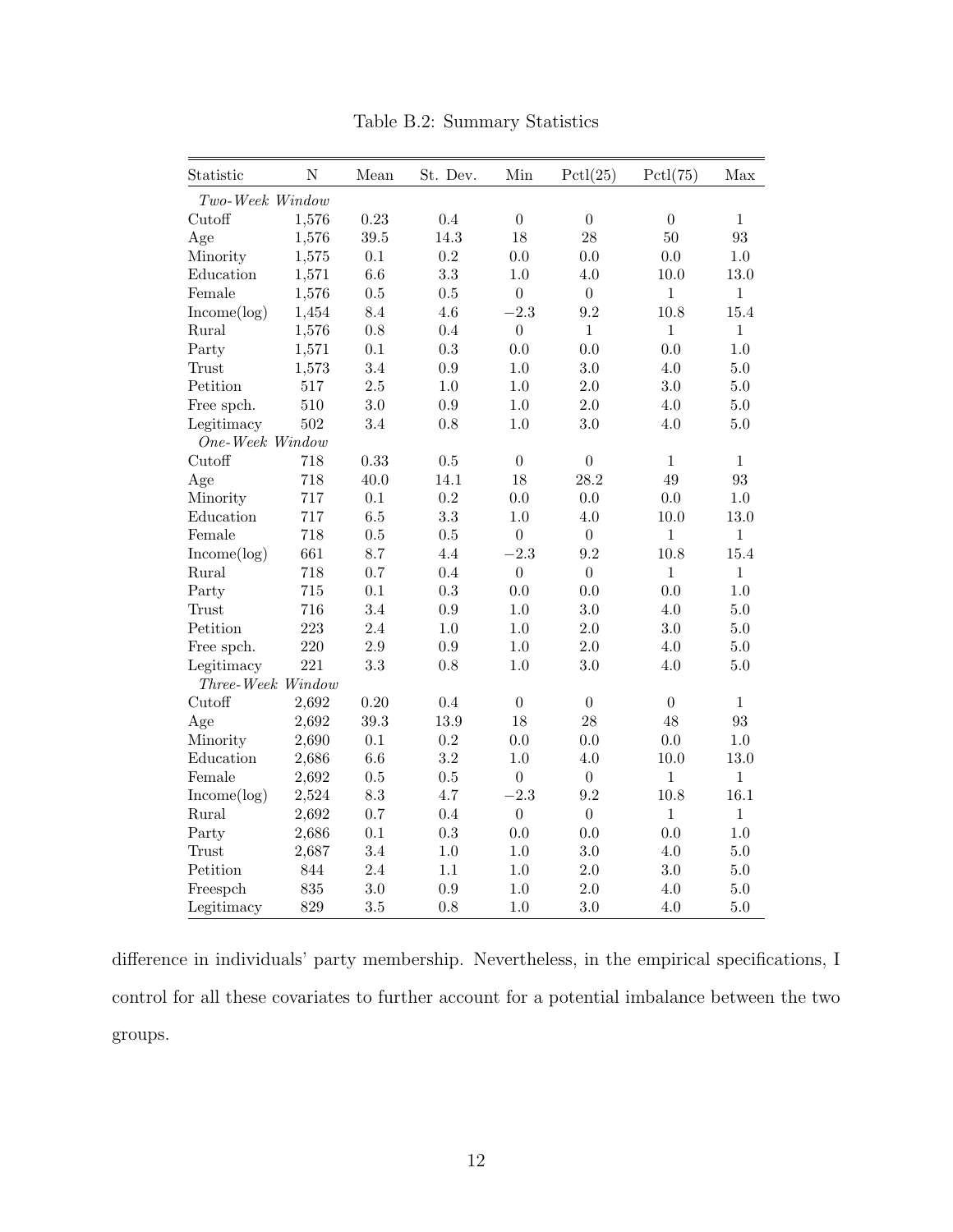| <b>VARIABLES</b> | $\left(1\right)$<br>Female | $\left( 2\right)$<br>Age | $\left( 3\right)$<br>Minority | (4)<br>Income $(Log)$ | (5)<br>Education | (6)<br>Party | $\left( 7\right)$<br>Rural |
|------------------|----------------------------|--------------------------|-------------------------------|-----------------------|------------------|--------------|----------------------------|
|                  |                            |                          |                               |                       |                  |              |                            |
| Cutoff           | 0.011                      | 2.677                    | $-0.049$                      | 0.266                 | 0.246            | $0.061**$    | 0.028                      |
|                  | (0.039)                    | (2.315)                  | (0.030)                       | (0.426)               | (0.419)          | (0.024)      | (0.073)                    |
| Constant         | $0.435***$                 | $40.149***$              | $0.072**$                     | $8.538***$            | $6.681***$       | $0.117***$   | $0.803***$                 |
|                  | (0.016)                    | (0.855)                  | (0.028)                       | (0.237)               | (0.260)          | (0.013)      | (0.047)                    |
| Observations     | 1,566                      | 1,566                    | 1,565                         | 1,444                 | 1,561            | 1,562        | 1,566                      |
| R-squared        | 0.000                      | 0.006                    | 0.008                         | 0.001                 | 0.001            | 0.006        | 0.001                      |
|                  |                            |                          |                               |                       |                  |              |                            |

Table B.3: Covariate Balance around the Cutoff (2-week Window)

Robust standard errors are clustered on prefectures. All models use weighted data. \*\*\* p<0.01, \*\* p<0.05, \* p<0.1

## B.3 Main Results

Table B.4 presents the OLS results of the interrupted time series analysis using the two-week window sample. Table B.5 shows the results using the one-week window and three-week window samples. Table B.6 presents the effect of Tianjin Explosions on political participation, trust, and regime legitimacy conditional on surveillance intensity.

Table B.4: Political Participation, Trust, and Legitimacy (2-week Window)

|                 | (1)        | $\left( 2\right)$ | (3)        | $\left(4\right)$ |
|-----------------|------------|-------------------|------------|------------------|
| VARIABLES       | Free spch. | Petition          | Trust      | Legitimacy       |
|                 |            |                   |            |                  |
| Cutoff          | $-0.716**$ | $-0.746***$       | $-0.132$   | $-0.723***$      |
|                 | (0.295)    | (0.211)           | (0.140)    | (0.230)          |
| Time(minute)    | $-0.441$   | $-1.190***$       | 0.252      | $-0.451$         |
|                 | (0.359)    | (0.266)           | (0.237)    | (0.439)          |
| $Cutoff*Time$   | $1.705**$  | $1.624**$         | 0.229      | $1.398**$        |
|                 | (0.748)    | (0.611)           | (0.387)    | (0.588)          |
| Indiv. Controls | Yes        | Yes               | Yes        | Yes              |
| Province FEs    | Yes        | Yes               | Yes        | Yes              |
| Constant        | $2.718***$ | $3.943***$        | $2.534***$ | $3.335***$       |
|                 | (0.411)    | (0.405)           | (0.202)    | (0.310)          |
| Observations    | 470        | 479               | 1,433      | 461              |
| R-squared       | 0.058      | 0.124             | 0.066      | 0.101            |

Robust standard errors are clustered on prefectures. All models use weighted data.

\*\*\* p<0.01, \*\* p<0.05, \* p<0.1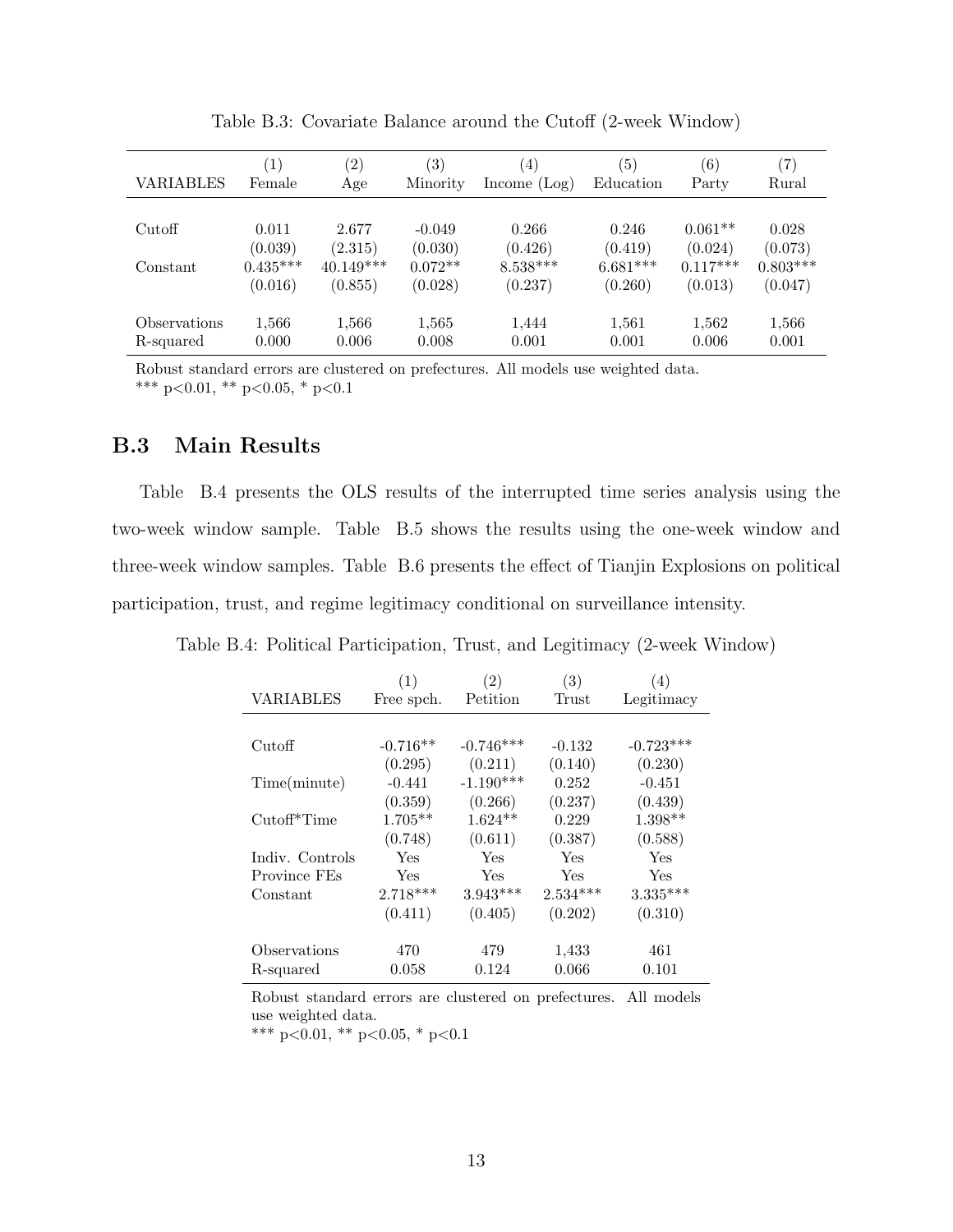|                  | 1-week Window |             |            |             | 3-week Window |             |             |            |
|------------------|---------------|-------------|------------|-------------|---------------|-------------|-------------|------------|
|                  | (1)           | (2)         | (3)        | (4)         | (5)           | (6)         | (7)         | (8)        |
| <b>VARIABLES</b> | Free spch.    | Petition    | Trust      | Legitimacy  | Free spch.    | Petition    | Trust       | Legitimacy |
|                  |               |             |            |             |               |             |             |            |
| Cutoff           | 0.611         | $-2.004***$ | $-0.521$   | $-2.337***$ | $-0.305**$    | $-0.477***$ | $0.198**$   | $-0.298$   |
|                  | (0.545)       | (0.686)     | (0.321)    | (0.441)     | (0.117)       | (0.148)     | (0.0782)    | (0.275)    |
| Time(minute)     | 1.178         | $-1.906**$  | 0.132      | $-2.092*$   | 0.307         | $-0.311$    | $0.319*$    | $-0.350$   |
|                  | (1.459)       | (0.788)     | (0.636)    | (1.105)     | (0.256)       | (0.235)     | (0.186)     | (0.294)    |
| $Cutoff*Time$    | $-2.654$      | $5.815**$   | 1.244      | $6.644***$  | 0.197         | 0.316       | $-0.798***$ | 0.412      |
|                  | (1.876)       | (2.193)     | (0.925)    | (1.421)     | (0.357)       | (0.314)     | (0.249)     | (0.395)    |
| Indiv. Controls  | $_{\rm Yes}$  | Yes         | Yes        | Yes         | Yes           | Yes         | Yes         | Yes        |
| Province Fes     | $_{\rm Yes}$  | Yes         | <b>Yes</b> | Yes         | Yes           | Yes         | Yes         | Yes        |
| Constant         | $3.232***$    | $3.172***$  | $2.409***$ | $2.671***$  | $2.809***$    | $3.685***$  | $2.847***$  | $3.441***$ |
|                  | (0.774)       | (0.406)     | (0.295)    | (0.440)     | (0.230)       | (0.234)     | (0.169)     | (0.301)    |
| Observations     | 203           | 208         | 652        | 204         | 781           | 795         | 2,496       | 774        |
| R-squared        | 0.121         | 0.134       | 0.074      | 0.207       | 0.038         | 0.092       | 0.051       | 0.079      |

Table B.5: Political Participation, Trust, and Legitimacy (1-week & 3-week Windows)

Robust standard errors are clustered on prefectures. All models use weighted data.

\*\*\* p<0.01, \*\* p<0.05, \* p<0.1

Table B.6: Political Participation, Trust, and Legitimacy (2-week Window), Conditional on Surveillance Intensity

|                   | (1)        | (2)         | (3)        | (4)         |
|-------------------|------------|-------------|------------|-------------|
| VARIABLES         | Free spch. | Petition    | Trust      | Legitimacy  |
|                   |            |             |            |             |
| Cutoff            | $-0.484**$ | $-0.428**$  | $-0.063$   | $-1.074***$ |
|                   | (0.204)    | (0.199)     | (0.124)    | (0.119)     |
| Time(minute)      | $-0.433$   | $-1.173***$ | 0.256      | $-0.461$    |
|                   | (0.362)    | (0.268)     | (0.238)    | (0.440)     |
| $Cutoff^*Time$    | $1.815**$  | $1.800***$  | 0.247      | $1.226**$   |
|                   | (0.737)    | (0.532)     | (0.385)    | (0.513)     |
| Suv.Intensity     | 0.024      | $-0.109***$ | 0.004      | $0.076***$  |
|                   | (0.050)    | (0.024)     | (0.015)    | (0.027)     |
| Cutoff*Suv.       | $-0.005$   | $-0.007**$  | $-0.001$   | $0.007*$    |
|                   | (0.003)    | (0.003)     | (0.002)    | (0.004)     |
| Distance. Tianjin | $-0.000$   | $0.003***$  | $-0.001**$ | $-0.001**$  |
|                   | (0.001)    | (0.001)     | (0.000)    | (0.001)     |
| Indiv. Controls   | Yes        | Yes         | Yes        | Yes         |
| Province FEs      | Yes        | Yes         | Yes        | Yes         |
| Constant          | 0.236      | $18.131***$ | 1.357      | $-5.140$    |
|                   | (5.921)    | (3.167)     | (1.784)    | (3.088)     |
| Observations      | 470        | 479         | 1,433      | 461         |
| R-squared         | 0.060      | 0.126       | 0.066      | 0.105       |

Robust standard errors are clustered on prefectures. All models use weighted data. Because surveillance intensity is measured at the province level, I include a variable of each province's distance to Tianjin to control for potential geographically varying impacts of Tianjin Explosions.

\*\*\* p<0.01, \*\* p<0.05, \* p<0.1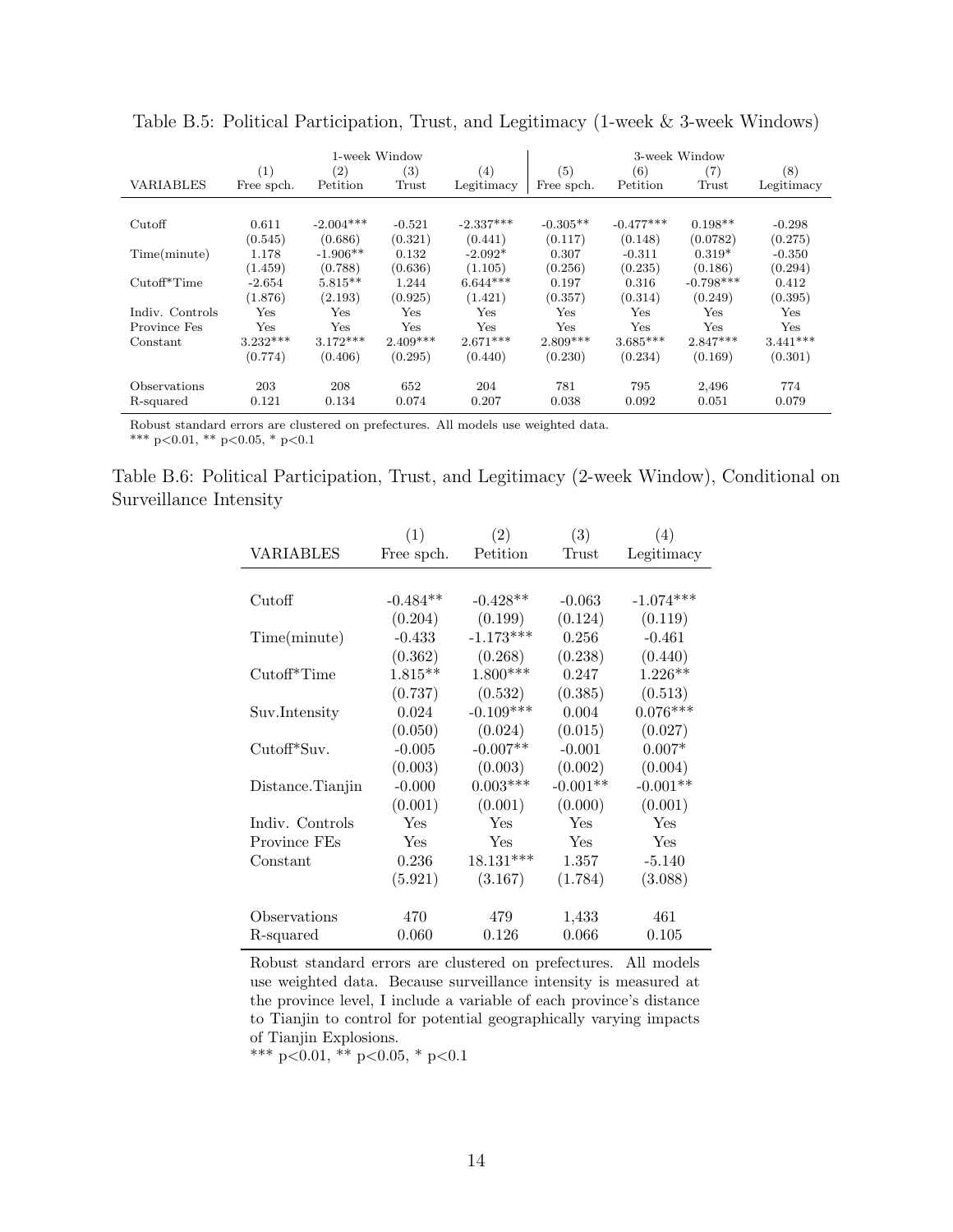## B.4 Robustness Checks

Figure B.1 shows the temporal distribution of the Google search Index from Mainland China using "Tianjin (天津)", "Football (足球)", "Military Parade (阅兵)", "Landslide (滑坡)", and "Stock Market (股市)" as the keywords. The Google search trends show no major events that occurred around the time of the Tianjin Explosion. The 70th Anniversary Parade of China's Victory over Japan Day (September 3) was a big event as shown by the distribution of the keyword "Military Parade (阅兵)". But public interests in this event occurred three weeks later than the Tianjin Explosion. Thus, none of these events could invalidate the ITS design.



Figure B.1: Google Trends on Tianjin and Other Events

Table B.7 shows the results of the placebo tests. I examine the discontinuities in individuals' attitudes and behavior that should not be affected by the Tianjin Explosions in theory. There are no discontinuities around the cutoff in terms of attitudes and behavior regarding inequality, gender role, housework, voting, one-child policy, and homosexuality.

The main results of the interrupted time series analysis are based on linear OLS regression models. I further use local polynomial regressions developed by [Calonico, Cattaneo and](#page-37-11) [Titiunik](#page-37-11) [\(2014\)](#page-37-11) to test the arguments and the results are shown in Panel A in Table B.8. In the local polynomial models, I control for the same individual characteristics and province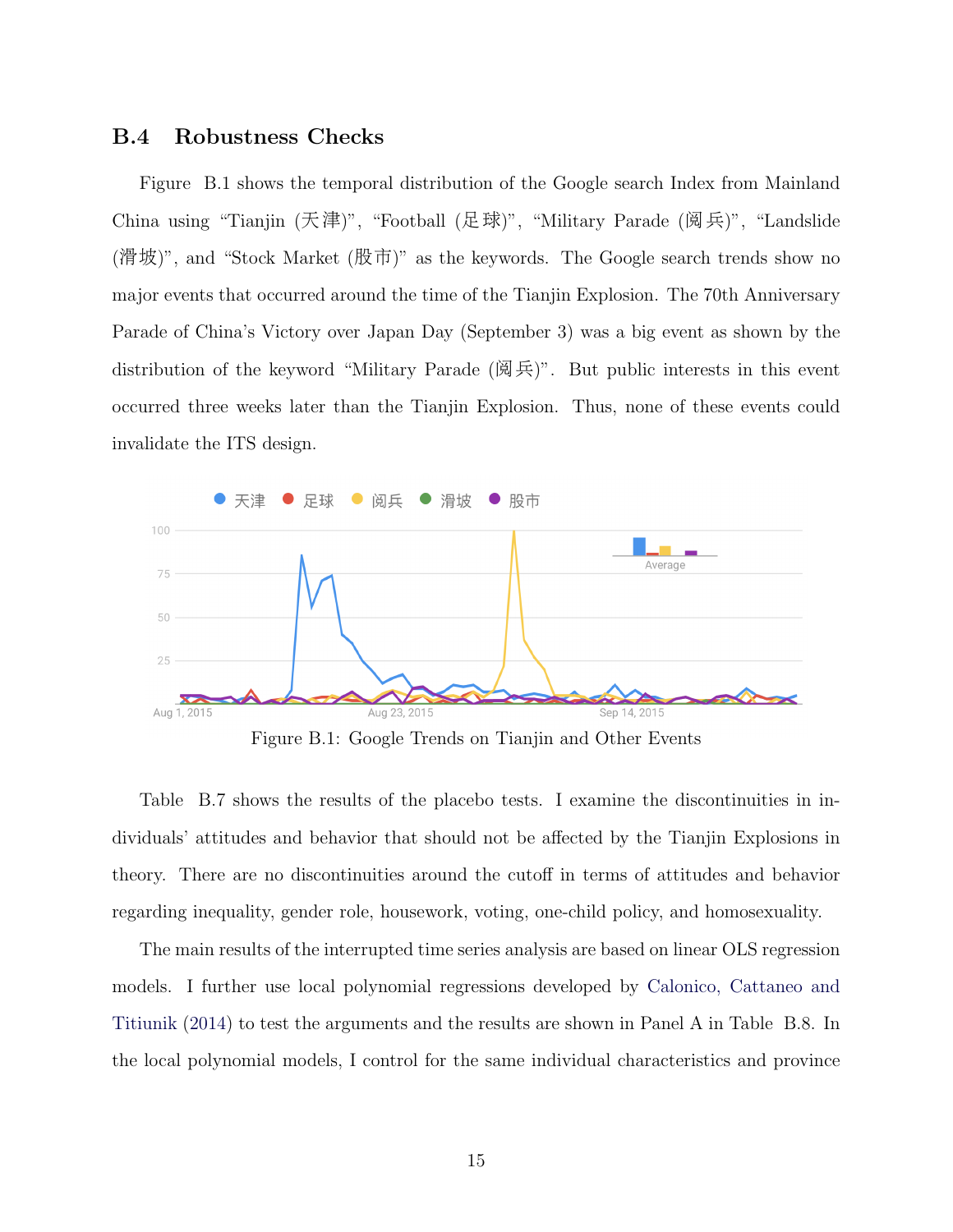|                  | $\left(1\right)$ | $\left( 2\right)$    | $\left( 3\right)$ | $\left(4\right)$ | (5)        | (6)          |
|------------------|------------------|----------------------|-------------------|------------------|------------|--------------|
| <b>VARIABLES</b> | Inequality       | Housework            | Voted             | Sexism           | Homo Sex   | Child Policy |
|                  |                  |                      |                   |                  |            |              |
| Cutoff           | 0.000755         | 0.594                | 0.134             | 0.00677          | 0.250      | $-0.372$     |
|                  | (0.429)          | (0.612)              | (0.119)           | (0.175)          | (0.197)    | (0.222)      |
| Time(minute)     | $-0.519$         | 0.141                | 0.137             | $-0.0970$        | 0.0593     | $0.681**$    |
|                  | (0.595)          | (0.502)              | (0.207)           | (0.377)          | (0.345)    | (0.319)      |
| Cutoff*Time      | 0.893            | $-1.924$             | $-0.128$          | $-0.217$         | $-0.644$   | 0.877        |
|                  | (1.375)          | (1.571)              | (0.312)           | (0.572)          | (0.573)    | (0.560)      |
| Indiv. Controls  | Yes              | $\operatorname{Yes}$ | Yes               | Yes              | Yes        | Yes.         |
| Province FEs     | Yes              | Yes                  | Yes               | Yes              | Yes        | Yes.         |
| Constant         | $3.232***$       | $3.172***$           | $2.409***$        | 0.573            | $2.809***$ | $3.685***$   |
|                  | (0.774)          | (0.406)              | (0.295)           | (1.237)          | (0.230)    | (0.234)      |
| Observations     | 220              | 215                  | 1,435             | 1,434            | 1,392      | 1,431        |
| R-squared        | 0.152            | 0.394                | 0.228             | 0.095            | 0.146      | 0.094        |

Table B.7: Discontinuities in Other Variables around the Cutoff, 2-week Window

Robust standard errors are clustered on prefectures. All models use weighted data. \*\*\* p<0.01, \*\* p<0.05, \* p<0.1

fixed effects.<sup>[1](#page-9-0)</sup> The results are largely consistent with those from linear regression models. In particular, after the Tianjin explosions, individuals show lower confidence in free speech and regime approval and these effects are statistically significant. There is also a decrease in individuals' confidence in petitioning though the effect is statistically insignificant. I further tested 2nd-order and 3rd-order polynomial regressions and the results are still robust (Panel B and C). Note that the optimal bandwidth selection algorithms in the local polynomial regressions may choose a much larger window (bandwidth) than the period of intensified surveillance (Figure 7 in the main text), which covers some important events that could change people's attitudes such as the 70th Anniversary of Anti-Japanese War. Thus, we should interpret these results with caution. On the other hand, the OLS results in Table B.4 are more reliable.

<sup>&</sup>lt;sup>1</sup>I choose provinces where surveys were mostly conducted around the cutoff time, including Yunnan, Jilin, Sichuan, Tianjin, Ningxia, Guangdong, Gansu, Fujian, Guizhou, Heilongjiang.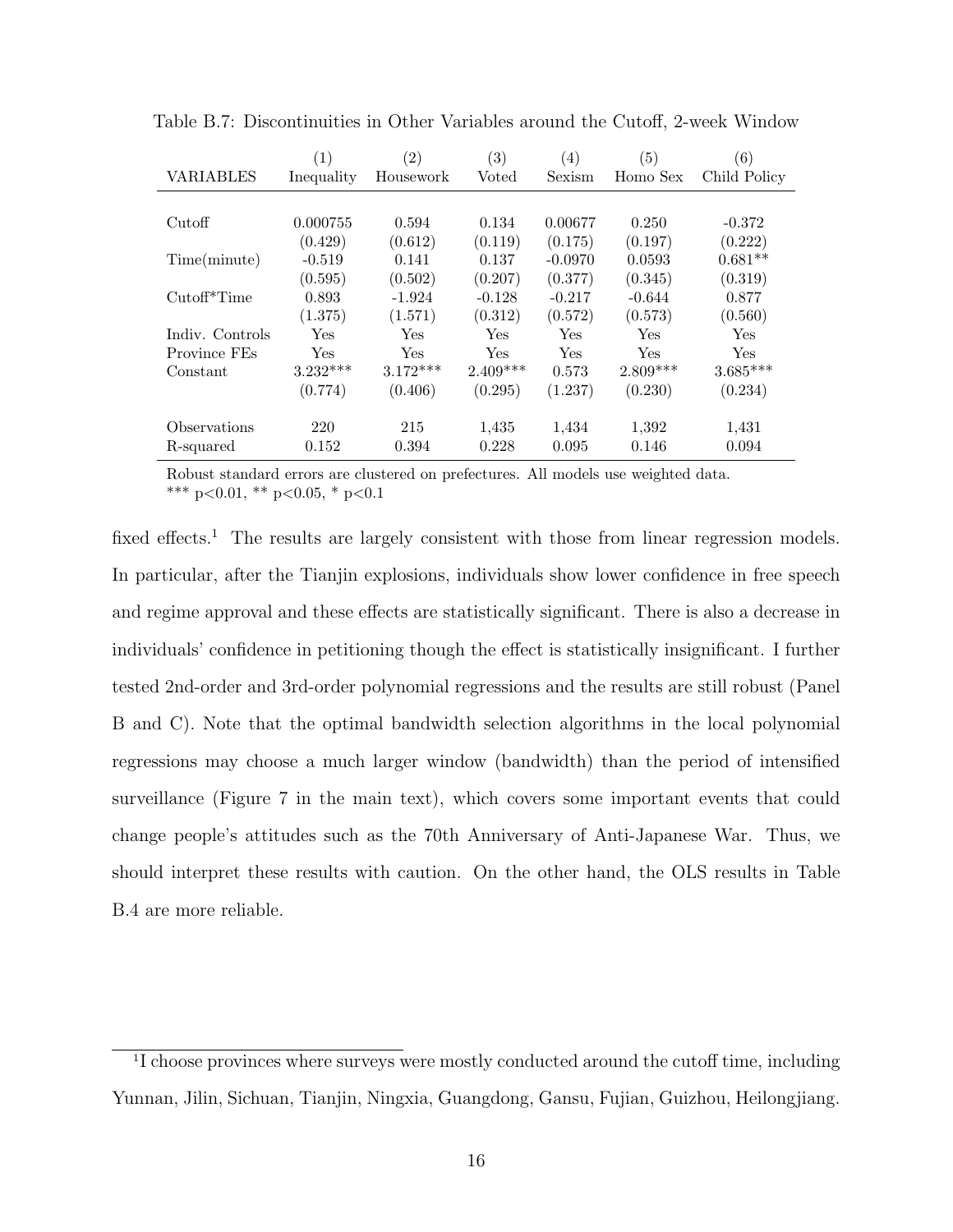|                               | Coef.                     | Std. Err. | z        | P> z        |          | $[95\% \text{ CI}]$ | N of Obs.             | Effective N     |
|-------------------------------|---------------------------|-----------|----------|-------------|----------|---------------------|-----------------------|-----------------|
| Panel A: 1st Order Polynomial |                           |           |          |             |          |                     |                       |                 |
|                               | Free Speech               |           |          |             |          |                     |                       |                 |
| Conventional                  | $-0.375***$               | 0.143     | $-2.627$ | 0.009       | $-0.655$ | $-0.095$            | L:2375 R:769          | L:779 R:201     |
| Robust                        | $-0.375**$                | 0.143     | $-2.092$ | 0.036       | $-0.688$ | $-0.022$            | L:2375 R:769          | L:779 R:201     |
|                               | Petition                  |           |          |             |          |                     |                       |                 |
| Conventional                  | $-0.100$                  | 0.229     | $-0.438$ | 0.661       | $-0.550$ | 0.349               | $\mbox{L:}2372$ R:785 | L:431 R:174     |
| Robust                        | $-0.100$                  | 0.229     | $-0.176$ | 0.860       | $-0.567$ | 0.474               | L:2372 R:785          | L:431 R:174     |
|                               | Trust                     |           |          |             |          |                     |                       |                 |
| Conventional                  | $-0.140$                  | 0.127     | $-1.109$ | 0.268       | $-0.388$ | 0.108               | L:7721 R:2543         | $L:867$ R:508   |
| Robust                        | $-0.140$                  | 0.127     | $-1.239$ | 0.215       | $-0.471$ | 0.106               | L:7721 R:2543         | $L:867$ R:508   |
|                               | Legitimacy                |           |          |             |          |                     |                       |                 |
| Conventional                  | $-0.451**$                | 0.180     | $-2.502$ | 0.012       | $-0.804$ | $-0.098$            | L:2309 R:755          | $L:323$ $R:150$ |
| Robust                        | $-0.451***$               | 0.180     | $-2.674$ | 0.007       | $-0.955$ | $-0.147$            | L:2309 R:755          | L:323 R:150     |
|                               |                           |           |          |             |          |                     |                       |                 |
| Panel B: 2nd Order Polynomial |                           |           |          |             |          |                     |                       |                 |
|                               | Free Speech               |           |          |             |          |                     |                       |                 |
| Conventional                  | $-0.363*$                 | 0.194     | $-1.871$ | 0.061       | $-0.744$ | 0.017               | L:2375 R:769          | $L:1337$ R:246  |
| Robust                        | $-0.363$                  | 0.194     | $-1.607$ | 0.108       | $-0.797$ | 0.079               | L:2375 R:769          | L:1337 R:246    |
|                               | Petition                  |           |          |             |          |                     |                       |                 |
| Conventional                  | 0.039                     | 0.260     | 0.151    | 0.880       | $-0.470$ | 0.548               | L:2372 R:785          | L:1222 R:254    |
| Robust                        | 0.039                     | 0.260     | 0.255    | 0.799       | $-0.482$ | 0.626               | L:2372 R:785          | L:1222 R:254    |
| Conventional                  | Trust                     |           | $-1.368$ |             |          |                     |                       |                 |
|                               | $-0.198$                  | 0.144     | $-1.221$ | 0.171       | $-0.481$ | 0.085               | L:7721 R:2543         | L:1888 R:686    |
| Robust                        | $-0.198$                  | 0.144     |          | 0.222       | $-0.519$ | 0.120               | L:7721 R:2543         | L:1888 R:686    |
|                               | Legitimacy<br>$-0.634***$ |           |          |             |          | $-0.244$            |                       | $L:836$ R:205   |
| Conventional                  | $-0.634***$               | 0.199     | $-3.184$ | 0.001       | $-1.024$ |                     | L:2309 R:755          |                 |
| Robust                        |                           | 0.199     | $-3.098$ | $0.002\,$   | $-1.154$ | $-0.260$            | $L:2309$ R:755        | $L:836$ $R:205$ |
| Panel C: 3rd Order Polynomial |                           |           |          |             |          |                     |                       |                 |
|                               | Free Speech               |           |          |             |          |                     |                       |                 |
| Conventional                  | $-0.368$                  | 0.246     | $-1.497$ | $0.134\,$   | $-0.849$ | 0.114               | $L:2375$ R:769        | L:1580 R:288    |
| Robust                        | $-0.368$                  | 0.246     | $-1.433$ | $\,0.152\,$ | $-0.904$ | 0.140               | L:2375 R:769          | L:1580 R:288    |
|                               | Petition                  |           |          |             |          |                     |                       |                 |
| Conventional                  | 0.155                     | 0.369     | 0.421    | 0.674       | $-0.568$ | 0.879               | L:2372 R:785          | L:1083 R:243    |
| Robust                        | 0.155                     | 0.369     | 0.455    | 0.649       | $-0.612$ | 0.982               | L:2372 R:785          | $L:1083$ R:243  |
|                               | Trust                     |           |          |             |          |                     |                       |                 |
| Conventional                  | $-0.239$                  | 0.155     | $-1.539$ | 0.124       | $-0.543$ | 0.065               | L:7721 R:2543         | L:3715 R:842    |
| Robust                        | $-0.239$                  | 0.155     | $-1.418$ | $0.156\,$   | $-0.571$ | 0.092               | L:7721 R:2543         | L:3715 R:842    |
|                               | Legitimacy                |           |          |             |          |                     |                       |                 |
| Conventional                  | $-0.590**$                | 0.252     | $-2.338$ | 0.019       | $-1.085$ | $-0.095$            | L:2309 R:755          | L:1046 R:217    |
| Robust                        | $-0.590**$                | $0.252\,$ | $-2.031$ | 0.042       | $-1.133$ | $-0.020$            | L:2309 R:755          | $L:1046$ R:217  |

Table B.8: Results from Local Polynomial Regression

Covariate-adjusted sharp RD estimates are generated from local polynomial regression based on Mean-Square-Error-optimal bandwidth selector and triangular Kernel function. Robust standard errors are clustered on prefectures. "Effective N" means the number of observations calculated by the Mean Square Error optimal bandwidth algorithms. L indicates left of cutoff; R indicates right of cutoff.

# References

Calonico, Sebastian, Matias D Cattaneo and Rocio Titiunik. 2014. "Robust Nonparamet-

ric Confidence Intervals for Regression-disdom inity Designs." Econometrica 82(6):2295–